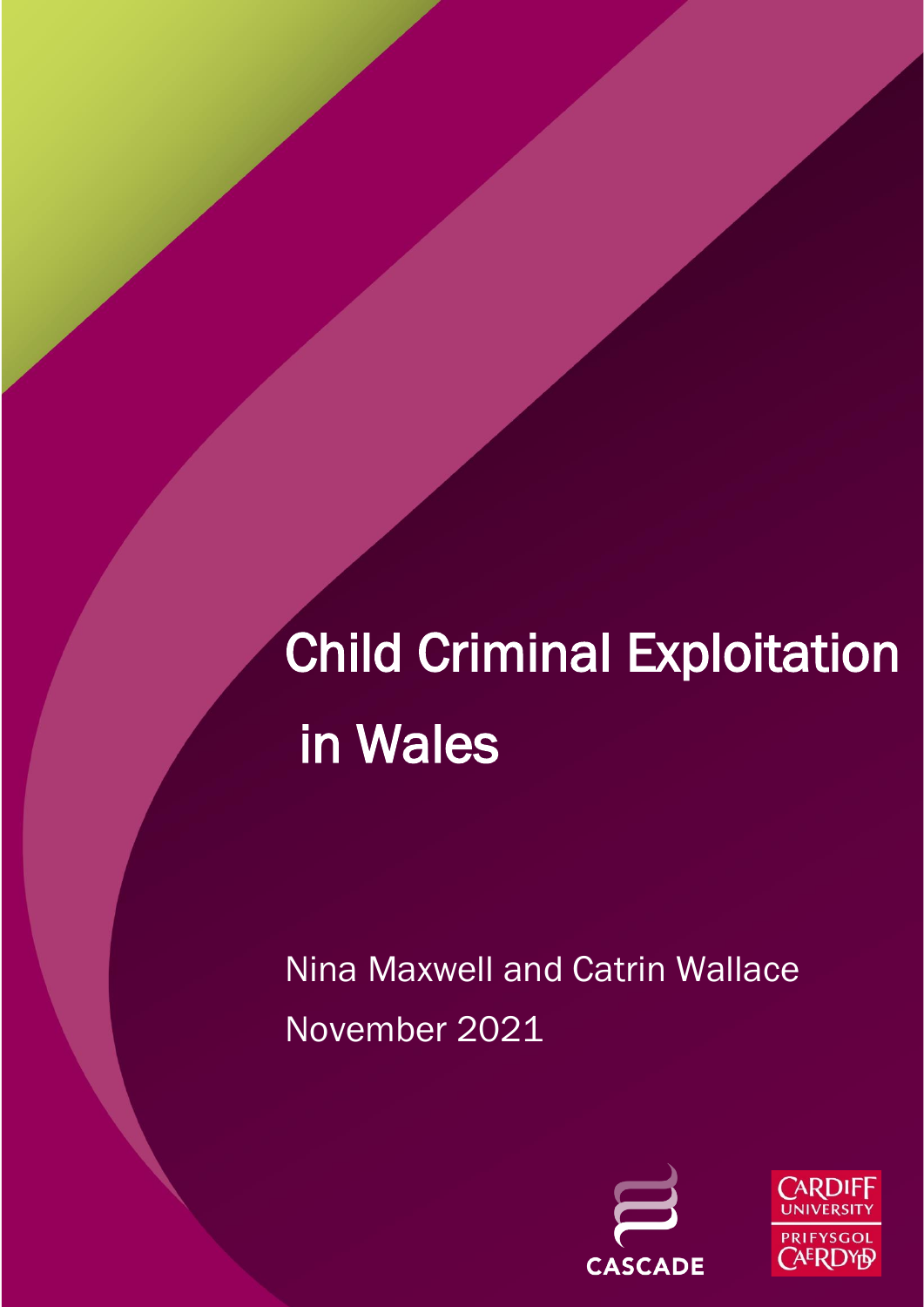## <span id="page-1-0"></span>Acknowledgements

The research team wish to thank Health Care Research Wales for funding this research.

We would also like to thank the wide range of professionals who provided us with support in shaping and developing this research from inception to undertaking data collection. This includes the professionals who gave their time to talk to us.

We are especially indebted to the children and parents who agreed to speak to us about difficult experiences in their lives.

Finally, we wish to acknowledge the contribution made to the study by the research advisory group which consists of children, parents and professionals.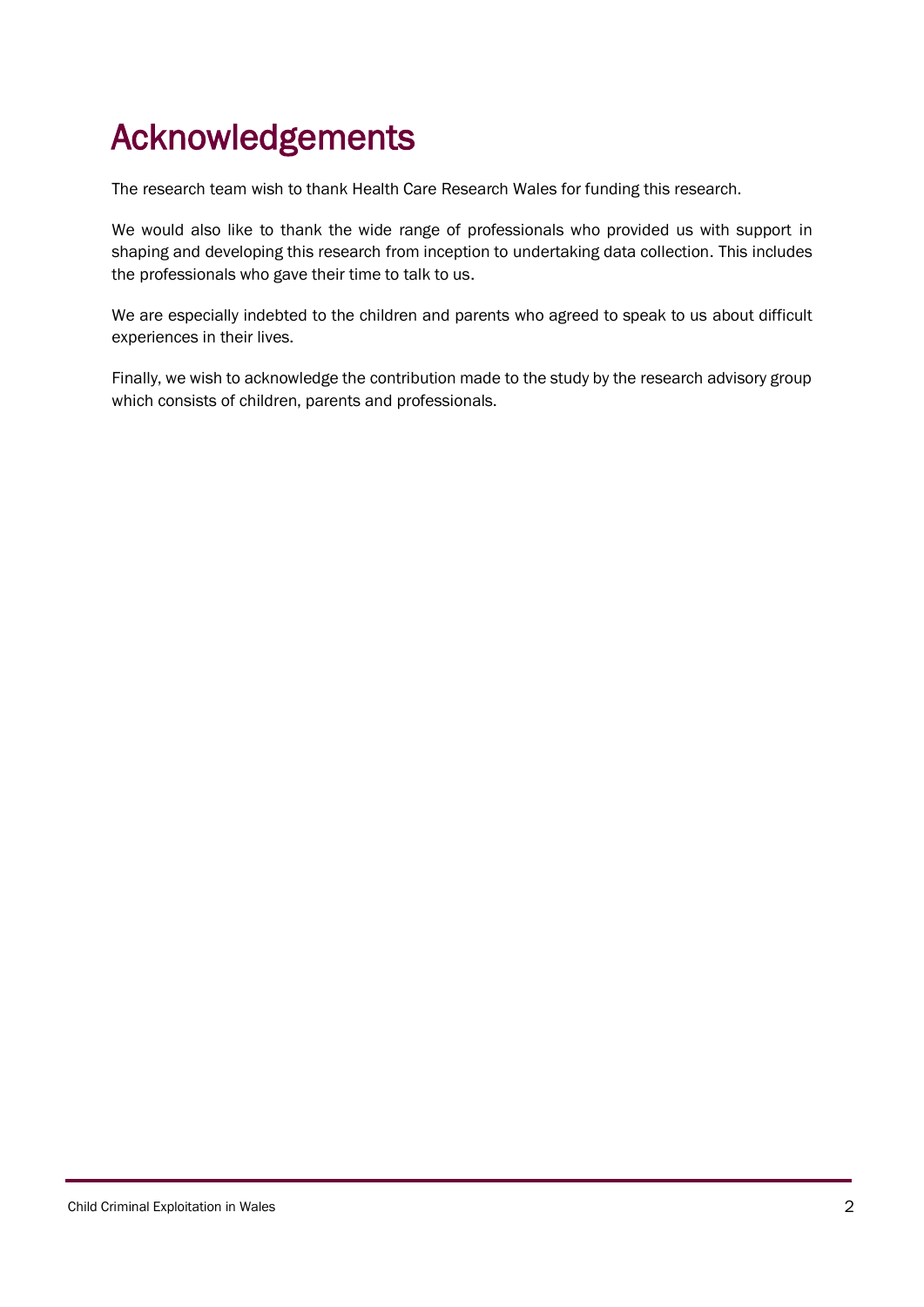## <span id="page-2-0"></span>**Contents**

| 4.0 How does child exploitation manifest in Wales? Findings from professionals20          |  |
|-------------------------------------------------------------------------------------------|--|
|                                                                                           |  |
|                                                                                           |  |
| 5.0 What makes children vulnerable to exploitation? Findings from children24              |  |
|                                                                                           |  |
|                                                                                           |  |
|                                                                                           |  |
|                                                                                           |  |
|                                                                                           |  |
|                                                                                           |  |
|                                                                                           |  |
|                                                                                           |  |
|                                                                                           |  |
| 7.0 Effective approaches and interventions for child criminal exploitation. Findings from |  |
|                                                                                           |  |
|                                                                                           |  |
|                                                                                           |  |
|                                                                                           |  |
|                                                                                           |  |
|                                                                                           |  |
|                                                                                           |  |
| 7.3 Professional-based approaches in engaging with children and families40                |  |
|                                                                                           |  |
|                                                                                           |  |
| 7.4 Exploiter-based barriers in engaging with children. Findings from parents44           |  |
|                                                                                           |  |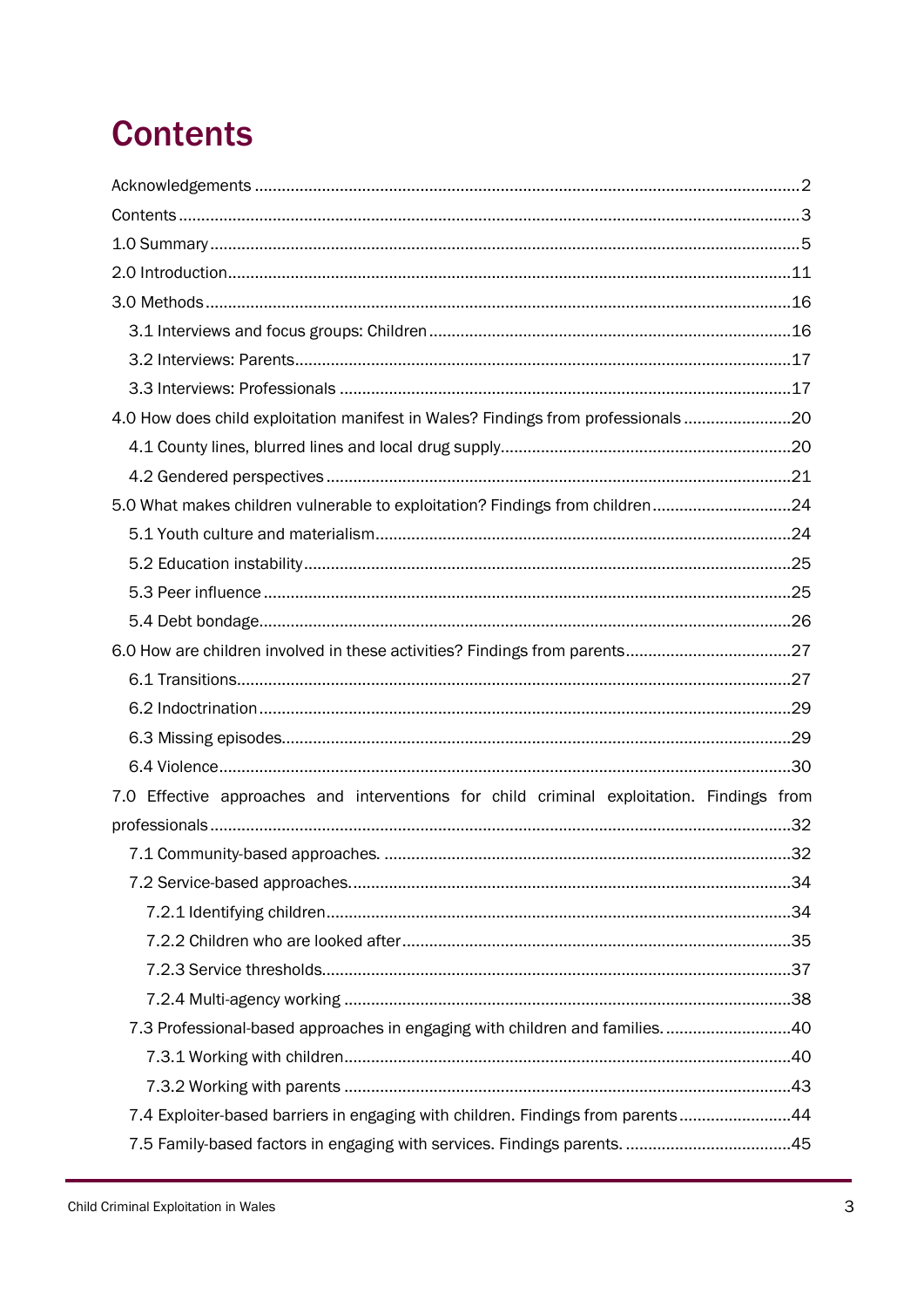| 7.6 Youth based-factors in engaging with services. Findings from children 49 |  |
|------------------------------------------------------------------------------|--|
|                                                                              |  |
|                                                                              |  |
|                                                                              |  |
|                                                                              |  |
|                                                                              |  |
|                                                                              |  |
|                                                                              |  |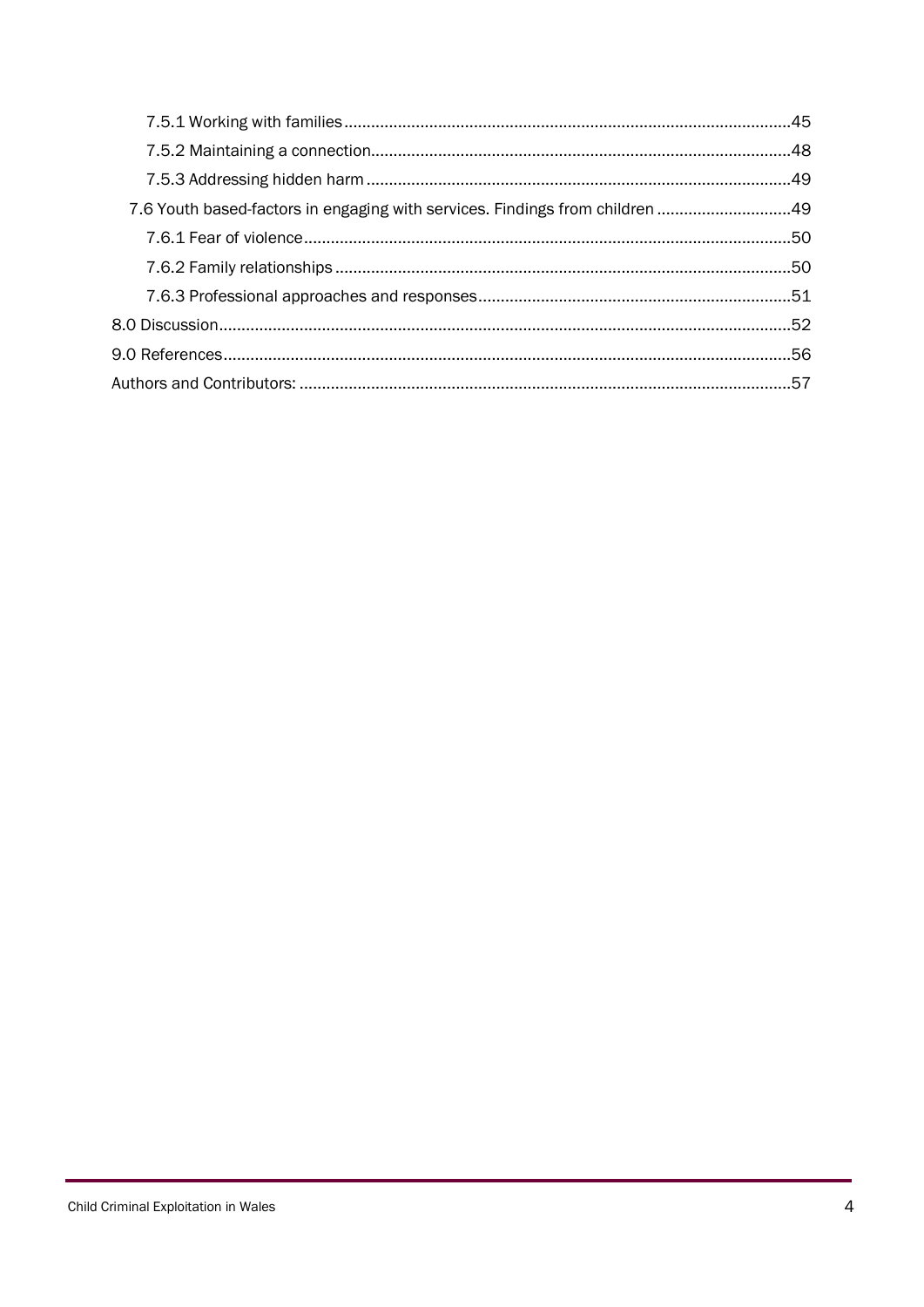## <span id="page-4-0"></span>1.0 Summary

## 1.1 Introduction

Child criminal exploitation is a complex social and cultural problem that has arisen due to a combination of economic and social factors. Much of what is known about child criminal exploitation relates to county lines, a model of drug supply where individuals, groups or organised criminal gangs manipulate or coerce children and vulnerable adults into transporting and storing drugs and money. This report was commissioned by Health and Care Research Wales to capture the voices of children with lived experience of exploitation, parents and professionals regarding how children are targeted, groomed and involved in county lines in Wales. Findings from this report will be used to develop a toolkit that underpins an effective community response aimed at improving the outcomes for children and their families.

## 1.2 Method

Data collection was undertaken between October 2020 and May 2021. This period coincided with the COVID-19 pandemic and subsequent lockdown measures and as such all data collection was undertaken remotely, either by telephone, Zoom or Microsoft Teams. Data collection was undertaken with three main groups:

- 1. Practitioner-led and researcher-led interviews and focus groups with 21 children who had lived experience of criminal exploitation.
- 2. Interviews with 15 parents who had at least one child who had been criminally exploited. This included 13 mothers and two fathers.
- 3. Interviews and focus groups with 56 professionals comprising representatives from British Transport Police, children's services, education, health, housing, probation, youth offending services, the third sector and Welsh Government.

To preserve and anonymity, this report uses pseudonyms when quoting participants.

## 1.3 Main findings

### 1.3.1 How does child exploitation manifest in Wales? Findings from professionals

- Driven by ongoing demand to buy a range of substances including cannabis, cocaine, spice and prescription medication, child criminal exploitation manifests in three main ways in Wales: county lines, blurred lines and localised dealing.
- The adoption of the term county lines may detract attention from children who are exploited by family members or local individuals or groups even where these groups were adopting a similar model and levels of violence as the county lines groups .
- The presence of gendered notions regarding child sexual exploitation and child criminal exploitation poses the risk that sexually exploited boys and criminally exploited girls will not be identified or safeguarded.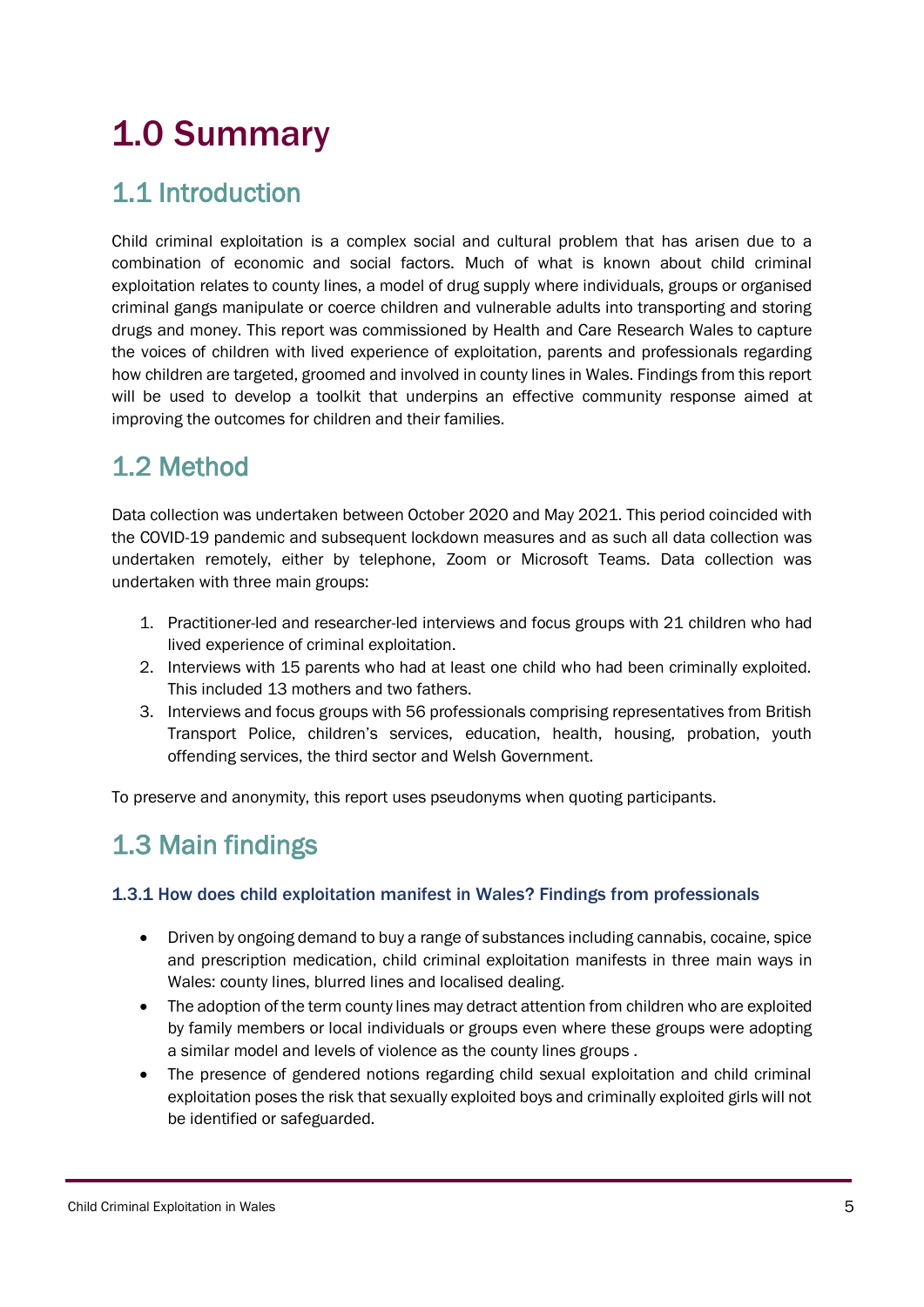• The distinction between child criminal exploitation and child sexual exploitation can serve to obscure the range of perpetrators, criminal activities, and the range of physical and sexual abuse children suffer when they have been exploited.

#### 1.3.2 What makes children vulnerable to exploitation? Children's views

- A consistent theme across findings was the extent to which children were exploited due to the promise of financial gain and the assertion that making money through dealing drugs is easy. This served to minimise their perceptions regarding the risks and dangers inherent in their involvement.
- Exploitation occurred across statutory, further, and higher education. Transitions, inclusive practice, school sanctions, and school exclusion were linked to heightened vulnerability to exploitation.
- Peer influence was particularly salient for children as they strive to retain friendships and status. This can lead to the imitation of negative behaviours such as involvement in drug dealing activities or other forms of criminality.
- Cannabis was used as a hook exploitation. This was either through introducing children to cannabis or reinforcing the child's existing use. Drug dealers used 'strapping' where children were given drugs but then expected to pay for them later.

#### 1.3.3 How are children involved in these activities? Findings from parents

- While parents had noticed changes in their child's attitudes, behaviours and peer groups, a lack of knowledge about exploitation meant that this was often not identified, understood or addressed.
- Transition from primary to secondary education and secondary education to further education, and managed school moves emerged as a critical periods where children were groomed as they strived to form new friendships.
- Indoctrination emerged as a core grooming tool where children are told that the people who were exploiting them are their new 'family'. This is reinforced in two main ways. First, exploiters presented themselves as friends, role models, and in some cases father figures. Second, children were coached in techniques to deter their parents from seeking support.
- On reflection, parents felt that missing episodes were the biggest indicator of exploitation. However, at the time, parents dismissed their children staying out late or staying overnight with friends as normal reactions to factors such as family arguments, parental separation, negative peer groups or difficulties at school.
- Serious violence was closely linked to child criminal exploitation. Children were both victims and perpetrators of violence. Many parents had experienced violence and threatening behaviour from their children and threatening visits from drug dealers to their workplaces or homes.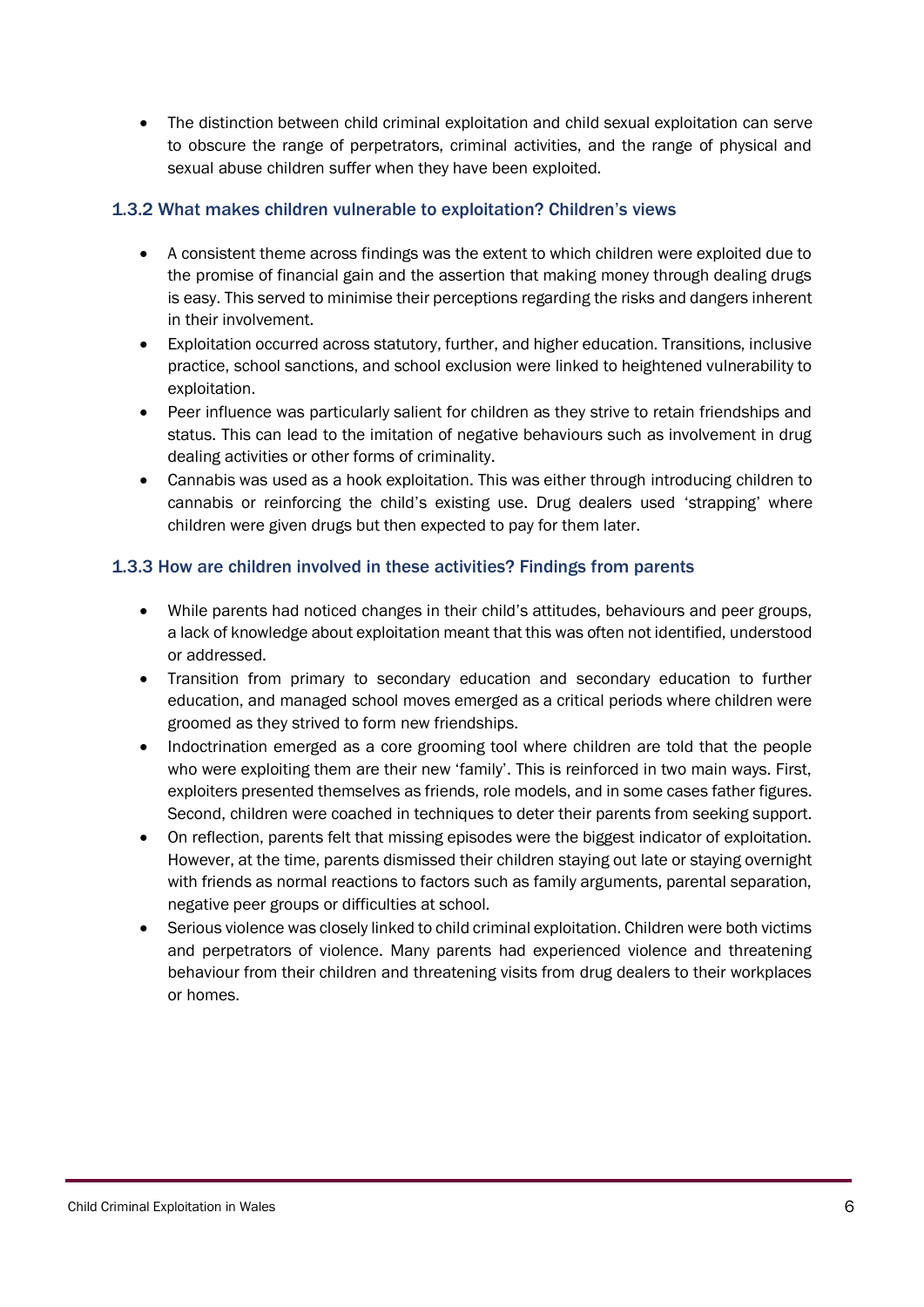### 1.3.4 Effective approaches and interventions for child criminal exploitation. Findings from professionals

#### *Community-based approaches*

- Professionals were unanimous that child criminal exploitation necessitated new ways of working as current safeguarding practice is focused on intrafamilial abuse of children under the age of 12.
- While some local authorities had been working to address extrafamilial harm and risk posed outside the home for several years, contextual safeguarding, an approach that is aimed at understanding and responding to extra-familial harm, has provided a name for this way of working.
- What appeared to be new, was the establishment of multi-agency strategy meetings focusing on exploitation including the consideration of hotspot areas and peer influence. This posed challenges of how best to collate and understand this information so that risk indicators were assigned appropriately, kept up-to-date, and associated with proportionate responses.
- Following the reduction of youth clubs and youth services, the need to create safe spaces within communities for children was highlighted. This was premised on the need for community acceptance of children using places and spaces and community engagement to promote safeguarding in the wider community.

#### *Service-based factors*

- Where a young person was alerted to services through a missing episode, there was a need for return interviews to gather information that could be used for the identification and evidence gathering of those individuals responsible for exploiting children.
- Young people who are or who become looked after may have heightened susceptibility to exploitation as drug networks manipulate their desire for a sense of belonging and the opportunity to earn money.
- Service thresholds emerged as a barrier to engaging with children. This was compounded by the focus upon intrafamilial harm and the challenges professionals faced in capturing the necessary evidence of exploitation.
- Several barriers were noted in relation to statutory services and engaging children. These included the time limited nature of service delivery, adherence to office hours, staff turnover and absences, which all served to detract from supporting children and the development of good relationships.
- A strategic response with clear governance was deemed vital for coordinating the different agencies. This was particularly pertinent where children failed to reach service thresholds but where risks had been identified.
- Multi-agency working emerged as both a barrier and a facilitator in engaging with children. It facilitated the sharing of concerns amongst multiple agencies, including children's services, education, health, police, probation, third sector organisations and youth offending services, in the development of an appropriate plan to address concerns. It emerged as a potential barrier where children and families were receiving numerous interventions delivered by a range of different agencies.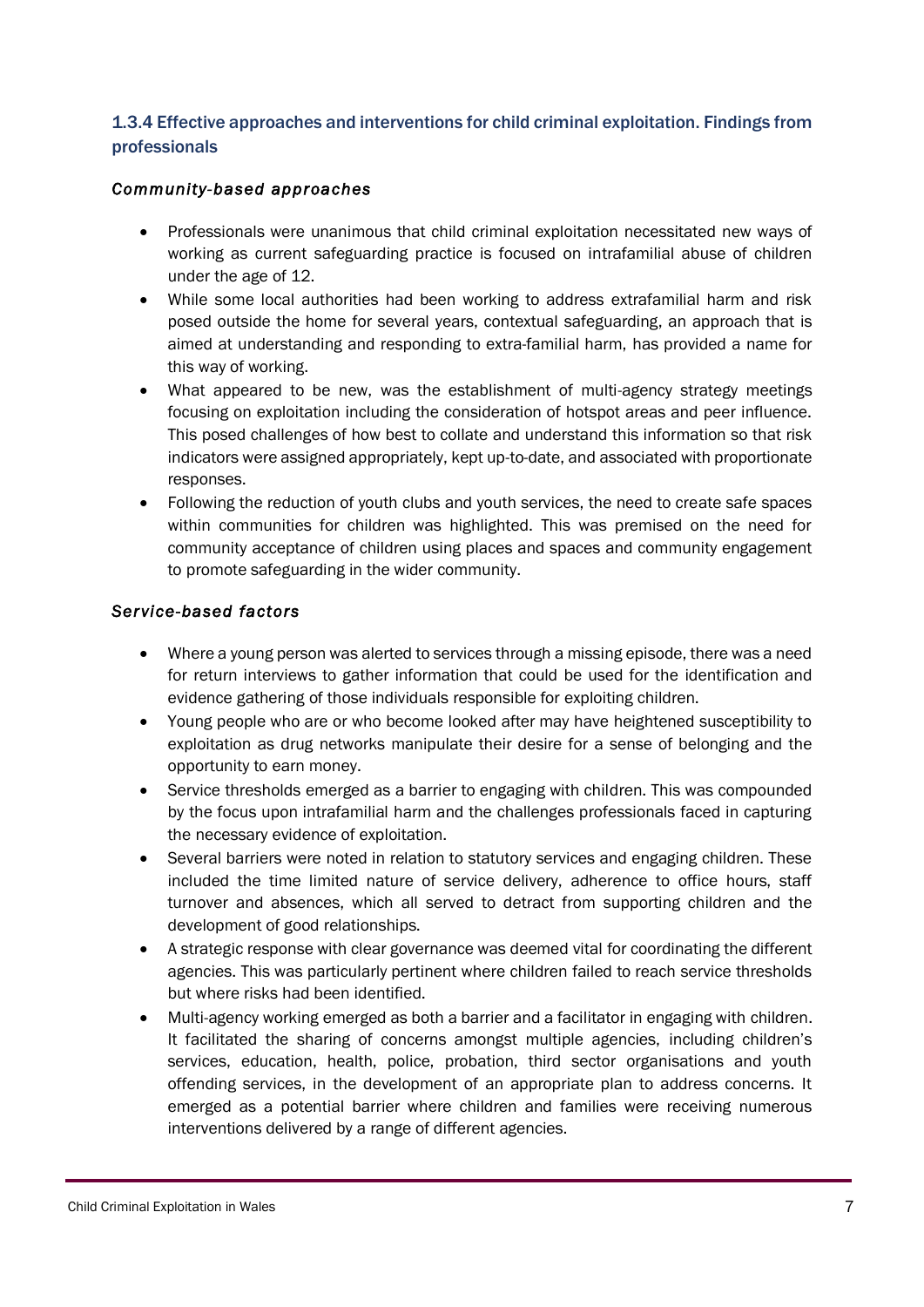### *Professional-based factors in engaging children*

- Criminally exploited children did not always present as stereotypical victims which rendered them more likely to be perceived as complicit in their criminality. This was exacerbated where children were reluctant to disclose that they were being exploited.
- There are inconsistencies in relation to the age children are transitioned to adult services. This ranged from 16 years in health services to 25 years in some third sector organisations. Nevertheless, professionals questioned the extent to which a child with a history of exploitation could make an informed choice when they were deemed to be an 'adult'.
- Mixed findings emerged in relation to the use of formally charging children. Most professionals emphasised the need for a safeguarding approach. However, it was suggested that where children are not formally charged under Section 45, Modern Slavery Act 2015, this may leave them vulnerable to continued exploitation. Limitations were noted in current service responses to parents as they are underpinned by traditional models of child protection where parents are the perpetrators of harm. This
- Findings highlighted the need for a shift in mindset towards working with parents. Indeed current practice often fails to acknowledge the challenging nature of parenting adolescents. Where service providers place additional pressure upon families this could result in them opting for their child to be voluntarily accommodated by the local authority.

perpetuated the notion that there are deficits in the family.

• There is a need for alternative approaches that are focused upon increasing parent and family resilience as well as offering them support when their child is at risk of being exploited. This is particularly pertinent as parents remain connected to their children after service provision ends.

### 1.3.5 Effective approaches and interventions for child criminal exploitation. Findings from parents

### *Exploiter-based barriers*

- Exploiters used a range of techniques to trap children within the exploitative relationship. These included debt bondage either where the county lines group steal the package from the young person or where they introduced children to cannabis use or encouraged existing cannabis users to fall into increasing amounts of debt.
- Where children are drawn into debt their parents or siblings may be adversely affected. This can serve to deter the young person from seeking help.
- Parents may be frightened to seek help due to threats of violence against their child or themselves. Exploiters capitalised on parent fear of service involvement especially if they were anxious about their child being taken into care or arrested.
- County lines groups disconnect children from their family and friends and coach them into making false allegations of abuse against their parents to deter them from seeking help from services.

### *Family-based factors*

• Parents felt their concerns were dismissed especially in relation to missing episodes where their children were over the age of 17. Where children were over the age of 18 parents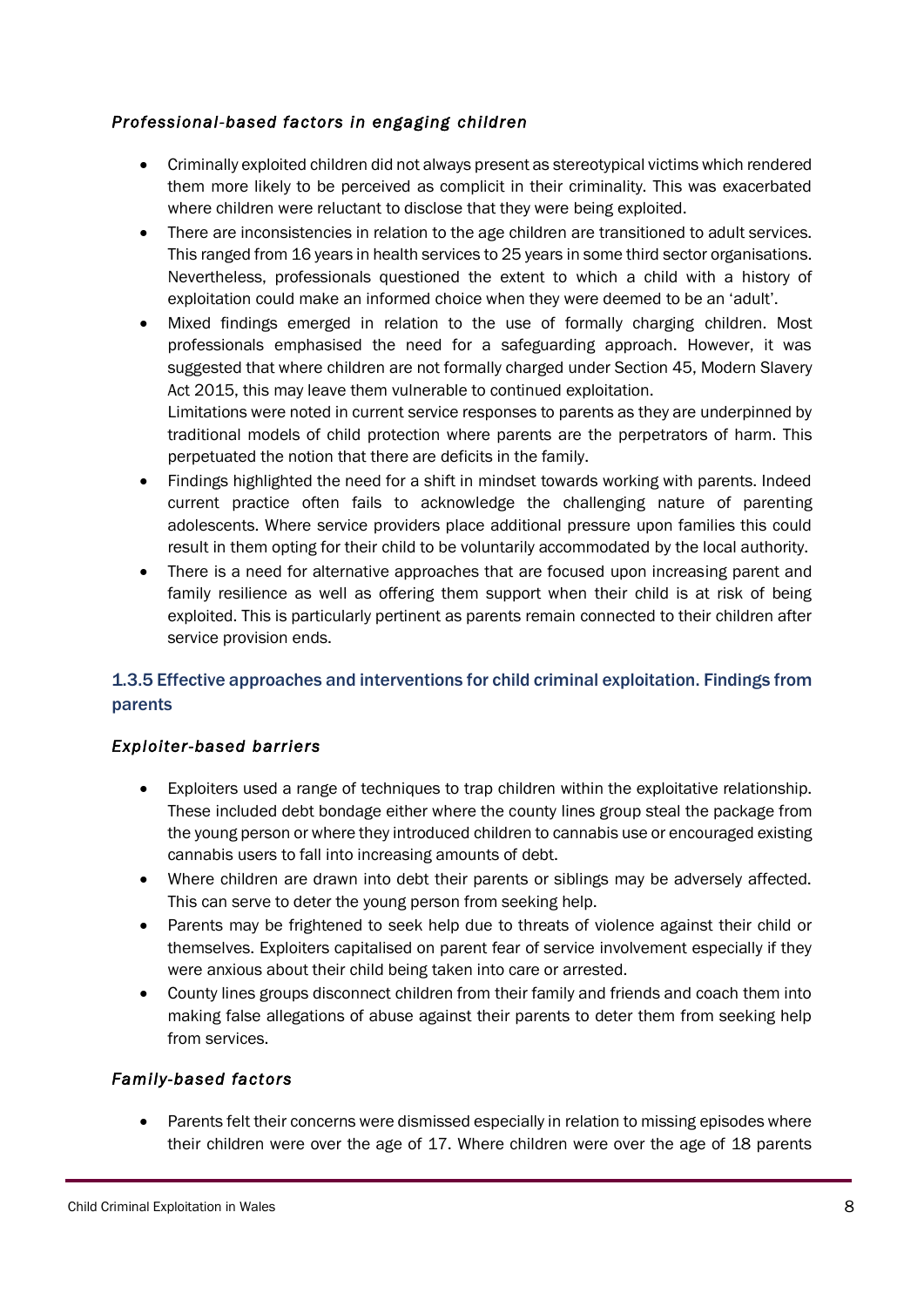reported they were not entitled to receive information or kept informed of whether their child was engaging with services, police or involved in the court system.

- Parents called for system change. This included the adoption of a rights-based approach so that their and their children's voices were heard, increased training for teachers and other professionals, access to youth workers, and flexible, whole family support.
- In response to indoctrination, children parents emphasised the need for them to maintain a connection with their child. This was especially pertinent as parents remain with their children before, during and after they have been exploited.
- The emotional and psychological impact of exploitation requires specialised mental health support for children and parents. Where this support is aimed at children consideration is needed regarding what help and support children feel comfortable accessing.

### 1.3.6 Effective approaches and interventions for child criminal exploitation. Findings from children

### *Youth-based barriers to engaging with services*

- The culture against snitching, debt bondage and fear of violent repercussions to themselves and their families renders children reluctant to engage with services.
- Mixed findings emerged in relation to the impact of parenting measures such as increased monitoring and contacting the police.
- Children's awareness of professional safeguarding duties can be a barrier to service engagement.
- The significance of children's relationships with their teachers and the positive impact of remaining in school was highlighted.

### 1.4 Discussion

- The changing landscape of drug dealing has been underpinned by the exploitation of children. This has been facilitated by a lack of understanding in relation to county lines and child criminal exploitation, gendered stereotypical views and the age at which children tend to be groomed.
- There has been concerted effort in Wales to address and prevent child criminal exploitation. This has included practice guidance for the Welsh Government, establishment of the Wales Violence Prevention Unit and local developments, such as the creation of exploitation multiagency meetings.
- There was a need for approach and interventions that address both push and pull factors which make children vulnerable to criminal exploitation. This includes preventative work at the child, family, system and community levels.
- At the child level, consideration is needed regarding school inclusion and exclusion practices. This may include training for teachers and other professionals in child criminal exploitation and the early identification of children's needs so they can be supported to remain in school.
- At the family level, the challenges of parenting adolescents and impact of exploitation of parents and siblings must be addressed. This may include development and provision of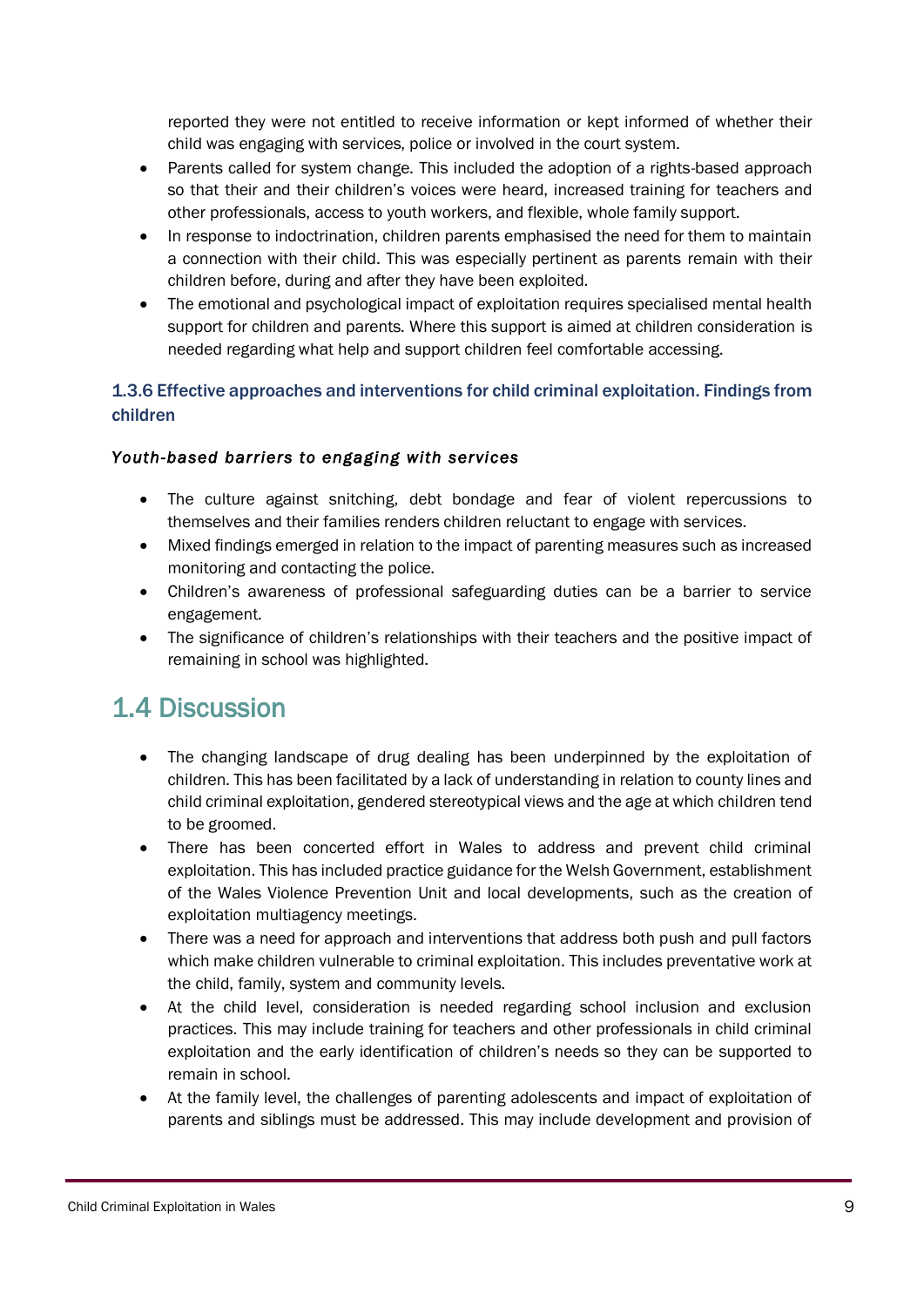whole family approaches aimed at increasing the knowledge of child criminal exploitation and strengthening parent-child relationships.

- At the system level, a more nuanced approach to the binary distinction of victim and perpetrator is needed, the inclusion of child family voices and collaborative decisionmaking and the development of flexible service provision equipped to work with extrafamilial risk and harm to adolescents.
- At the community level, there needs to be the creation and maintenance of safe spaces and places for children as well as the gathering of intelligence that can be used to identify adaptations to the county lines models and development of appropriate preventative and safeguarding strategies.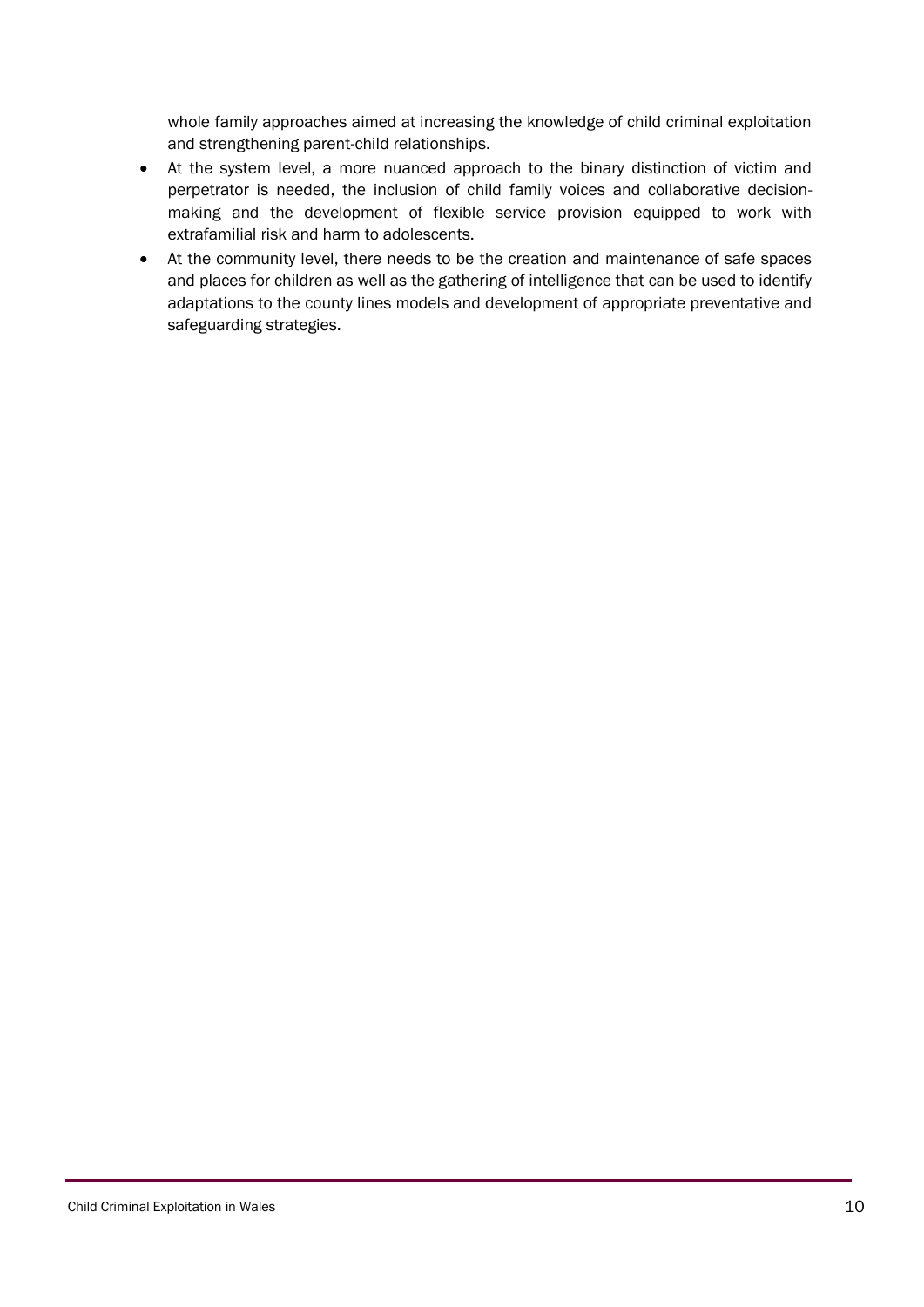## <span id="page-10-0"></span>2.0 Introduction

Child criminal exploitation refers to children who are involved in criminal activity for the personal gain of an individual, group or organised criminal gang (All Wales Practice Guide, 2019). More specifically, the term refers to children up to the age of 18 who have been involved in criminal activities through an element of exchange, whether it appears consensual or involves manipulation or coercion through violence or the threat of violence (ibid). Much of what is known about child criminal exploitation relates to county lines, a model of drug supply that has attracted increasing attention in recent years. According to the National Crime Agency (2019), county lines is a term used:

to describe gangs and organised criminal networks involved in exporting illegal drugs into one or more importing areas within the UK, using dedicated mobile phone lines or other forms of "deal line". They are likely to exploit children and vulnerable adults to move and store the drugs and money and they will often use coercion, intimidation, violence (including sexual violence) and weapons.

An estimated 1000 different county lines operate across England and Wales, with the vast majority originating from London, West Midlands and Merseyside (National Crime Agency, 2019). It has been estimated that there are over 100 lines bringing drugs into Welsh towns. As each line makes over £800,000 profit per year (Grierson, 2019) it has been argued that county lines have emerged predominantly due to economic factors. These factors have been fuelled by the saturation of drug dealers in urban areas which resulted in some urban-based street groups seeking out new markets (Robinson et al, 2019; Andell and Pitts, 2018; Windle and Briggs, 2015). This has led to a shift away from the traditional drug supply model characterised by 'local drugs for local people' (Harding, 2020a:40) supplied by urban-based wholesalers and bought by one or two local crime families who have distributed these drugs through their criminal networks. County lines represent a more dynamic, proactive model of drug supply that has blurred the boundary between wholesalers, retailers, street gangs and organised crime networks. In doing so, drug supply has become a fluid operation run by urban-based groups and adapted to local contexts in order to increase profitability and evade detection by the police and other agencies. There has also been the increased use of violence as these groups have endeavoured to establish a foothold in new markets based in rural, coastal and border towns and ward off competition from existing dealers and other urban-based groups (Pepin, 2017). Findings from a review of the Home Office Ending Gang in Youth Violence Programme (Harding and Cracknell, 2016) demonstrated that the transition from traditional drug supply to county lines has not been uniform but rather it has manifested differently in different areas according to the local context, structures, dynamics and actors (Harding, 2020a). Such differential presentation across areas, and agencies, has rendered it difficult to reach consensus as to the nature of the problem and the identification of effective solutions. Hence, child criminal exploitation and county lines represent what Rittel and Webber (1973) termed a 'wicked problem'. Wicked problems are complex social and cultural problems comprised of multiple independent factors which are defined according to individual perspectives. Such problems require the creation of effective solutions that can be implemented across agencies and tailored to the local context.

In order to aid understanding and inform service responses, Harding (2020a) proposed an evolutionary typology of county lines, based on findings from a study of how London-based urban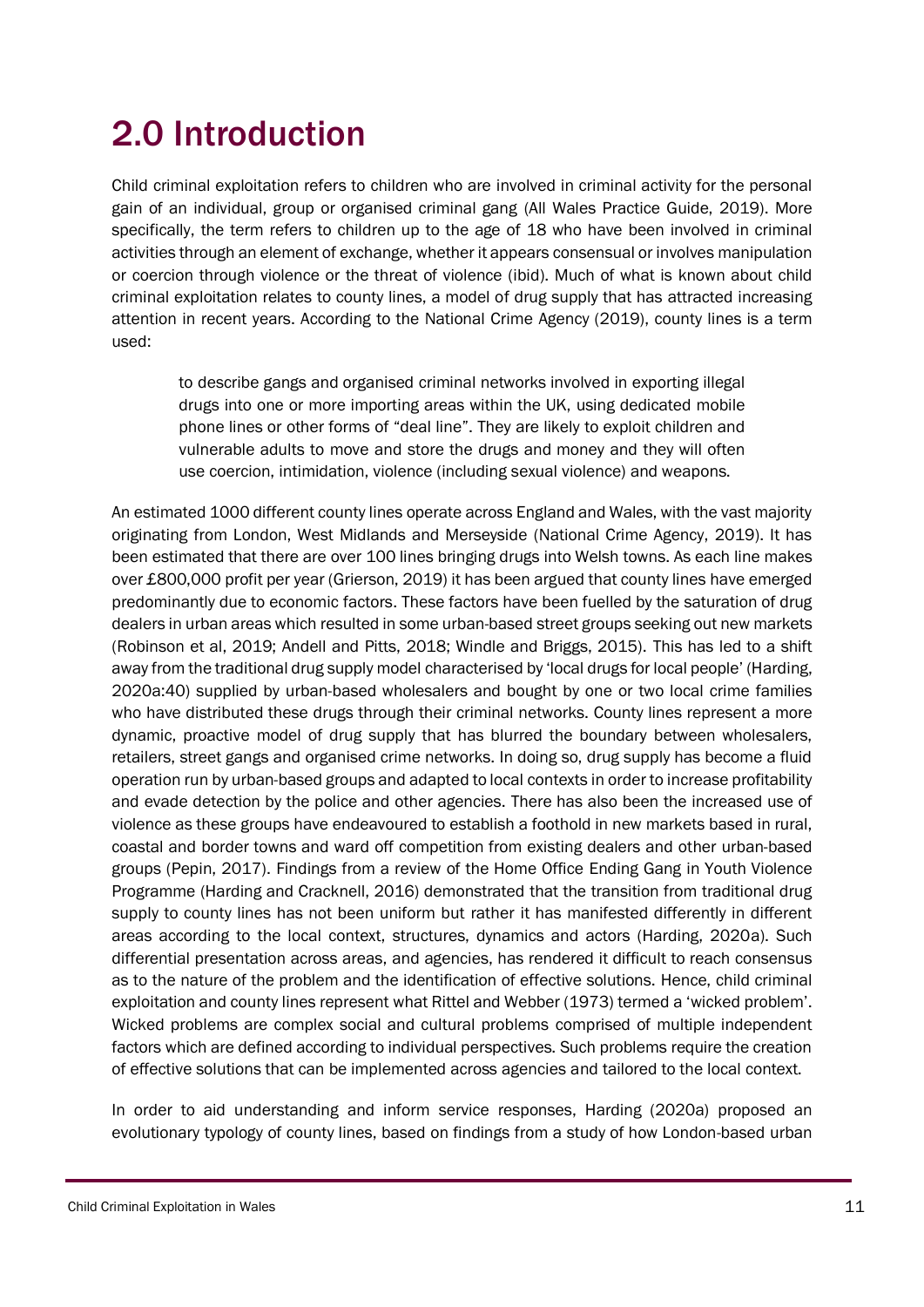street groups established county lines in the Home Counties. According to Harding (2020a), the first of the four county lines models refers to 'commuting' (Coomber and Moyle, 2017, Harding, 2020a). This is perhaps the most well-known manifestation of county lines. It involves urban-based dealers commuting into rural, coastal and border towns to sell drugs. Once established in these areas, the second county lines model represents the transition towards professionalisation, with urban-based groups establishing local bases in each town through the creation of a satellite hub. At this stage,

Networks, users, products and so on have all been identified, clarified, sourced and set in place. Levels of resistance have been assessed and tested by CL [county lines] operatives. The next logical strategic objective is to build the lines to make them more profitable. (Harding, 2020a:43)

Consequently, the second manifestation places impetus on dealing from accommodation 'cuckooed' or taken over from vulnerable adults. This enables the county lines groups to operate 24-hours a day and increase sales. The satellite hub also requires the grooming and recruitment of local children as runners to transport large amounts of money, drugs and weapons across and between areas. Although they may be used to perform other tasks such as cutting and bagging drugs, collecting debts and taking over or 'cuckooing' premises (National Crime Agency, 2019). According to Harding's (2020) typology, the third county lines model adapted in two main ways in order to consolidate the market and expand by taking over local drug networks and initiating new lines into more rural locations. First, county lines groups began using other properties such as caravans and Airbnb properties to evade police detection. Second, there was an increase in the targeting, coercion and exploitation of local children unknown to local authorities and deemed less likely to attract police attention (Ministry of Justice, 2019, The Children's Society, 2019). County lines has continued to evolve with market and product diversification emerging as the fourth model (Harding, 2020). This was characterised by the consolidation of lines, reduction of county lines networks, franchising and expansion into new towns along with expansion of the target market to include the night-time economy and new users. County lines groups also diversified their products to include a broader range of recreational drugs such as Fentanyl, Steroids and Spice. The COVID-19 pandemic has brought new models of county lines as the lockdown and social distancing measures have increased visibility of movement between and within towns and cities. Hence, county lines groups have increased the use of private cars rather than trains, disguised runners as key workers and moved drug dealing activities to supermarket and hospital car parks (Brewster et al., 2020; Harding, 2020b). According to Harding (2020b), COVID-19 measures removed numerous established dealers from the streets as they adhered to the lockdown measures. This resulted in a shift towards the exploitation of more naïve children, including those with special educational needs and greater use of social media to lure children into drug dealing where '[u]nsuspecting children can be pulled into the orbit of the gang without realising it' (ibid).

Across all manifestations of county lines, exploitation has been a key element (Harding, 2020a, National Crime Agency, 2019, Home Office, 2018). There are a number of factors that make children vulnerable to child criminal exploitation. Spencer et al.'s (2019) thematic review of exploited children in Croydon found that many were living in poverty, with poor housing or housing instability, multiple adverse childhood experiences, including physical abuse, parental substance misuse, parental criminal activity, neglect, parental mental health or absent parents. Similarly, the National Crime Agency (2017) have highlighted a number of characteristics that make children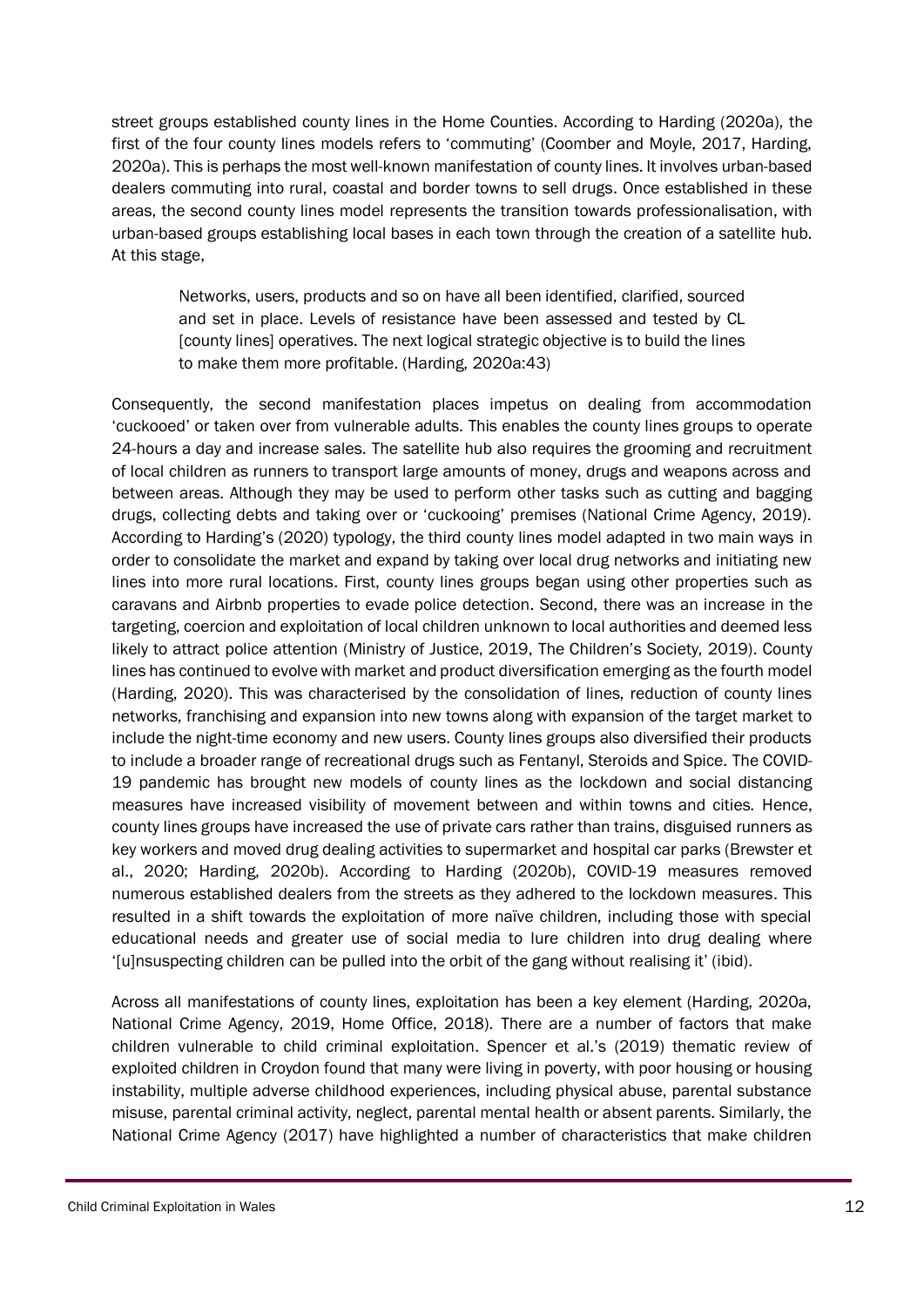vulnerable to criminal exploitation, including children with behavioural difficulties, school exclusions, children looked after, those who are missing, drug users, and those with physical or mental health issues. These characteristics denote an interconnection of safeguarding issues (All Wales Practice Guidance, 2019). Yet, many local authorities do not have local protocols and policies in place and even those that do may misinterpret or misconstrue child criminal exploitation (Children's Society, 2019). Where children come to the attention of services, findings have shown that there has been a professional tendency to criminalise children and perceive their involvement in serious violence and involvement in drug supply as a lifestyle choice which has served to obscure their vulnerability and right to safeguarding (Chard, 2019; Violence and Vulnerability Unit, 2018; The Children's Society, 2018; All Party Parliamentary Group, 2017). Yet, under the Children Act (1989) children have a right to protection until they are 18. According to Harding's (2020a) typology, urban-based groups have exploited professional perceptions and service knowledge gaps. The transition from commuting to satellite hubs represent an adaptation to the county lines model; as services became aware of young men transporting drugs out of the cities into rural areas, olders were placed locally to groom local children. Hence, county lines groups have evolved to exploiting children unknown to services and less likely to attract attention. This compounds the challenges in identifying which children are vulnerable to child criminal exploitation and ascertaining how many children are being exploited. Dame Black's Review of Drugs (2020:22) states that an 'unprecedented number' of children have been drawn into the drugs trade. While national intelligence is improving, there are no figures of how many children are being criminally exploited (Her Majesty's Inspectorate of Constabulary and Fire & Rescue Services., 2020; National Crime Agency, 2019). The Children's Commissioner for England (2019) estimated that 2000 children from London could be linked to county lines groups. There appears to be a dearth of literature relating to child criminal exploitation and county lines in Wales.

To our knowledge, the only studies specifically focusing on the Welsh context are a rapid evidence assessment undertaken by the Office of the Police and Crime Commissioner for Gwent (2020) and a mixed method study by Caluori, Corlett and Stott (2020). The former involved analysis of 13 children in Gwent identified as having the most frequent offending behaviours. Ten of the children were deemed to have been exploited or at risk of exploitation. The report found that while the average age of the cohort was 15, disruptive behaviours and disengagement from school emerged far earlier. Most children were identified as having a special educational need with many also having speech, language and communication issues which limited the extent to which they had integrated into the wider school environment. Hence, these children tended to form friendships with other children with similar vulnerabilities and challenges. Missing episodes emerged as a key indicator that a child was being exploited. In some cases, children had gone missing over 50 times. The latter study by Caluori et al. (2020) was undertaken during the initial stages of the COVID-19 lockdown measures and included analysis of data relating to drug offences, missing episodes and child criminal exploitation in Merseyside and North Wales as well as interviews with professionals and academics from England and representatives from North Wales Police. Caluori et al (2020) concluded that looked after children were disproportionately targeted and recruited by county lines groups and a growing number of looked after children were placed in settings that did not protect them from criminal exploitation. They also concluded that there was inadequate information sharing between agencies and that the county lines model was highly adaptable. The extent to which these findings reflect the Welsh context has been queried due to a lack of clarity as to what data sources were used. Although the North Wales Regional Safeguarding Board (n.p.) supported the conclusion that a consistent approach to child criminal exploitation is needed, calling for a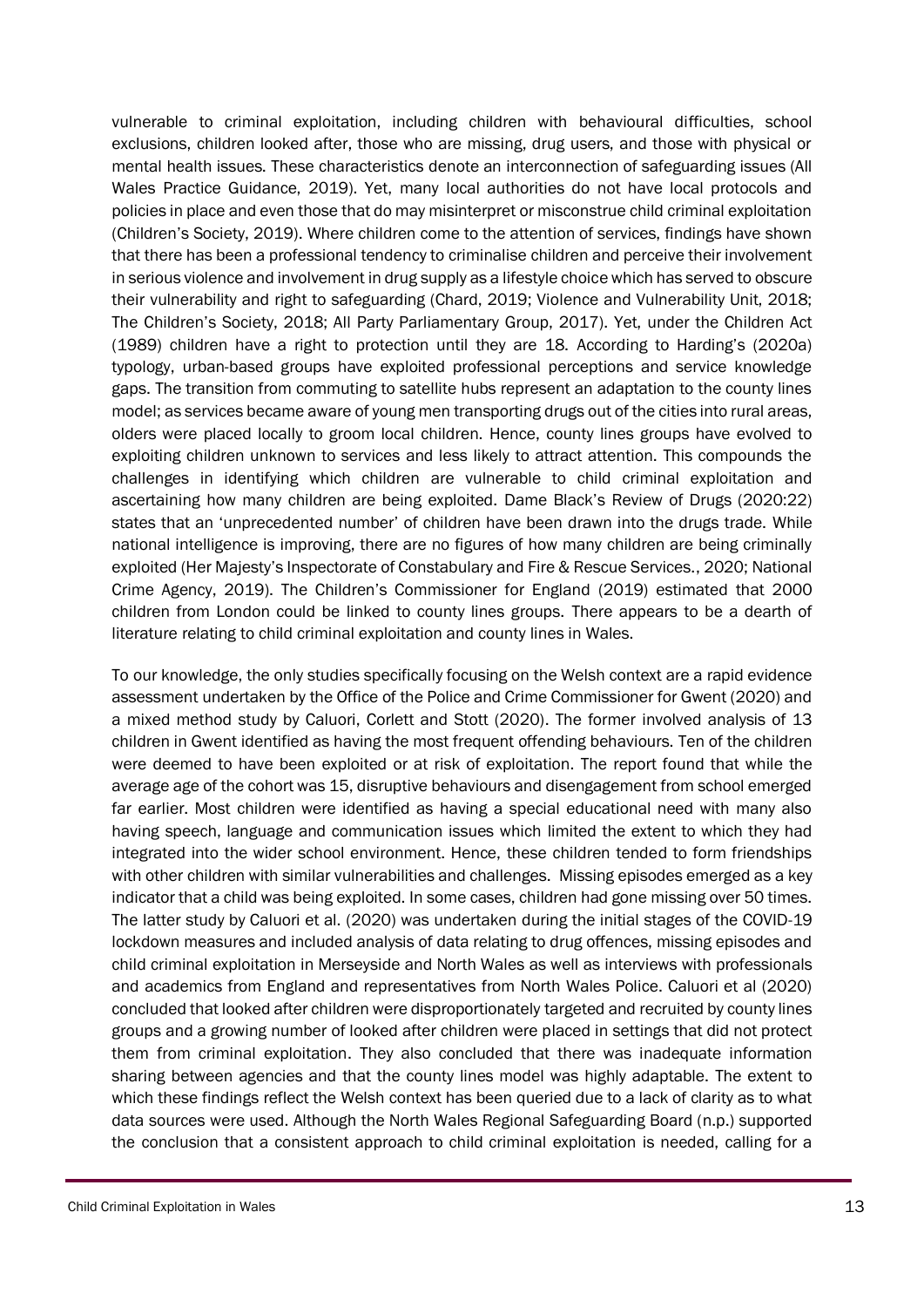toolkit to support safeguarding and information sharing across agencies. Such a toolkit would enable the development of a co-ordinated response from the police, the National Crime Agency, Government departments, local government agencies, and voluntary and community sector organisations (Ministry of Justice, 2019) and complement the Safeguarding Children from Child Sexual Exploitation Guidance (Welsh Government, 2021). Under this guidance, children who are at risk of extrafamilial harm should be safeguarded under the same procedures as children at risk of intrafamilial harm (Part 7 of the Social Services and Well-being (Wales) Act 2014). This states that professionals have a duty to report children at risk, where the child is experiencing or is at risk of abuse, neglect or other kinds of harm, and where they have a need for care and support. Yet, many children fail to meet social care thresholds so that risk assessments can be undertaken, which means that children may only become known to services when they are at crisis point or where their behaviours are entrenched (Violence and Vulnerability Unit, 2018). It has been suggested that current child protection policy is focused upon familial abuse and fails to encompass extra-familial harms arising from peer groups, local communities or online (Chard, 2015; Violence and Vulnerability Unit, 2018). Firmin (2018) has recommended that service thresholds should be viewed through a contextual lens, assessing the extrafamilial risks children experience and acknowledging the limited influence parents and carers have on peer relationships outside of the family. Indeed, under the Care and Support (Eligibility) (Wales) Regulations (2015), local authorities have a responsibility to intervene where a child's needs are greater than the family can support alone. Yet, research findings have shown that when criminally exploited children are brought to the attention of services, professionals and parents experience difficulties in accessing support (Spencer et al., 2019; Children's Society, 2019). Such provision appears hindered by the nature of child criminal exploitation and the evolving manifestations of county lines; it targets children with overlapping safeguarding issues, and those with no safeguarding issues, exploits children as victims and manipulates them into criminality as perpetrators. Consequently, social care responses differ according to perceptions of level of risk and how much support is needed (HMICFRS, 2020). Pitts (2019) has highlighted the need for community networks to develop understanding of county lines activity in local areas, identify service gaps and develop appropriate services. Such a response should also include the voices of the children and parents who are affected by child criminal exploitation and county lines (Maxwell et al., 2019). This is particularly pertinent as the Social Services and Well-being (Wales) Act (SSWA) is underpinned by the principles of co-production, where professionals should be empowered to work with those in need of care and support to identify appropriate solutions.

Against this backdrop, this research was commissioned by Health and Care Research Wales to capture the voices of children with lived experience of exploitation, parents and professionals regarding how children are targeted, groomed and involved in county lines in Wales in order to inform the development of a toolkit that underpins an effective community response aimed at improving the outcomes for children and their families. The objectives of this research were to examine:

- How does county lines manifest in Wales?
- What approaches and interventions are most effective in the identification and prevention of child criminal exploitation?
- How can contextual safeguarding be used in practice across services?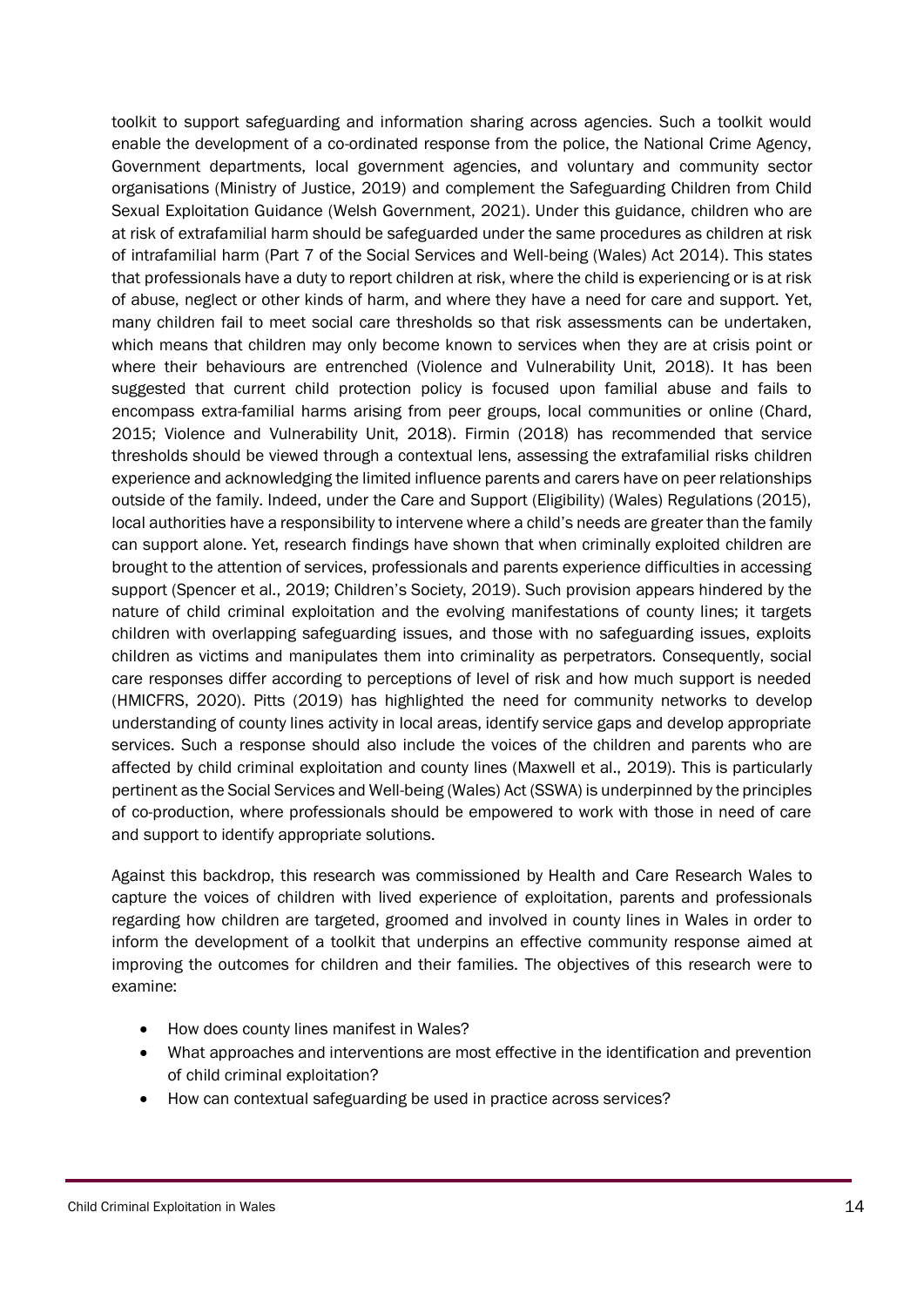In doing so the research adopted a qualitative action research approach and consisted of three main phases:

Phase one: Engagement with children, parents and stakeholders from children's social care, education, health, housing, police, probation, youth offending services, and youth services.

Phase two: Coproduction of a toolkit based on findings from phase one and engagement with a research advisory group consisting of an expert panel of children, parents and professionals.

Phase three: Dissemination of the toolkit and preliminary evaluation and refinement based on interviews with children, parent and professionals using an action research model.

This report presents findings from phase one of the research: analysis of the qualitative interviews undertaken with children who have experienced exploitation, parents of children who are being exploited and professionals from statutory and non-statutory agencies across Wales.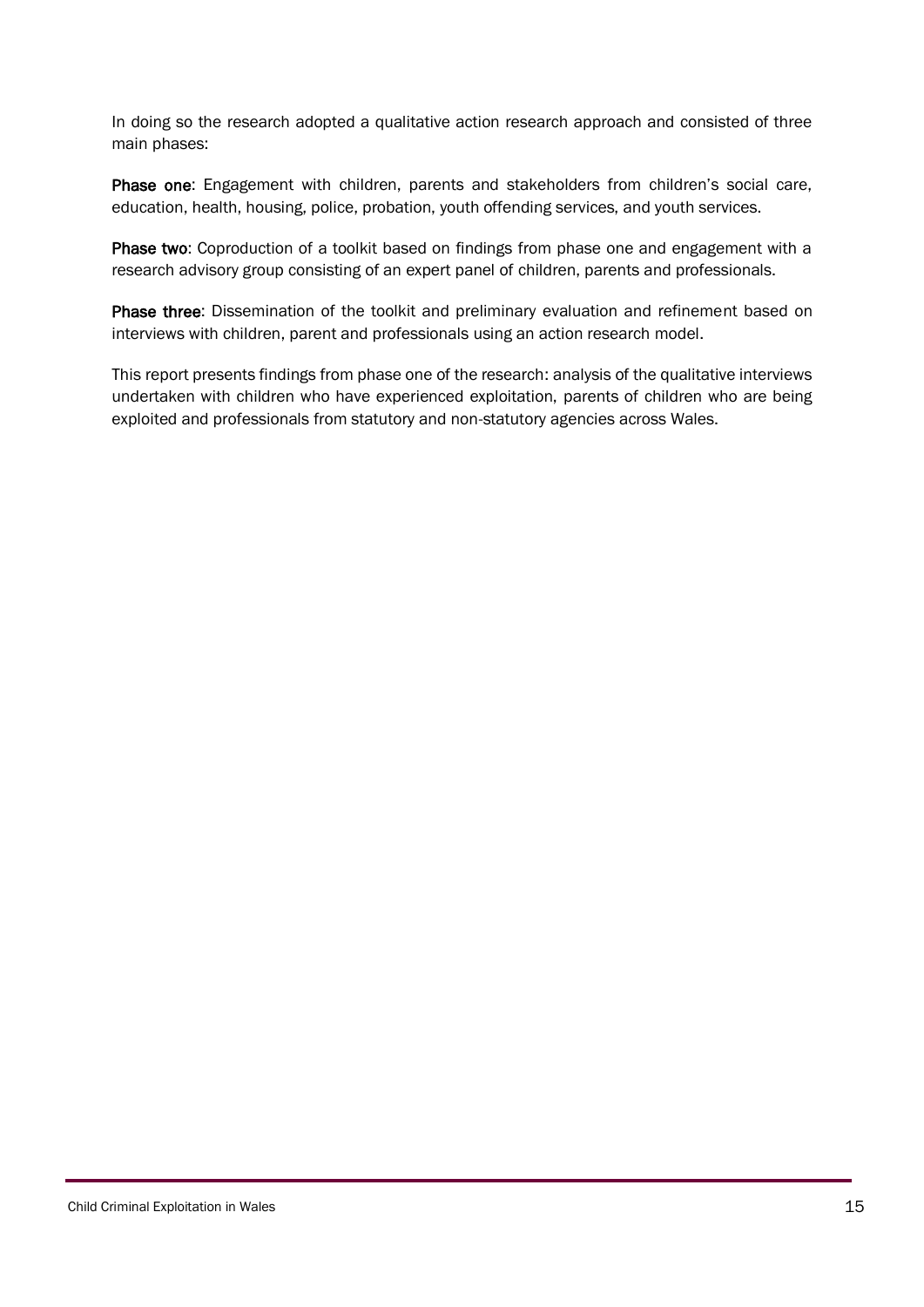## <span id="page-15-0"></span>3.0 Methods

Data collection was undertaken between October 2020 and May 2021. This period coincided with the COVID-19 pandemic and subsequent lockdown measures, and as such all data collection was undertaken remotely, either by telephone, Zoom or Microsoft Teams. Ethical approval for data collection was obtained from the School of Social Sciences Research Ethics Committee, Cardiff University. Data collection consisted of:

- interviews and a focus group with children,
- online and telephone interviews with parents,
- online interviews with professionals.

Interviews were recorded and transcribed verbatim. Data was analysed thematically using a 'codeand-retrieve' approach (see Coffey and Atkinson, 1996) facilitated by NVivo 12 software. In accordance with ethical guidelines, pseudonyms have been used for participants and information that could be used to identify participants has been removed. This section provides a summary of each element.

### <span id="page-15-1"></span>3.1 Interviews and focus groups: Children

Children were invited to share their views regarding how children are targeted, recruited and involved in child criminal exploitation, what service provision is available and what helps or hinders children from seeking support. To promote youth engagement, they were invited to participate through gatekeepers in the form of the services they were currently engaged with. While this strategy excluded some potential participants it enabled the identification of children under the age of 25 with lived experience of exploitation and provided children with the opportunity to provide informed consent. Several children declined the invitation to participate due to concerns surrounding potential repercussions to themselves or their families from their exploiters. To further support youth engagement, a flexible strategy was adopted (Table 1) enabling children to engage with the project in three different ways via two different modes: 'practitioner-led', where the young person could take part with a worker from the organisation or service they were engaging with, or 'researcher-led,' where they could take part with a member of the research team via Microsoft Teams or the telephone. Regardless of mode of participation, children were invited to share as much or as little of their own experiences as they felt comfortable discussing.

The sample consisted of 21 participants. Of these, 18 had lived experience of criminal exploitation and four participants were identified as at-risk of child criminal exploitation. Three participants were adult males. While all three males were older than the pre-specified sample, they provided valuable insight into the journey from becoming involved in criminal activities through incarceration and transfer onto more positive pathways. Of the 18 participants under the age of 18, two were female and 16 were male. Most participants lived in South Wales ( $n = 15$ ) with the remainder living in Mid or West Wales. This apparent skew reflected data collection strategies as opposed to county lines manifestation. Of the 21 participants, three were adults who had previously been incarcerated for drug dealing. The remainder were aged between 12 and 18 years, with a mean age of 15 years. Initial analyses revealed that the practitioner-led group were younger (average = 14 years) than the researcher-led group (average = 16.5 years). However, further examination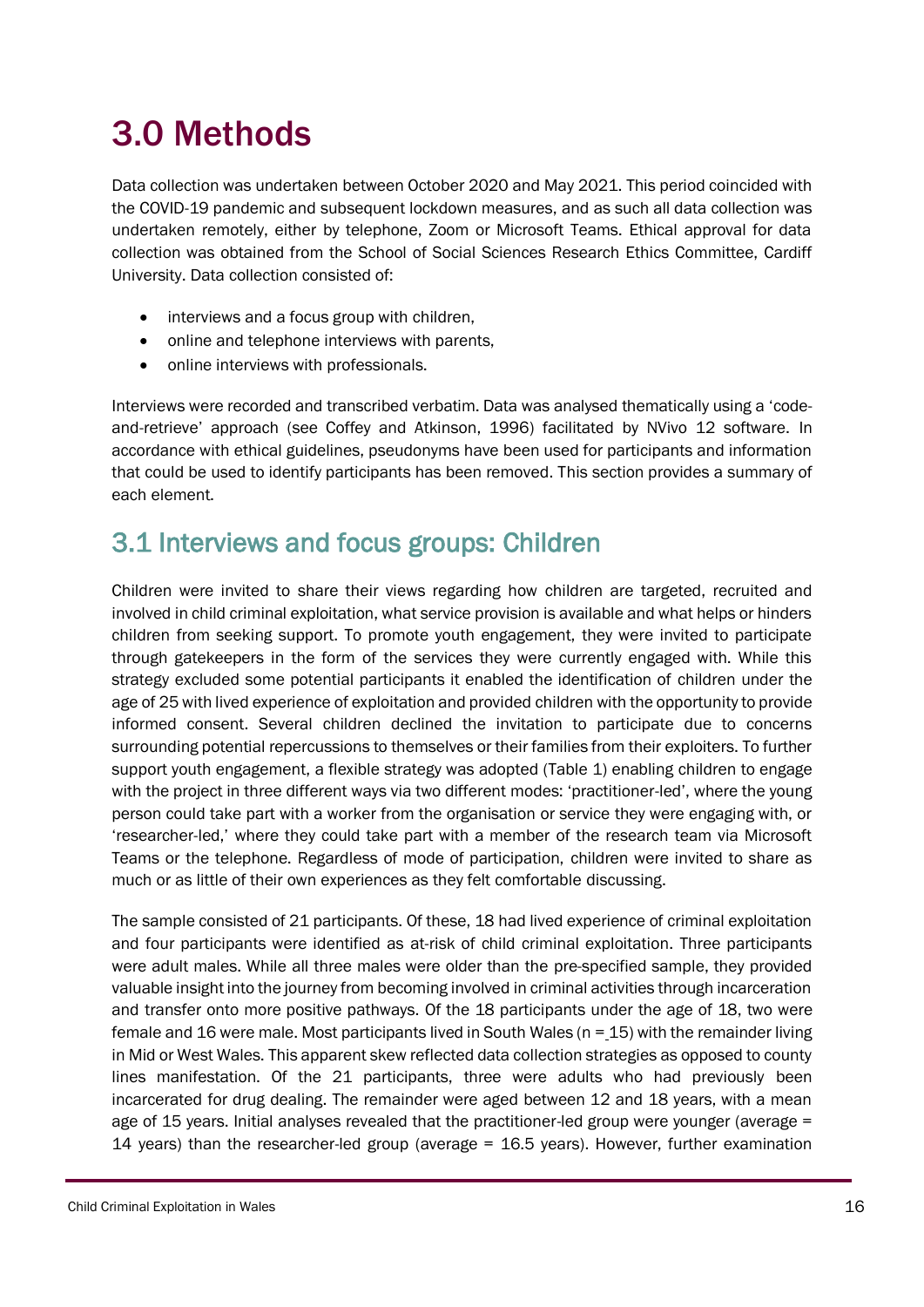revealed that the four children deemed to be at-risk of criminal exploitation were younger than the remainder of the practitioner-led group. All four children were aged between 12 and 13 years. When the at-risk group were removed from the practitioner-led group, only a slight difference in mean age between the groups was noted (practitioner-led = 15.5 years, researcher-led = 16.5 years).

### <span id="page-16-0"></span>3.2 Interviews: Parents

Parents were invited to share their experiences regarding how their children had been targeted, recruited and what activities they had been involved in. They were also asked what help they had sought and how effective this had been in supporting them and their child. Parents were recruited to the study through research advisory group networks and professional interviewees. A call for parent/carers was also disseminated via a range of media, including e-newsletters to foster parents and Twitter. This resulted in three parent interviews. Anecdotal evidence suggested that this poor response rate was due to the need to identify parents at the right time, that is, where they felt able to discuss their experiences as well as concerns regarding potential repercussions from discussing their experiences. To promote parent engagement, data collection was extended to England which resulted in a further 12 interviews. Hence, the sample consisted of 15 parents who had at least one child who had been criminally exploited.

Of the 15 parents who participated, eight were living in Wales and seven were living in England. Of those living in Wales, most were from South Wales with the remainder living in West Wales. The sample consisted of 13 mothers and two fathers. One mother and father were interviewed together. The Welsh and English samples differed in three main ways. First, the average number years of exploitation; parents living in Wales reported an average of 2.5 years while parents living in England reported an average of 6 years. Second, a lower proportion of parents living in Wales were from an ethnic minority than their English counterparts. Third, parents living in Wales were four times more likely to be married to the child's father than parents living in England. Despite these differences, findings have been collated across both samples as they provide a comprehensive picture of exploitation across different family backgrounds and locations. Further, this sample provides insight into the nature of exploitation from initial grooming to longer term involvement, with four parents reporting that their child had been incarcerated at least once due to their drug dealing activities. Combining samples also aided the preservation of anonymity which is an important consideration where children may still be involved or vulnerable to exploitation.

### <span id="page-16-1"></span>3.3 Interviews: Professionals

The online interview invited professionals to share their experiences of how children were targeted, groomed, what activities they were involved in, and the barriers and facilitators for service engagement. Professionals were recruited using a combination of purposive and snowball sampling based on three criteria. First, professionals whose role involved contact with children who were at risk or involved in child criminal exploitation. Second, professionals were sought from statutory and non-statutory organisations, with particular focus upon staff from children's services, education, health, housing, police, probation, youth justice and youth services. Hence, the chair of the All-Wales Heads of Children's Services and Business Managers from each of the six Regional Safeguarding Boards were invited to nominate a representative to be interviewed. Third,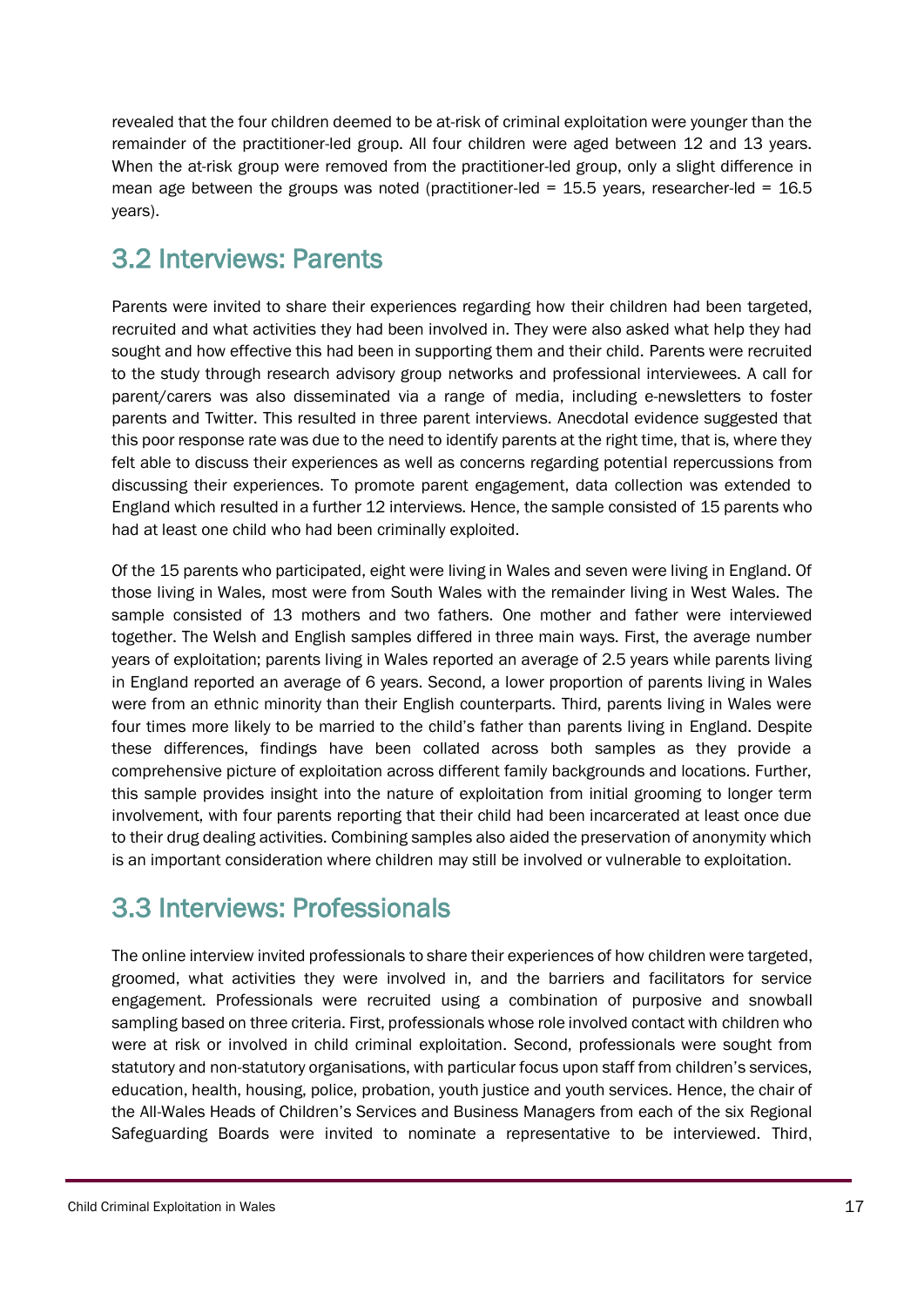representation was sought from each of the 22 local authorities in Wales. In order to identify professionals who met the three recruitment criteria, speculative emails were sent to two hundred professionals across statutory, voluntary and third sector organisations across Wales. This resulted in a sample of 56 professionals, which represents a 28% response rate. Of these, 35 participated in an individual semi-structured interview and 21 elected to participate in a focus group. Table 1 provides a breakdown of participants according to sector and geographical area. It is important to note that the sample was self-selected so it may be skewed towards professionals who had an interest in child criminal exploitation and/or the capacity to participate in an interview.

| Pseudonym     | <b>Role</b>                     | <b>Sector</b>                   | <b>Region</b>      |
|---------------|---------------------------------|---------------------------------|--------------------|
| Daniel        | Police Inspector                | <b>British Transport Police</b> | Wales              |
| Joshua        | Police Officer                  | <b>British Transport Police</b> | Wales              |
| Lyra          | <b>Mental Health Specialist</b> | <b>CAMHS</b>                    | <b>West Wales</b>  |
| <b>Isaac</b>  | <b>Mental Health Nurse</b>      | <b>CAMHS</b>                    | <b>West Wales</b>  |
| Holly         | Social Worker                   | <b>Children's Services</b>      | Gwent              |
| Georgia       | Leaving Care Coordinator        | <b>Children's Services</b>      | Mid and West Wales |
| Mark          | Service Manager                 | <b>Children's Services</b>      | Gwent              |
| <b>Nick</b>   | Safeguarding Manager            | <b>Children's Services</b>      | <b>West Wales</b>  |
| Olivia        | Practice Lead                   | <b>Children's Services</b>      | <b>West Wales</b>  |
| David         | Service Manager                 | <b>Children's Services</b>      | <b>North Wales</b> |
| <b>Bethan</b> | Youth Services Manager          | <b>Children's Services</b>      | North Wales        |
| Felicity      | <b>Education Coordinator</b>    | <b>Children's Services</b>      | North Wales        |
| Evan          | Homelessness Coordinator        | <b>Children's Services</b>      | North Wales        |
| Amy           | Manager                         | <b>Children's Services</b>      | North Wales        |
| Faith         | Missing Children Worker         | <b>Children's Services</b>      | North Wales        |
| Christopher   | Service Manager                 | <b>Children's Services</b>      | Mid and West Wales |
| Freya         | Safeguarding Officer            | <b>Children's Services</b>      | Mid and West Wales |
| Robert        | Youth Manager                   | <b>Children's Services</b>      | Gwent              |
| Amelia        | Safeguarding Officer 2          | <b>Children's Services</b>      | Mid and West Wales |
| Helen         | Youth Worker                    | <b>Children's Services</b>      | Gwent              |
| Paul          | Deputy Headteacher              | Education                       | North Wales        |
| Ava           | Deputy Headteacher              | Education                       | Cardiff and Vale   |
| Jade          | Nurse                           | Health                          | Cardiff and Vale   |
| Josie         | <b>Nurse</b>                    | Health                          | Cardiff and Vale   |
| Adrien        | A and E Consultant 1            | Health                          | Cardiff and Vale   |
| Rhys          | A and E Consultant 2            | Health                          | Cardiff and Vale   |
| Lucy          | Safeguarding                    | Health                          | Cardiff and Vale   |
| Leah          | <b>School Nurse</b>             | Health                          | Cardiff and Vale   |
| Ryan          | Police Lead                     | Police                          | England and Wales  |
| Noah          | Detective Sergeant              | Police                          | South Wales        |
| Chloe         | Coordinator                     | Police                          | Mid and West Wales |
| John          | Detective Inspector             | Police                          | South Wales        |
| Chester       | <b>Probation Officer</b>        | Probation                       | South Wales        |
| Yvonne        | Probation Officer               | Probation                       | Gwent              |

#### *Table 1: Breakdown of stakeholders*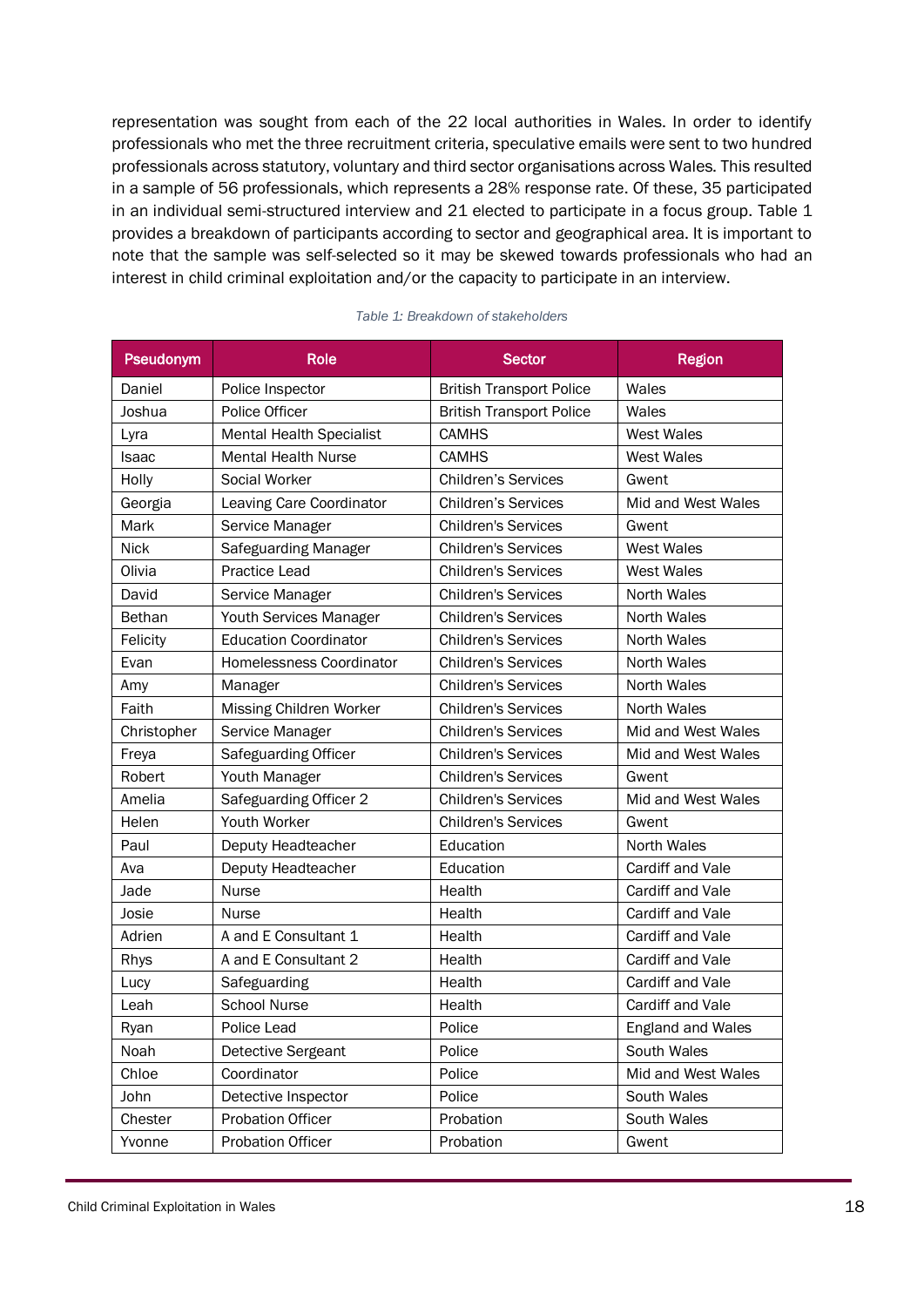| Jane          | Service Manager           | <b>Third Sector</b>             | South East Wales   |
|---------------|---------------------------|---------------------------------|--------------------|
| Eve           | Safeguarding Manager      | <b>Third Sector</b>             | South East Wales   |
| Carys         | Director 1                | <b>Third Sector</b>             | Wales              |
| Abigail       | Service Manager           | <b>Third Sector</b>             | Gwent              |
| Megan         | Victim Support Caseworker | Third sector                    | North Wales        |
| Sion          | Coordinator               | <b>Third Sector</b>             | Wales              |
| <b>Briony</b> | Practitioner              | <b>Third Sector</b>             | <b>North Wales</b> |
| Harry         | Director                  | <b>Third Sector</b>             | England            |
| Fiona         | Project Worker            | <b>Third Sector</b>             | Gwent              |
| Mandy         | Director 2                | <b>Third Sector</b>             | Wales              |
| Gemma         | <b>Lead Coordinator</b>   | <b>Third Sector</b>             | Wales              |
| Peter         | Project Officer           | <b>Third Sector</b>             | <b>West Wales</b>  |
| Melissa       | Missing Children Worker   | <b>Third Sector</b>             | Gwent              |
| Craig         | Manager                   | <b>Third Sector</b>             | Wales              |
| Joseph        | <b>Training Officer</b>   | <b>Third Sector</b>             | Wales              |
| Ethan         | Substance Misuse Manager  | <b>Third Sector</b>             | <b>West Wales</b>  |
| Philip        | Representative            | Welsh Government                | Wales              |
| Owen          | Service Manager           | Youth Offending Services        | Cardiff and Vale   |
| Andrea        | Substance misuse worker   | Youth Offending Services        | <b>West Wales</b>  |
| Oliver        | Officer                   | Youth Offending Services        | <b>West Wales</b>  |
| Wendy         | Service Manager           | Youth Offending Services        | Cardiff and Vale   |
| Matthew       | Youth Worker              | <b>Youth Offending Services</b> | Cardiff and Vale   |

In terms of geographical coverage, one third sector professional from England was interviewed as this organisation was specifically aimed at supporting families affected by criminal exploitation. The second largest category of professionals represented Cardiff and the Vale followed by Gwent, North Wales and West Glamorgan. The lowest number of interviews were undertaken with professionals from Cym Taf Morgannwg. Regarding sector, most professionals were from third sector organisations. Professionals from this sector were divided between those who had been commissioned to deliver services by Children's Services or the police, and representatives of charities or voluntary groups that had been established by professionals with an interest or personal experience of exploitation. The next highest sector was Children's Services followed by the police.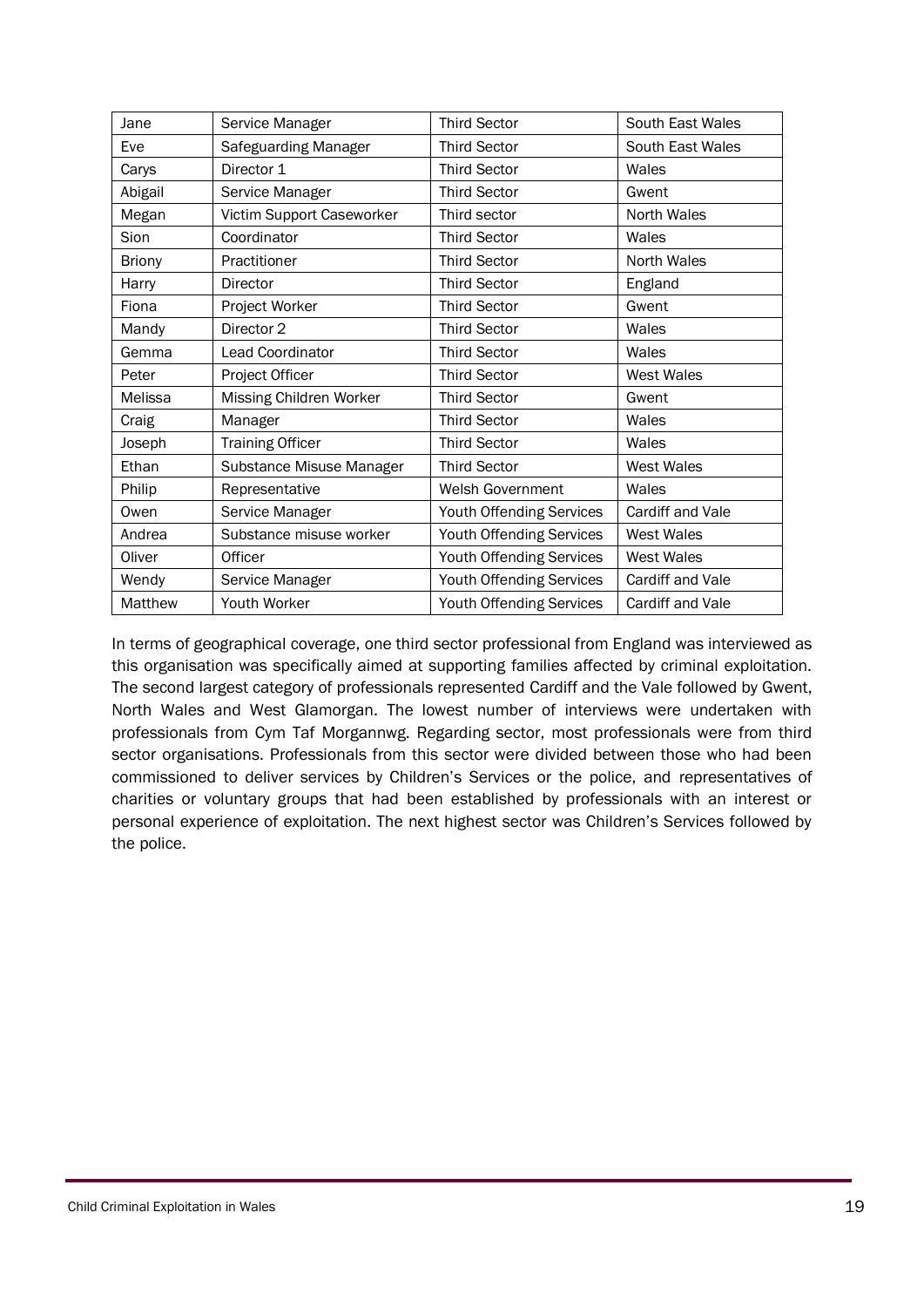## <span id="page-19-0"></span>4.0 How does child exploitation manifest in Wales? Findings from professionals

Findings revealed three ways in which child criminal exploitation manifests in Wales: county lines, blurred lines, and localised dealing. Generally, professionals from law enforcement, youth work and those with specialised exploitation roles adopted the broader term, 'child criminal exploitation' to encompass all three manifestations. Conversely, other professionals differentiated between county lines, which they perceived to include exploitation, and local drug dealing, which in their view, did not. This highlighted differences in the terminology adopted and perceived differences in the nature and perpetrators of exploitation.

## <span id="page-19-1"></span>4.1 County lines, blurred lines and local drug supply

While the majority of professionals alluded to a distinction between county lines and more localised drug supply, further analysis revealed three modes of drug supply across Wales: county lines, blurred lines and local drug supply. These three models were driven by ongoing demand for drugs from a market that included existing users, weekend users and students who wanted to buy a range of substances from cannabis to cocaine, ecstasy tablets, Ketamine, MDMA, and Spice. Following the Covid-19 pandemic there had been an increase in the sale of prescription medications, this included Xanax in South Wales and Diazepam in North Wales. Caluori et al (2020) reported that they witnessed the adaptation of the county lines model in real time in North Wales, with county lines groups altering their use of transport, accommodation and vulnerable people during the early stages of the COVID-19 pandemic. These findings lend some support to Harding's evolutionary typology (2020) in terms of market consolidation and product diversification. However, professionals appeared more likely to report the presence of county lines and child criminal exploitation where it involved Harding's (2020a) commuting model and as such children being trafficked into Wales carrying drugs, money or weapons. The extent to which children were perceived as being criminally exploited was less well-defined in relation to blurred lines or local drug supply. While the latter reflected traditional drug supply, or 'pre-county county lines' in Harding's (2020a) terminology, blurred lines emerged as a new model of drug supply where existing crime families imitated the county lines models. The term blurred lines was coined by Cullen et al. (2020) and defined as:

When local groups, often youths, mimic the activity of external gangs dealing class A drugs locally, using exploitation and violence but without actually travelling out of the area. For example, although there appears to be no external county lines run by gangs into some parts of Wales, the characteristic model of using children as a workforce by local crime groups appears to be in place. (Cullen et al., 2020: 11)

According to professionals, blurred lines constituted 'export areas' where drugs were held and managed prior to distribution into import areas across Wales for sale to the customer (National Crime Agency, 2017). Export areas were operated by local people rather than external networks and as such, some professionals differentiated this from county lines even where areas had a 'line' e.g. the Barry line, they tended to be perceived as 'just drug running, old fashioned, sort of, running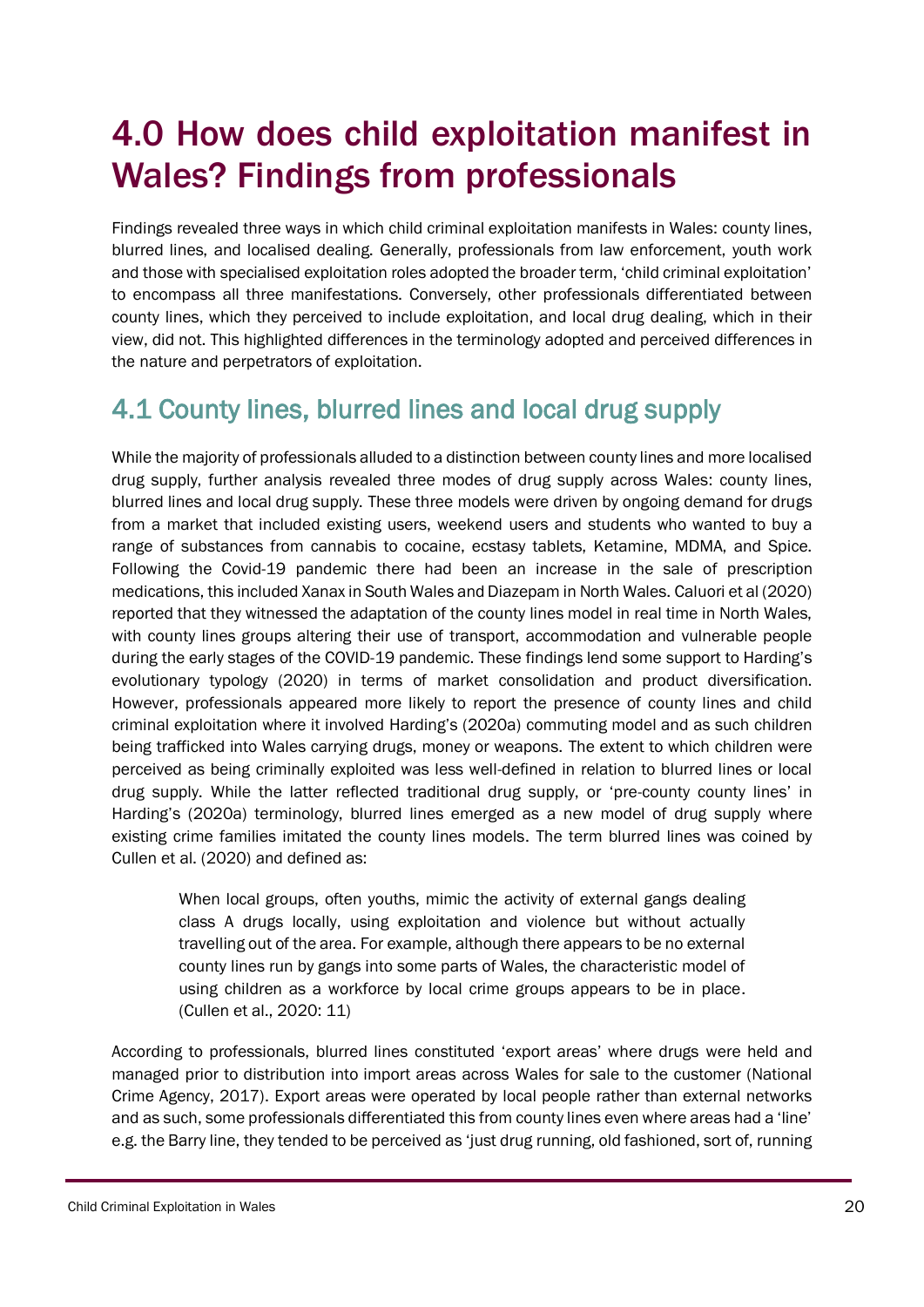the drugs' (Joshua). Nevertheless, some blurred lines had started to adopt a similar model to the county lines drug networks exhibiting the same levels of violence in order to maintain control over the area against threats from county lines networks.

Finally, several professionals alluded to local drug supply which was primarily viewed in relation to family-based groups, or crime families following the traditional drug supply model (Harding, 2020a). In these communities, professionals deemed criminality as normalised for children. Some children were drawn into these activities as they sought to emulate older siblings or cousins or where they were encouraged to learn the 'family business' (Gemma). In this respect professional perceptions as to how children became involved in criminality was related to the binary distinction between victim and perpetrator (Cullen et al, 2020). Yet, Leah posited that even where children grow up in families or regions where criminality is normalised, this may not be a conscious choice by the young person as they may be forced by family members or unwittingly duped into dropping off a package on behalf of a relative:

I can think of one particular family where there's one of the ring leaders, he's the younger brother, of known drug dealers so that's all he's known, so as soon as he's got to 15 or 16 years, his brothers have got him running for them. (Leah)

Some children had been subjected to threats or actual violence if they refused, as Megan described, 'the lad had been beaten up because he'd been refusing to go out and deal for his father'. Where children were exploited into the family business, professionals noted challenges around 'breaking the cycle' (Bethan). Moreover, it was noted that once children had a criminal record this rendered them trapped within exploitation. Therefore, many professionals deemed the term county lines to be problematic as it can serve to obscure the different manifestations of child criminal exploitation and the extent to which the nature of the criminal behaviours and risks to children are the same (Olver and Cockbain, 2021, Bonning and Cleaver, 2020). Moreover, the adoption of the term 'county lines' may detract attention from children who are exploited by individuals in their local community or family members.

### <span id="page-20-0"></span>4.2 Gendered perspectives

In addition to the potential limitations of adopting the term 'county lines', findings also revealed that the separation of child criminal exploitation from child sexual exploitation was unhelpful. Some professionals alluded to gendered notions of exploitation. This is perhaps not surprising given that the majority of professionals reported working with higher numbers of criminally exploited boys. Nevertheless, findings suggested that the number of criminally exploited girls was increasing. One police representative reported that around half of cases involved girls (Chloe). Despite this increase, many professionals demonstrated gendered perspectives with girls considered to be less likely to be criminally exploited than boys and where boys were considered to be 'more open to child criminal exploitation' (Fiona). Implicit within this statement was a notion of agency where girls were seen to be victims whereas boys were seen to be more active participants in the process. As a result, some professionals perceived boys to have been 'recruited', rather than 'groomed', into child criminal exploitation as Ryan described:

We spoke to colleagues and everyone else, and they thought we had two heads on, and they were saying well you know it's not grooming is it, it's recruitment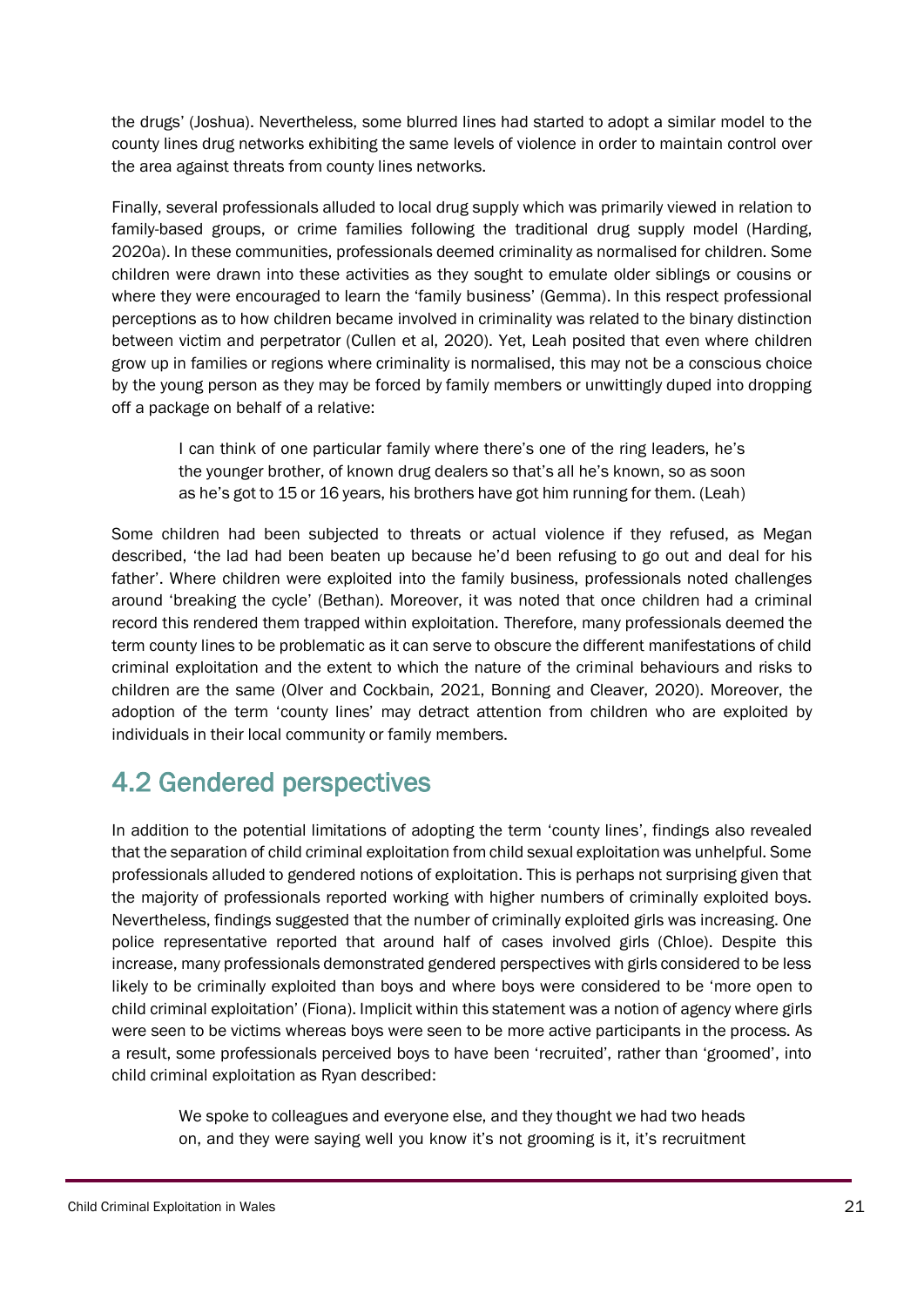and we said, well would you say that about a child that's been recruited for CSE? You wouldn't, you would say groomed. (Ryan)

Hence, the adoption of a gendered approach meant there was a tendency to link girls with sexual exploitation and boys with criminal exploitation. The consequences of this were twofold. First, boys appeared less likely to be asked about or disclose sexual exploitation. This included plugging, where drugs are concealed within the gastro-intestinal tract:

And if you don't put them there yourself they will hold you down and insert them themselves, they don't care, and when you look at gender, male, female, more places to hide them, they'll put them there, they don't care. So, you're looking at injury potentially, degrading treatment, sexual assaults that take place. (Craig)

Where boys were found with the paraphernalia needed for plugging, such as Vaseline and condoms, Ryan noted that they were more likely to boast about the number of girlfriends they had rather than disclose that they were being exploited. But rather than being perceived as victims of sexual abuse or exploitation, many professionals reported that boys are deemed to have agency in their involvement. This was summarised by Olivia:

Part of criminal exploitation is sexual exploitation when they're made to insert into their back passage or you get things like spooning where they actually physically take it out. It's horrendous. But people lose sight of that kind of aspect … we'll call them drug dealers, they're dealing. They're not dealing. They're being exploited. (Olivia)

The adoption of gendered interpretations could also negatively impact girls. By associating girls with sexual exploitation there was a risk that where girls were being criminally exploited this could go undetected,

I think girls constantly go under the radar, I mean, I, for example, had a referral for a young lad and there was a girl with him and they didn't do anything about her. They stopped and searched him, sent her home, she was 14, female, with him, referred him in, and I said, what about the girl, and they actually admitted to me, we don't actually always think about the girls. (Megan)

Nonetheless, the majority of professionals reported that girls could be criminally exploited, and in many cases professionals perceived this in terms of what Barnardo's (2014) have termed the 'boyfriend model' where exploiters groom girls through the establishment of normal relationships. Several examples of the criminal exploitation of girls were presented, with some girls having risen above the rank of runner into more senior roles within the drug network. Therefore, reiterating professional concerns about the term county lines, a few professionals highlighted that gendered notions could obscure the nature of criminality and abuse that exploited children suffered, as John explained:

County lines is not just straight drug running, it's forcing people into sexual exploitation, you know, boys and girls, men and women. It's forcing them to do other things than run drugs, it's forcing them into stealing, it's forcing them into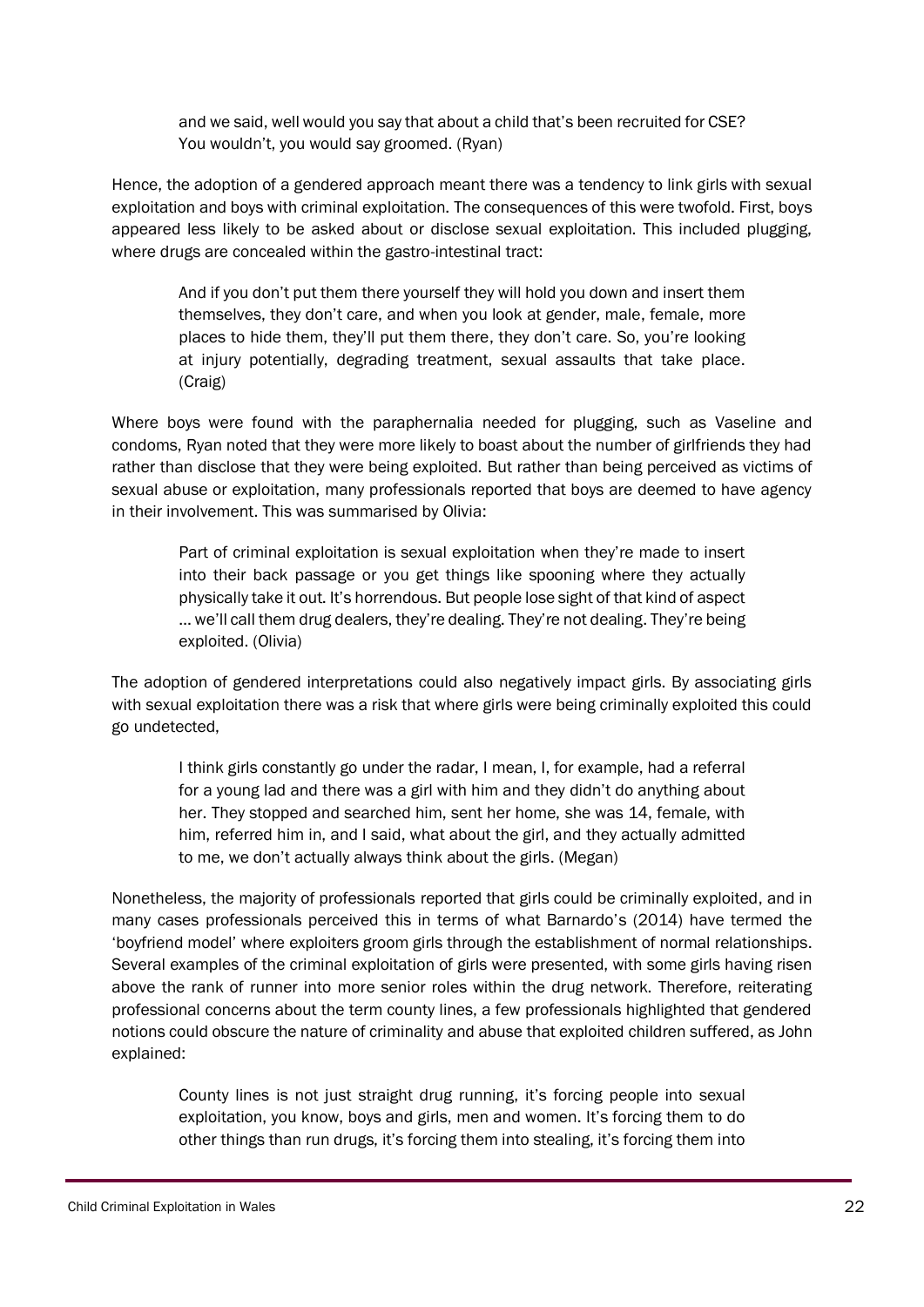labour. You know, because there is no such thing as a single victim on this, a single category, normally if you've got a victim, they've been exploited in lots of ways. (John)

Consequently, some professionals, particularly those in law enforcement or specialist child criminal exploitation roles, questioned the usefulness of the distinction between child criminal exploitation and child sexual exploitation. Hence, this report adopts the term 'child exploitation' to reflect the range of perpetrators, criminal activities, and the range of physical and sexual abuse children suffer when they have been exploited.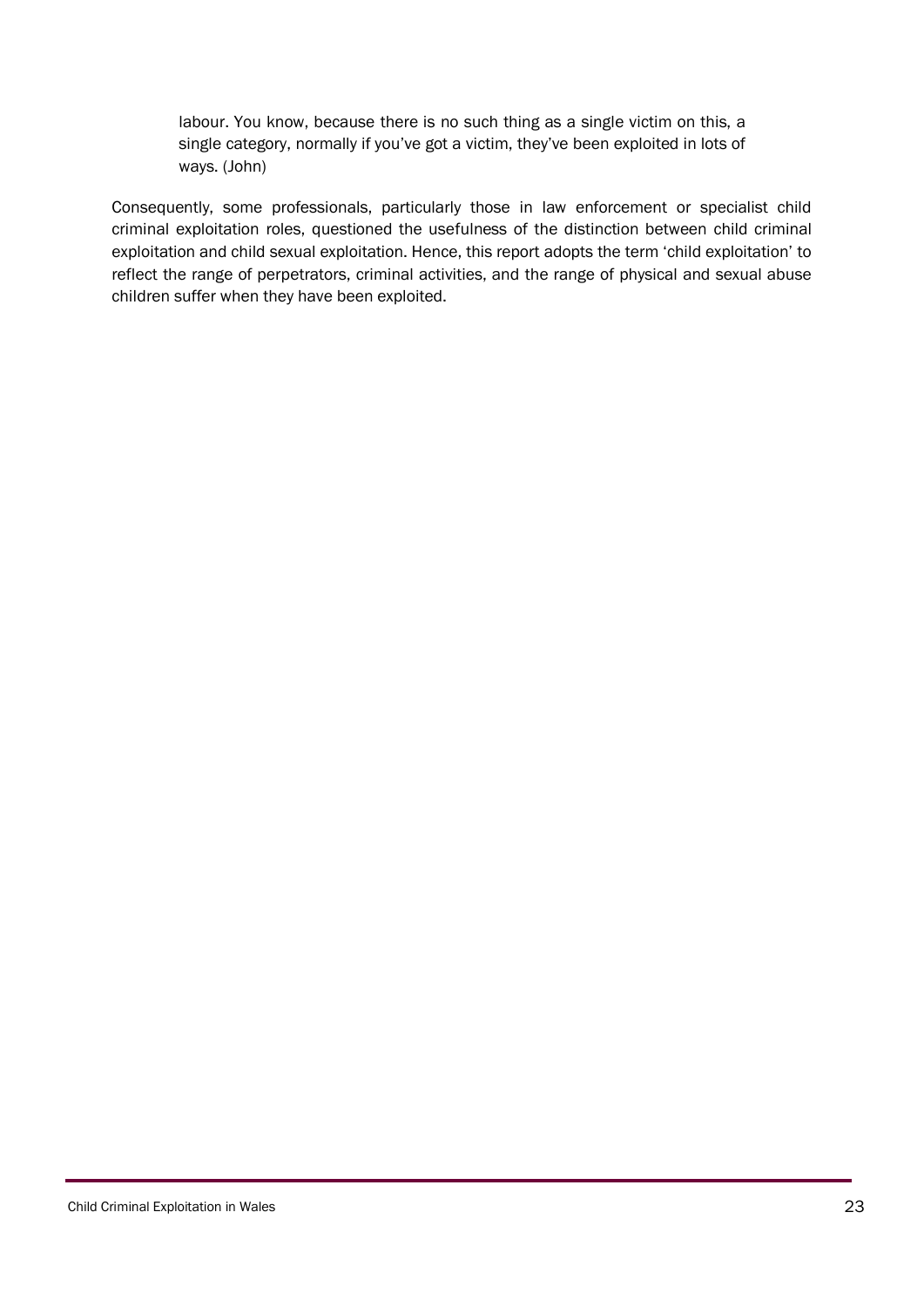## <span id="page-23-0"></span>5.0 What makes children vulnerable to exploitation? Findings from children

### <span id="page-23-1"></span>5.1 Youth culture and materialism

The majority of children had been exploited into criminality with the promise of money. Drug dealing activities offered children the opportunity to be included in the mainstream consumerism displayed by the lifestyles and branded attire worn by popular rap artists portrayed in the media (cf. Young, 1999). Consequently, children who were unable to afford such items were clearly visible and at risk of feeling socially excluded. Children reported that exploiters capitalised on the lack of financial and social capital (Bourdieu, 1985), targeting children who either lacked the means to buy expensive goods or those who were attracted by the promise of an extravagant lifestyle:

Like drug dealers, they bribe them with like the best phone, like, nice tracksuits, nice shoes, like stuff like that … Like kids my age, if they're seeing, like someone, say in a nice tracksuit, like £1,000 tracksuit, £1,000 coat, £500 shoes, £1,000 iPhone or just like a, or if someone else offered them just a … job, they would probably pick the, like the tracksuits and that. (Cameron)

Implicit within this offer was that making money was easy. Children stated that children do not perceive the risks to themselves, either because they perceive themselves to be 'the big man' as Isaac describes below, or because they do not believe it will happen to them. Indeed, there was a sense that children are targeted during the period of early adolescence where self-regulatory competence has yet to develop (Steinberg, 2004). According to Isaac this was compounded by the seeming lack of sanctions that can be employed against children:

If anyone tries to slap you up it's illegal, like your mum, teachers, if anyone tries to do anything you can report them. You get me. Here you could do like, for them, for 14-year-olds, 15-year-olds, myself, they could do whatever they want. That's what they think. That's what they think. They think I'm the boss now. I can do this; I can do that. I can smoke, I'm a big man. I want a girl. I want to do this, you get me. I want to go to parties. That's what they think. That's what they want. I want to drink; I want to make friends. (Isaac)

Yet, children were aware of the sanctions that could be used against them by the people who were exploiting them:

They told me how much I needed to give them. They'd say, you fuck up and you pay for it. If you're dealing weed locally [for a local dealer] and fuck up you might get a slap. But this is different. You fuck up with them [county lines] and I think you're dead. (Liam)

Participants reported that children continued their involvement even after being subjected to serious violence.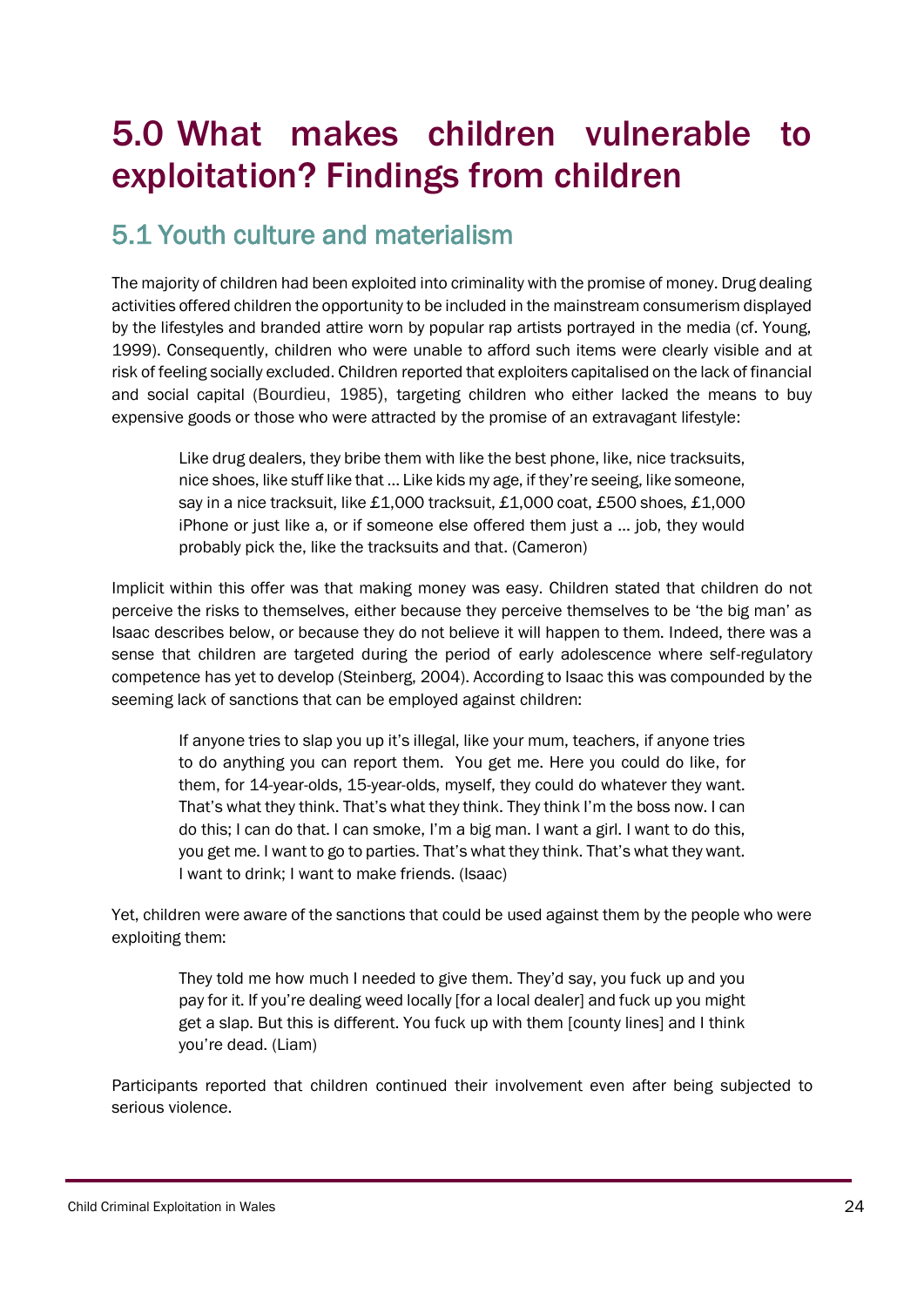### <span id="page-24-0"></span>5.2 Education instability

In support of previous findings an association was found between child criminal exploitation and instability in school or college, through fixed term or permanent exclusions and/or absenteeism (Children's Commissioner, 2019; Clarke, 2019; Youth Violence Commission, 2018). Regarding educational instability and exclusion this appeared to be linked with a range of factors including bullying, additional learning needs and/or issues around behaviour. According to several children, absenteeism could be used as a warning sign of potential child criminal exploitation as they described the journey from decreasing attendance rates, to staying out late, through to a distancing between themselves from family members. Findings showed that increased absenteeism and distancing from school and further education was also true where children had previously achieved well at school. Disengagement and distancing from school coupled with a history of challenging behaviour was found to be the cause of school exclusion for children in the Rapid Evidence Assessment (Office of the Police and Crime Commissioner for Gwent, 2020) in Newport, Wales. Hence increased absenteeism may be the precursor to exclusion.

They basically kicked me out. And I thought, "Yeah, there's no hope" and I literally felt absolute crap. So since then – I just went on a crazy one (Jordan).

This could serve to fuel susceptibility to exploitation as children became excluded from opportunities afforded by education as well as socially excluded from their peer groups. Moreover, school exclusion gives a young person more time to engage with negative peer groups and criminal activities (Smith and Hughes, 2019).

### <span id="page-24-1"></span>5.3 Peer influence

The influence of peer pressure and negative comments from close friends was emphasised by children at risk of exploitation. This group reported that children often strive to retain friendships and status which can lead to the imitation of bad behaviours including involvement in drug dealing activities or other forms of criminality. Jordan described the subtle process of grooming and recruitment which 'older boys', or drug dealers, embarked upon:

Some people see these groups of boys outside their house – always chilling and money and drinking - and they think that's the right way to live their lifestyle. So for example, let's say there's a gang outside your house. A group of boys wearing nice clothes and what not. So young kids are always looking at them as their idols. Some of them, they even give the youngsters some money. Some little change. So when they grow up – it's like they have this respect and love for that person. It could be as little as one pound, two pound or five or ten. (Jordan)

In some ways this process is akin to a parent-child relationship, where the older boys give children pocket money. This process builds trust and develops a relationship through which exploitation can occur. Indeed, having established themselves as idols, Jordan went on to describe how children approached the exploiters asking if they could 'work' for them:

And they said, "Yeah, I want to be with you." And then it comes to that point – they go, "I need money." Alright. "Can I work for you?" That's the first question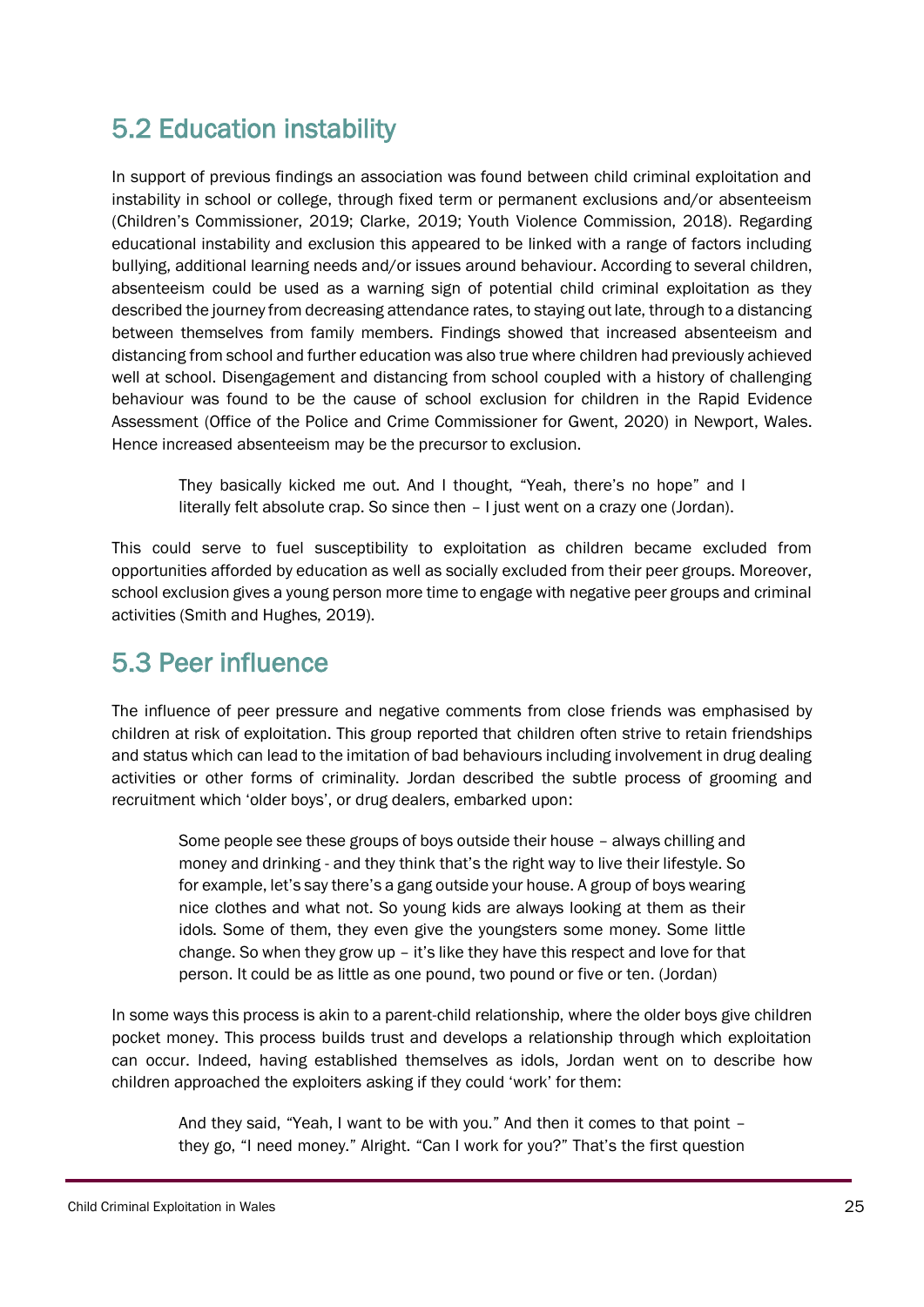they ask you. And then you're like, "Yeah." You don't approach them. Don't approach them because you need to know what they're like. Are they going to snitch? There's so much to it. Yeah. (Jordan)

The influence of peers is particularly salient during early adolescence (Innovation Unit, 2019).

### <span id="page-25-0"></span>5.4 Debt bondage

As well as giving children pocket money, cannabis was used as a hook for exploitation. This occurred in two ways, either through introducing children to cannabis or reinforcing the young person's existing use. In terms of vulnerability, findings from Dame Black's Review of Drugs (2020) demonstrated that children known to children's services and deemed to be gang-affiliated were eight times more likely to use drugs. Drug use was also used to block out or forget problems. For Isaac, this followed physical abuse from his father and his feelings of being unloved and misunderstood:

Me, what I'm thinking in my head right now, because time ago I was thinking in my head like no-one used to love me, nobody used to love me, the crack used to love me, the weed used to love me, you get me. No-one used to love me.

In these cases, drug dealers used 'strapping' or 'on tick', where children were given drugs and allowed to pay for them later, to draw the young person into debt:

So they will target them. So they will start scoring from them, there are girls on a bag a week, I've seen it, can I crash at yours and then a week or two later, she's on a 5 a day habit and she can't afford to pay for it so they put her on the game. (Rob)

Children reported that the potential for violent consequences for losing money or drugs was explicit. This was particularly pertinent in engaging with the police, as 'if the police took £500-stuffworth off them, then the children would have to pay dealers £500' (Cameron). When this occurred the '…boy then has to go and explain that they've had the stuff taken off them. That's when it gets nasty' (Rob). Being given the chance to sell drugs in order to repay debts can be an appealing alternative to the violent consequences of debt bondage, including kidnapping, sexual violence, and torture (Robinson, McClean and Densely, 2019).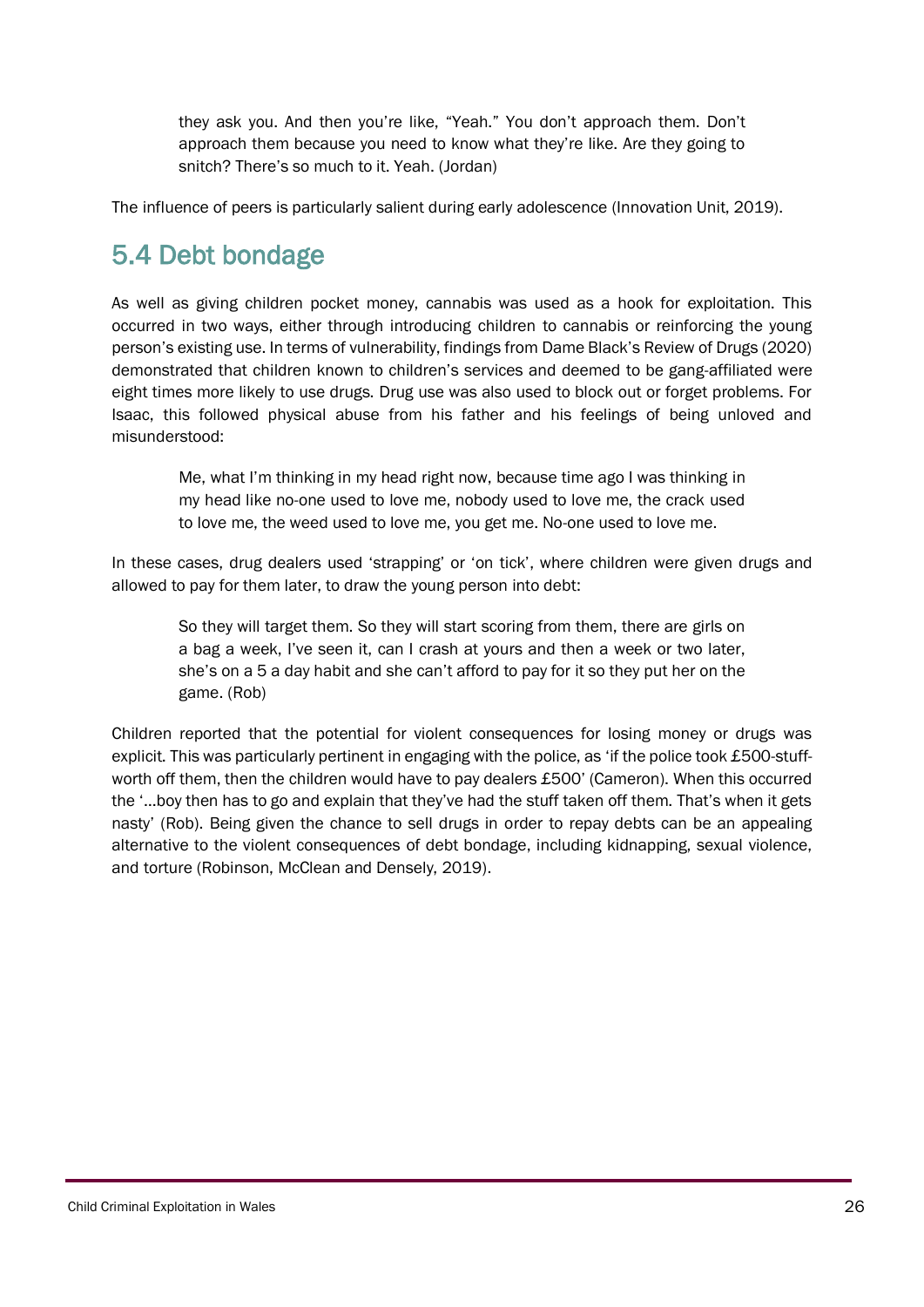## <span id="page-26-0"></span>6.0How are children involved in these activities? Findings from parents

Findings revealed that while parents had noticed changes in their child's attitudes, behaviours and peer groups, a lack of knowledge about exploitation meant that in most cases this was not identified. These changes were compounded by the age at which children are targeted as adolescence is normally associated with changes in behaviour and a move towards independence. Hence most parents rationalised initial shifts in behaviour to adolescence, perceiving it to be a normal stage of development towards the forging of their child's own identity. This rationalisation was heightened by the manner in which grooming occurs. Findings suggested that the grooming process includes several different stages, although not always in the sequence Celeste described:

So it was almost like baby steps because the behaviour changes started, then the violence, extreme violence against me, and just disengaging with family and education and other activities. So it's almost like a step-by-step process. And then at that point, there was a lot of missing episodes to the point where it was really unexplainable in terms of where he was going and who he was with. (Celeste)

Considered in isolation, each step could be attributed to particular circumstances or triggers such as teenage mood swings, natural detachment from family or challenges within education. A common theme was parental disbelief that this could happen to their child or that their child could be involved in such serious activities. Several parents explicitly stated that they did not want to know what activities their child had been involved in. In this sense, parents struggled with the knowledge that exploitation had rendered their child both a victim and perpetrator. Indeed, even after many years parents expressed shock and disbelief that this could have happened to their child and their family. Most parents described trying to 'get back' the child they had before the exploitation occurred:

Trying to get back the child that I had, which was a respectful, a kind, a loving child, because he turned completely, like a disastrous monster, you know, it was just awful. (Celeste)

Hence, the sample were unanimous that this could happen to any child regardless of family circumstances or financial means.

### <span id="page-26-1"></span>6.1 Transitions

Findings highlighted three main transitions that could have a negative impact on a young person's vulnerability: primary to secondary transition, managed moves and transition to college. First, reference was made to the transition from primary to secondary education as this denoted a period where children may change and extend their existing peer groups. Indeed some children may struggle to form new peer groups, especially those with quieter personalities or additional learning needs as numerous smaller primary schools coalesce into one larger secondary school. Helen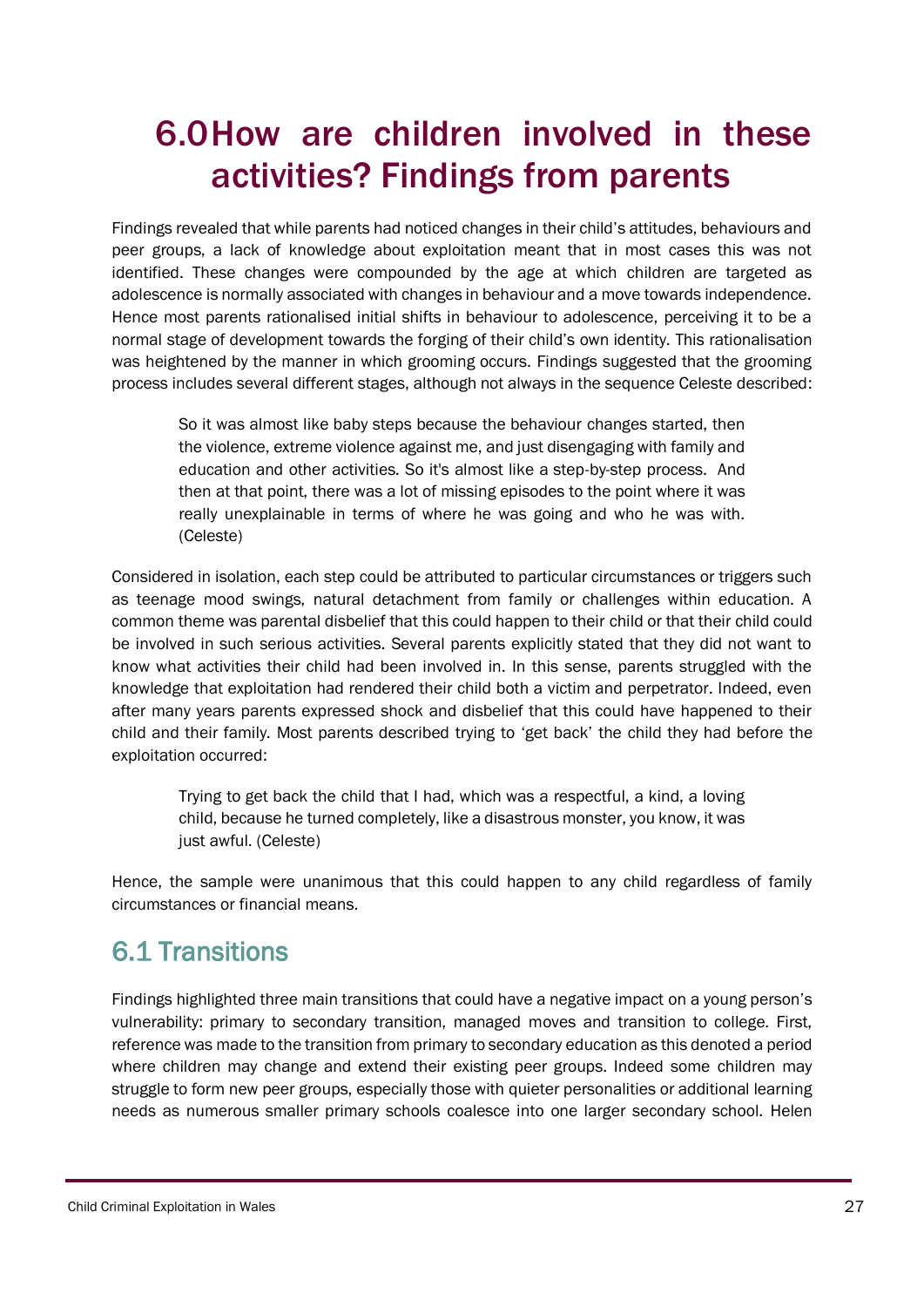noted that some secondary school children are specifically targeted regardless of which school they attend:

No, he didn't struggle with the change or anything. I think it was just a thing that was going on where children are targeted in the secondary school ... certain groups of children in different secondary schools all close to each other, and even if your child is at another school a child from another school would still get in contact with your child. (Helen)

In a few cases, parents had discovered that their own adult friends had groomed their children. Consequently parents were unsure who to trust. This highlighted the extent to which drug dealers had infiltrated the lives of exploited children and their families. There was also evidence that drug dealers mined the contacts from children's phones so they could extend their dealing activities. Once groomed, children were given burner phones through which they received instructions as to where to drop off quantities of drugs (ranging from weed to Class A substances).

The notion that certain groups of children were targeted, supported national findings that have shown an increase in the recruitment of children from affluent backgrounds as a strategy to evade police detection (The Children's Society, 2019; Home Office, 2018; Hudek, 2018). This was further supported by Jay who noted that there was no obvious financial incentive for their child to become involved:

Because he's quite privileged in the fact that he has everything from home anyway. He's obviously got mum and dad, both working. He has exactly what he wants, he has all of the trainers he needs or whatever clothes, so he's never needed or wanted for anything. (Jay)

Second, children who had experienced managed school moves represented a vulnerable group. School exclusion may serve to decrease the young person's confidence, sense of belonging and disrupts existing peer networks. Further, placement in a Pupil Referral Unit (PRU) can lead to a reduced timetable which means giving the young person more time to themselves. Indeed, it was suggested that some children are encouraged to misbehave in school so that they will be placed in a Pupil Referral Unit for this reason, "*It goes as far as misbehaving at school so that he would get put in a PRU, because they know that a PRU is less hours*" (Celeste). Once there, Jake stated that, "it's like you open them to the wolves" as drug dealers capitalise on the young person's feelings of low self-worth and increased availability:

Once someone's, you know, giving you certain things and telling you you're good when you've been told you're shit at school and you're no good, it's easy to build that sort of, yes, that feeling of being part of something and feeling important and respected by an adult. (Jake)

The impact of transition and school moves were also apparent at the further education level. It was suggested that drug dealers may infiltrate further education establishments by obtaining a place on one of the courses purely to recruit new entrants (Lillian). This reinforced the notion that exploiters manipulated periods in the young person's life where their social network was disrupted and when they are actively seeking a new group and the sense of belonging. Findings from Cullen et al. (2019) have also shown a shift towards the grooming of university students due to an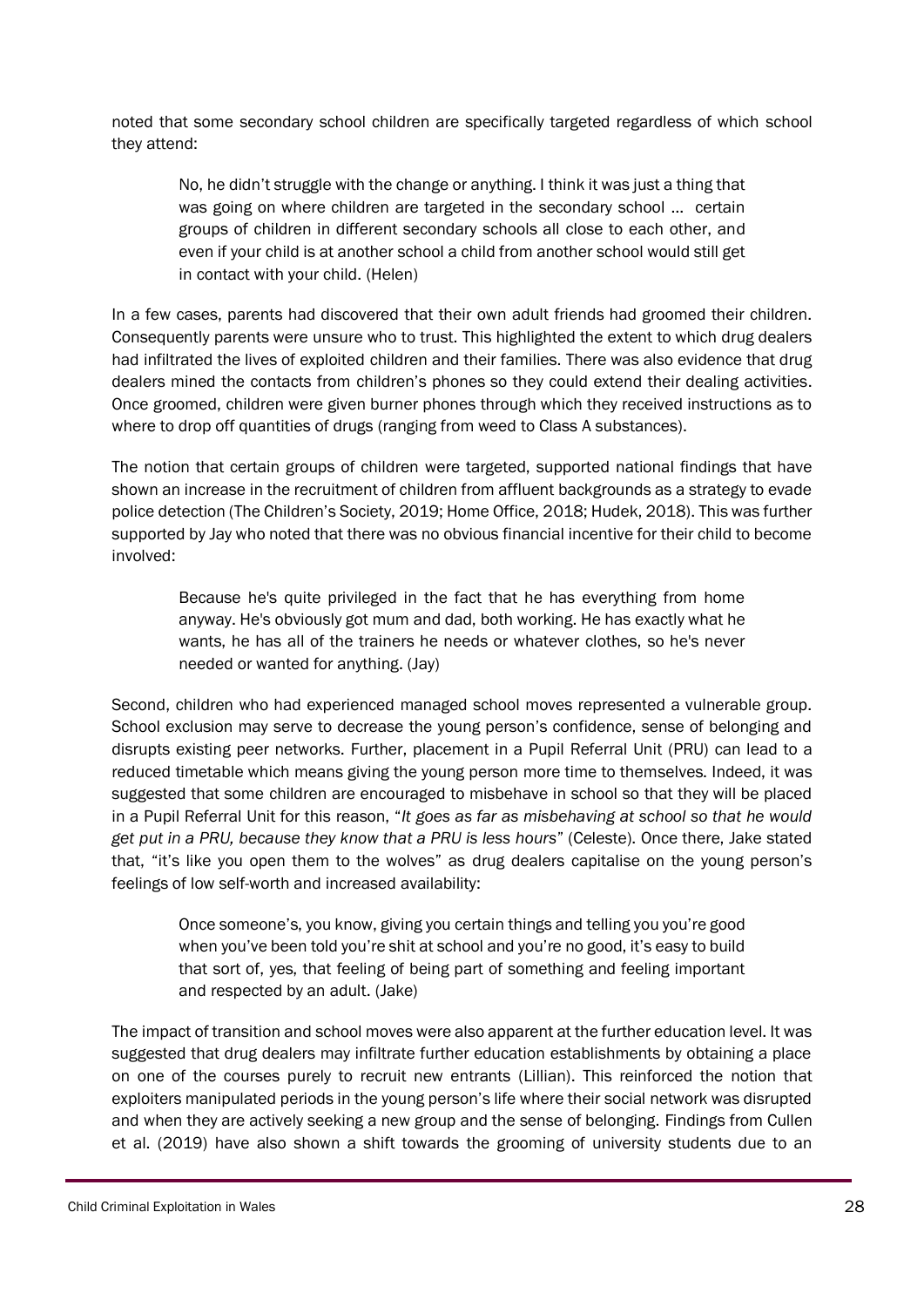increase in student drug use. This has been particularly highlighted in areas where universities are close to major towns and where campuses are easily accessible.

## <span id="page-28-0"></span>6.2 Indoctrination

Indoctrination emerged as a core theme across all the interviews. According to parents this began in the manner in which grooming occurs and is then reinforced through the notion that peers are 'family'. One parent provided an in-depth description of how their son had been befriended by someone only a few years older:

It's like a relationship, because at that age if your girlfriend buys you something you go for dinner, you know, it's like that, it's fucking weird. He would just be, like, yes, he takes me out for food, that's a big thing this food, he takes me out for food, let's get some food and stuff. Like, yes, it's just the relationship builder, it doesn't matter what a kid has got, it's being made to feel important and powerful, isn't it, at a young age when you've had that taken away (Jake).

These relationship building activities were used to develop trust and create the circumstances where children look up to the people who exploit them, perceiving them to be friends, role models and in some cases father figures; even though they may only be a few years older than the child (Clayman and Skinns, 2012). In this sense, county lines group members can have 'quasi-celebrity' status within the community (Storrod and Densely, 2017). In doing so, grooming was presented as a sophisticated process which placed the responsibility on the young person as they perceived their involvement to be a conscious choice to join the peer group and adopt the lifestyle. Grooming also served to undermine existing parent-child relationships and a disconnect the child and their family,

What happened, they really, really drum into them, the people they get involved with, that we're your family now, your family is non-existent, your family is nothing, they don't do anything for you, we will look after you (Zoe).

There was some evidence that this disconnection was reinforced in two ways. First, where parents challenged their child's behaviours or attempted to impose boundaries or sanctions. In these circumstances, children challenged whether their parents actually loved them and emphasised how it was only their new 'family' that really understood and cared about them. Second, it was suggested that children may be coached in techniques to deter their parents from seeking support. Elaine described how she called her son's bluff when he had threatened to report her for abuse if she contacted the police or Children's Services.

### <span id="page-28-1"></span>6.3 Missing episodes

Missing episodes was deemed to be "*the biggest clue of all*" (Anita). Indeed, going missing has been established as a key indicator of exploitation and should be used as a warning sign that a child is being exploited or an attempt to evade their exploiters (Bonning and Cleaver, 2020, Wigmore, 2018, , 2017, Sturrock and Holmes, 2015). Differences were noted in the distance travelled by children during missing episodes with some sent large distances away from home while others were staying in local trap houses. In some cases, first episodes of going missing were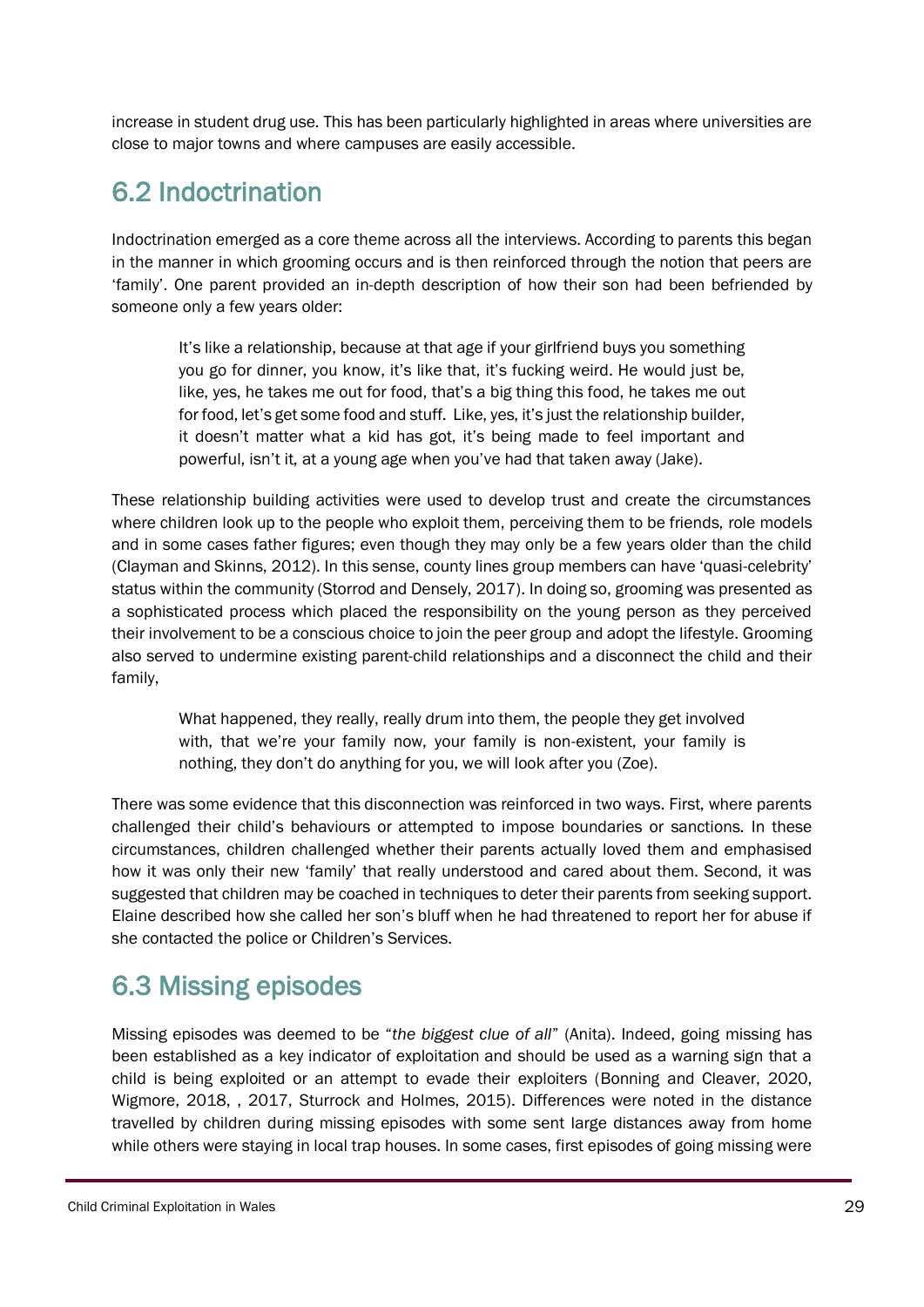linked to a particular trigger, such as a family argument. Indeed, difficulties in family relationships are one of the most common reasons a child goes missing from home (Hutchings et al., 2017). Findings also showed that missing episodes could be a gradual process from staying away from home with friends as Becky described:

He just started to disappear and not come home, to the point where I originally thought, alright, he's just going through some teenage stuff and he was staying at a couple of different friends' ... I knew he was safe and made sure he had food and whatever and he was coming home very sporadically. But then he stopped staying at those two friends' and I didn't know where he was. (Becky)

In addition to normal teenage stuff, changes in behaviour were attributed to specific issues such as parental separation, negative peer influence, or difficulties at school. This meant that initially parents rationalised these behaviours and dismissed them as a reaction to the changing family circumstances. This highlighted a consistent theme across parent interviews where parents were aware that their child was behaving out of character, but with little to no knowledge of child criminal exploitation, other explanations were posited.

Findings were mixed in relation to the pattern of missing episodes with some children gone for a 24-hour period whereas others were missing for weeks. The majority of parents described not knowing where their child was or who they were with. Many described having made repeated attempts to contact their child to persuade them to come home and check whether they were still alive. In two cases, parents had received Snapchat videos of their child. For Becky the video showed, "*where he was in a* [trap] *house with what looks like drug addicts and some other children*" (Becky), while Ella had received a video of her child being harmed, "he got beaten up, he was attacked … filmed it and then I got sent the video of it. It was awful and he ended up in hospital". Where parents described patterns of frequent, shorter episodes there appeared to be little they could do in requesting support from the police or other services:

By then I think someone … was sending him even further away and that's when I had to start saying "Look, he's disappearing just for 24 hours" but that's where the loopholes fell for me. They [services] said "Well, he always comes back the next day, so it's not classed as missing and I thought okay then, so I can't literally do anything. (Kiara)

This posited a significant challenge to parents as they were unable to obtain support from the police in returning their children home. Even when the police did respond, the young person was not classed as missing if they said they were staying with friends. Moreover, findings demonstrated that when children went missing either the young person or a peer sent a text message to parents assuring them that their child was okay. In one case, the need to maintain communication meant that the parent had forged links with the exploiters purely so they could check their child was safe.

## <span id="page-29-0"></span>6.4 Violence

Violence was a consistent theme across the findings. Many parents had experienced violence and threatening behaviour from their children. In addition, several parents had experienced threatening visits by drug dealers at work or at home. There was a sense that serious violence was an expected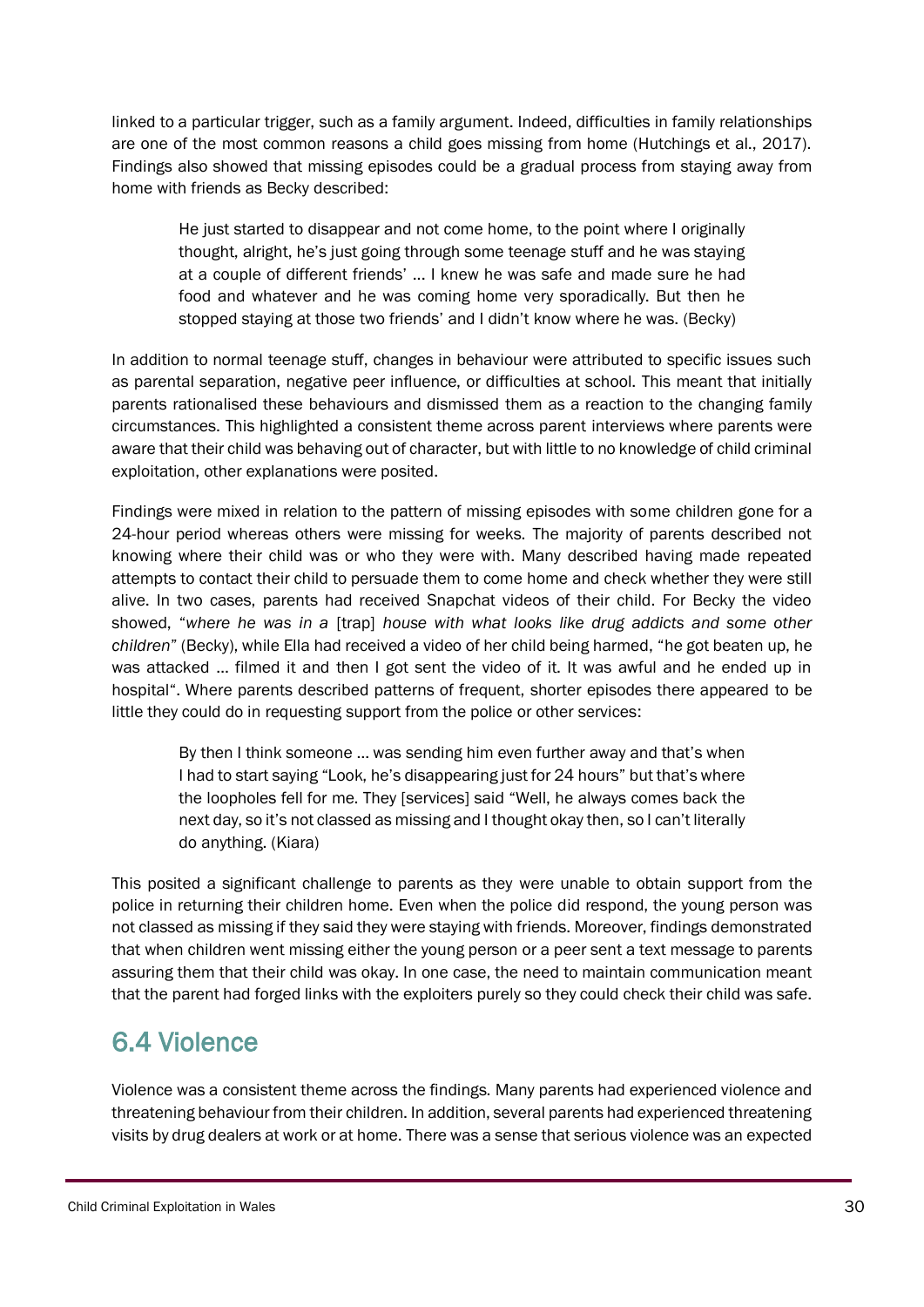part of drug dealing activities manifesting in three ways. First, parents noted the use of violence carried out as part of initiation ceremonies. Second, violence was used to exert power and control over children. This included threats of violence towards children and their families:

They will just give instructions, of where to go or they'll, you know, in most cases threaten them. Because I remember my son used to come to me and say, "Mum, you don't understand, he's bigger than you, he's bigger than everybody. I can't explain, Mum, it's too much. I can't, Mum, just please, trust me, trust me." But I could see the fear in his eyes. (Amanda)

Findings also demonstrated that children were often victims of actual violence. This included being beaten with metal implements, stabbed and slashed in the face. One parent recalled they thought that this would have signalled an end to their child's involvement yet reported that "*it didn't, it made it worse*". Third, power and control were assigned to children. This was aligned with advancement through the hierarchy as children moved from being 'runners' around the age of 13, where they collected and delivered drugs, to 'elders', involved in the recruitment and trafficking of other children around the age of 15. This included being responsible for a trap house.

You know, they desensitise to it all, it's called food, you're giving them their food, they're the addicts, the government aren't helping them, we're giving them a service, and that's how it's sold to them. So, everything is desensitised to that point and you're given power at that age that you're in control. (Jake)

This control involved children as young as 14 years exerting control over drug addicts in their 30's and 40's. Research findings have shown that where children are criminally exploited they can be both the victims and perpetrators of violence (Maxwell et al, 2019). The use of debt bondage can render children increasingly desperate in their attempts to pay off these debts or retain their status as they feel trapped in a situation where there is no help available to them (Violence and Vulnerability Unit, 2018).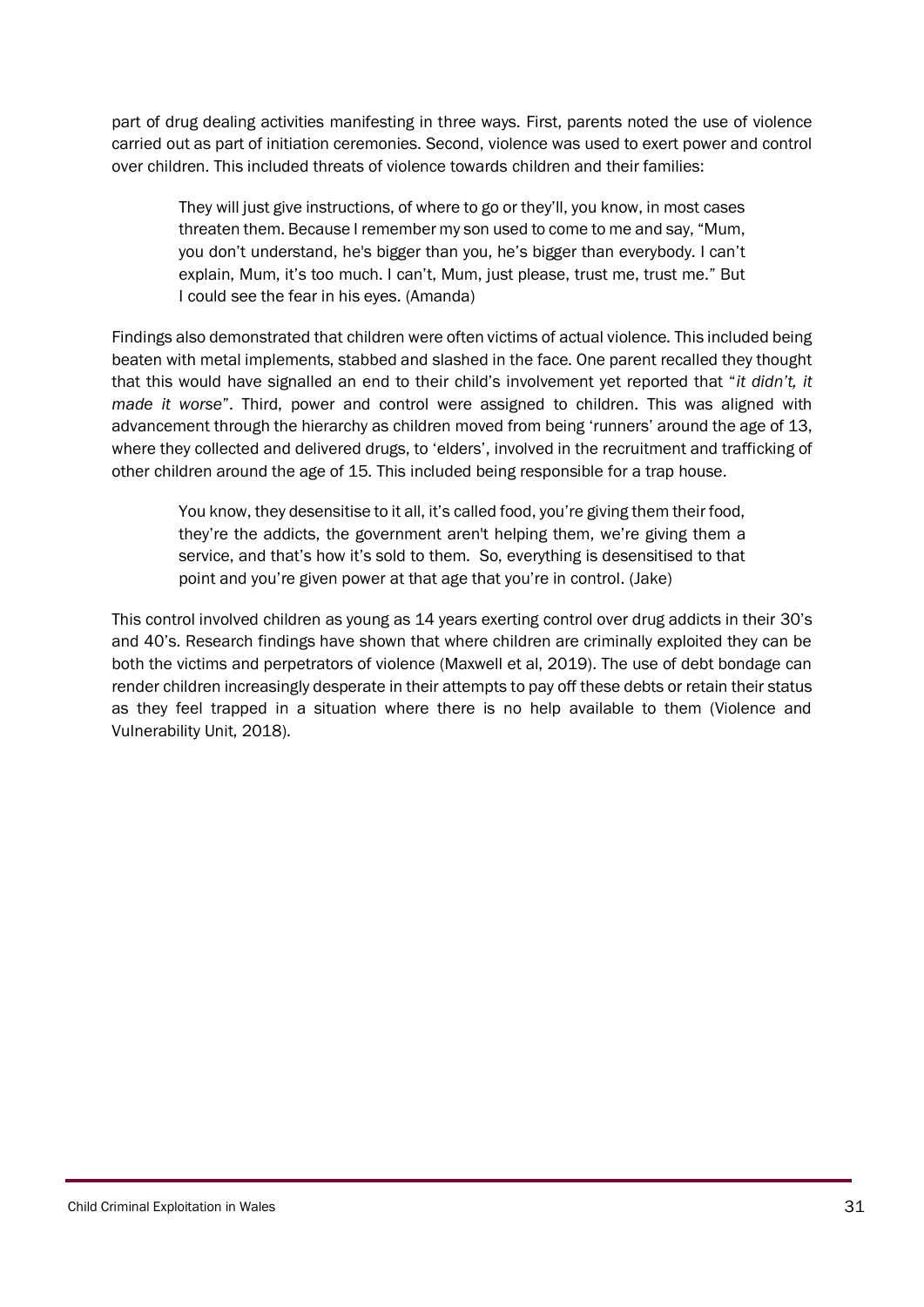## <span id="page-31-0"></span>7.0Effective approaches and interventions for child criminal exploitation. Findings from professionals

### <span id="page-31-1"></span>7.1 Community-based approaches.

According to professionals, child criminal exploitation necessitated new ways of working, as current safeguarding responses tended to be based on 'kids under 12, or where there's family abuse' (Nick) rather than extrafamilial harm and risks posed in the wider community. Findings suggested that some local authorities had already begun working to address extra-familial harm but it has only relatively recently been given the name, 'contextual safeguarding' as a set of principles that can be used to guide the safeguarding of peer groups and places rather than focusing on an individual young person. What appeared to be new, was the establishment of multi-agency strategy meetings focused on exploitation and increased consideration of places where children may be more susceptible to exploitation (All Wales Practice Guidance, 2018). These child-focused meetings were aimed at producing a set of agreed upon actions that went beyond risk management to include consideration of the child's overall well-being and prevention of future harm. Adoption of a wider stance enabled the connection of seemingly disparate information in order to identify particular negative peer groups and/or places where children were at risk. Mixed findings emerged in the mechanisms that services used to do this. Broadly speaking, three themes were identified. First, in some local authorities this was undertaken through a primary professional whose role enabled them to collate and share information with other professionals and across agencies:

I may speak to a young person who may only give me one name, if that, but then I might go and speak to another young person, maybe a week down the line, and they maybe give me some more information. So, it is about collating that information together and then, obviously, what I do with that information, I share that within children's services and I also share it with the police. And, if it's an out of county young person I share that with their local authority … It's like being a detective, basically, and figuring out the clues (Faith).

This echoed findings from Catch 22's report on gang involvement in England (Sturrock and Holmes, 2015:46) where professionals likened their approach to 'bringing together the pieces of a jigsaw; without a specific multi-agency focus on the issue, children could easily fall through the cracks'. This required the need to adopt a patient, consistent approach to build a trusting relationship with children and enabling them to share information they felt comfortable disclosing.

Second, other local authorities had more formally adopted contextual safeguarding principles and established processes to facilitate this. This included the creation of peer and/or place mapping that existed alongside individual child care and support plans. In these areas, the aim was to disrupt exploitation by creating safe places and spaces for children. For Olivia, this was denoted by a change in her working practice: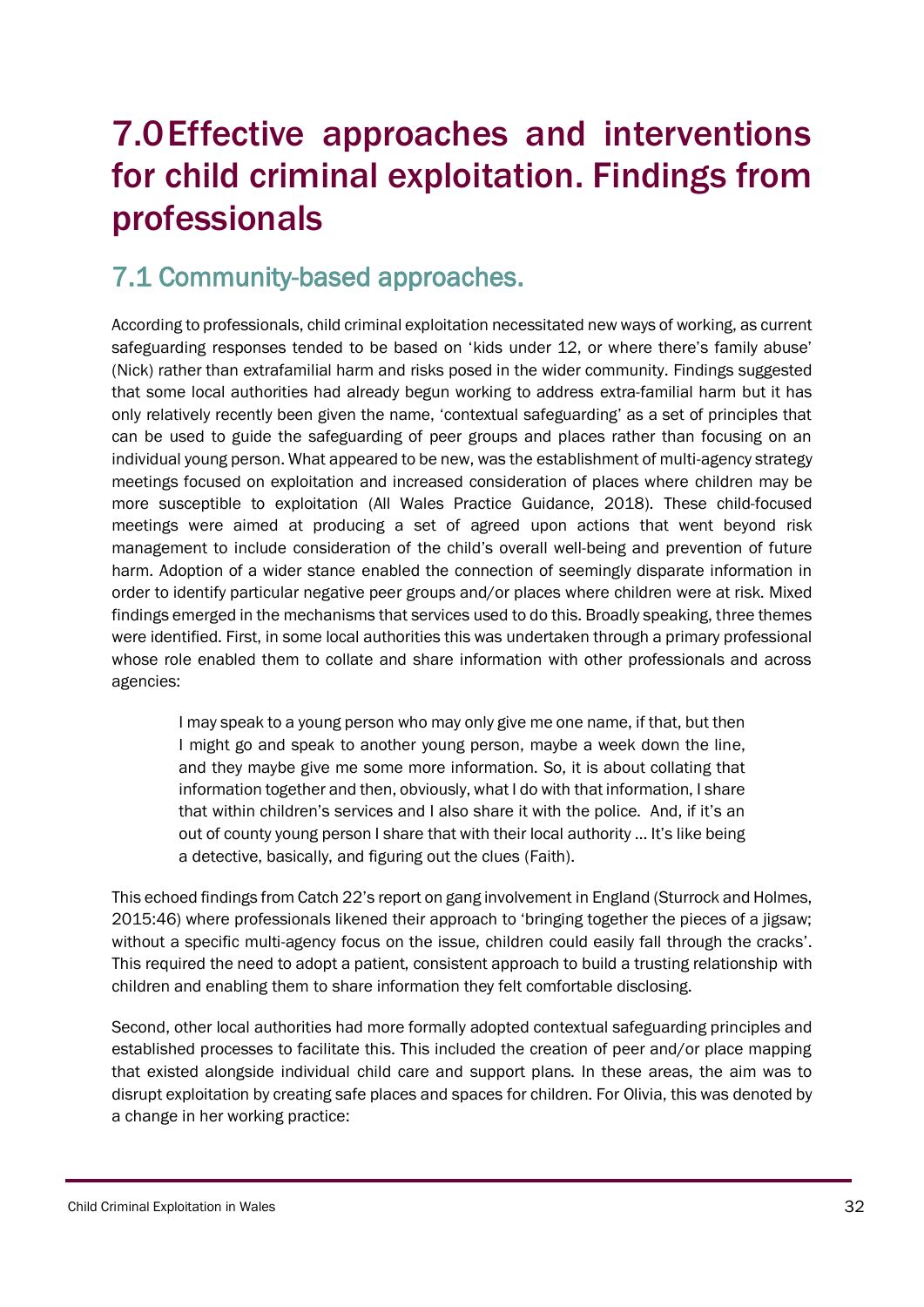When I first started, it's really hard not to get into your social work assessment brain, because you're so used to doing the same flow, you're following the same legislation, the same guidance and it doesn't tell you to think about their peer network and it doesn't tell you to think about the community that they're spending time in. It tells you, "What's mam doing, what's nan doing and what's school doing?" and that's it. (Olivia)

A potential challenge of this approach was how best to collate and understand this information so that risk indicators were assigned appropriately and kept up to date.

You need to be very explicit in terms of what kind of risks that we're looking at and that, if say ten people are on a list the police see that and they don't automatically think they're all going to go out and stab someone, actually, one of them might be really bad and the rest might just be associated by postcode or something. So, that already has been an issue I think in that sense. (Yvonne)

Similar findings have been reported by Wroe (2021), who found that this process is reliant upon the simplification of the complexities of children's lives and then the translation of identified risks into work with the young person by multi-agency partners who often have conflicting priorities. Findings from Lefevre et al. (2020) found that implementation of contextual safeguarding in the London Borough of Hackney was associated with improvements in the assessment of extrafamilial risk and harm. However, they concluded that it was too early to determine the impact of contextual safeguarding and child level outcomes.

Finally, some areas had encompassed consideration of peers and places within exploitation strategy meetings. These conversations were undertaken between the different agencies present at the meeting and enabled the development of plans that could be used to disrupt exploitation activities or working together to make places safe for children such as adding appropriate lighting or increasing police presence in particular areas. The challenges across all three approaches included the need for buy-in from all agencies, the establishment of information sharing agreements and avoiding duplication of work so that children were not repeatedly asked the same questions by different professionals.

Aligned with the consideration of the environment surrounding a young person and their relationships with peers was the need for community acceptance of children using places and spaces:

There's a difference between hanging around in a bus shelter and being a large group of kids joking and doing what kids do, as opposed to being threatening, and causing damage, and causing problems, and the public struggle to see the difference between those two. (Nick)

Several professionals highlighted this difference in relation to McDonald's as a commonly identified place for children to congregate. On one hand, it was noted that McDonald's was popular with children as it provided access to free Wi-Fi and provided a place for them to meet friends. On the other hand, where children were constantly popping out to cars then this was identified as a problem as they could be using it as a base to deal drugs. Rather than preventing children from spending time in McDonald's most professionals reported the need to make this space safe for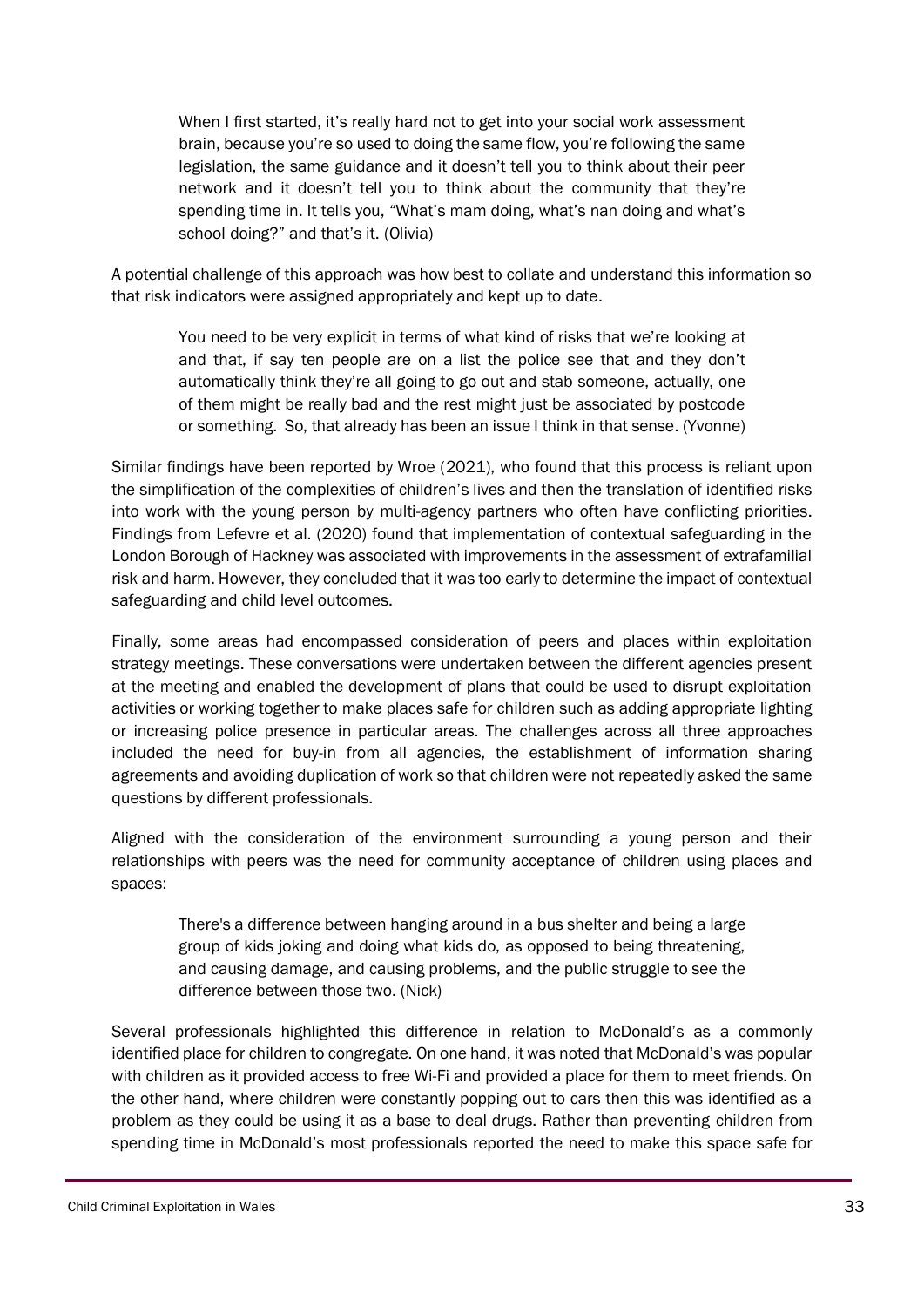children by disrupting exploitation and training staff in safeguarding. The findings alluded to the need for cultural change where community members contribute to safeguarding and accept children need places to spend time. Against this background, the 'decimation' (Faith) of youth clubs and youth services was noted as both a safe space for children and as a way of supporting vulnerable children and stopping them from 'falling through the cracks' (Faith). Indeed, findings from the YMCA (2020) revealed that spending on youth services, which include universal services such as leisure, culture and youth centres as well as targeted services for vulnerable groups, have reduced by more than a quarter in all areas of Wales since 2010/11. Hence, the need for preventative community-based youth services was emphasised.

## <span id="page-33-0"></span>7.2 Service-based approaches.

Findings revealed that the nature of statutory service provision can serve as a barrier to engaging children in four main ways: the manner in which children are identified as being at risk or involved in exploitation, responses to children who are looked after, service thresholds, and multi-agency working.

### <span id="page-33-1"></span>7.2.1 Identifying children

Generally, findings revealed professional preference for early intervention as this was perceived to be more effective than attempting to divert children away once they were 'embroiled' in exploitative relationships. Mixed responses emerged in relation to the extent to which schools identified children at risk of exploitation. While it was suggested that teachers were able to spot 'red flags' (Ava), visible indicators tended to include absenteeism or behavioural issues. This placed the onus on teaching staff to go beyond the overt behaviours elicited by the child to identify evidence of potential exploitation away from the school environment. Similarly, children who were looked after and living independently in semi-supported living arrangements may become known to Children's Services due to 'concerning patterns of behaviour' (Mark). In practice, this meant that by the time professionals were alerted to potential exploitation this was often after the young person was already involved:

They [schools] would see on the surface that they were potentially at risk but then, once workers were involved, they were already involved in drug trafficking, running - all of that already. (Abigail)

This was associated with children's inability or reluctance to divulge exploitation to professionals (discussed in more detail later).

Regarding police involvement, this tended to be either in response to missing episodes or where a young person had been identified committing an offence or through a police operation. Despite differences in the manner in which the police forces in Wales operated, it was noted that all four forces had implemented specialised child criminal exploitation teams. This meant that where the police were involved in missing episodes a multi-agency strategy meeting was held either where a young person was found at an address and suspected of being exploited or where a young person had three missing episodes. Where children were previously unknown to services, the missing episode could 'open a whole can of worms' (Amy) whereas children known to services appeared to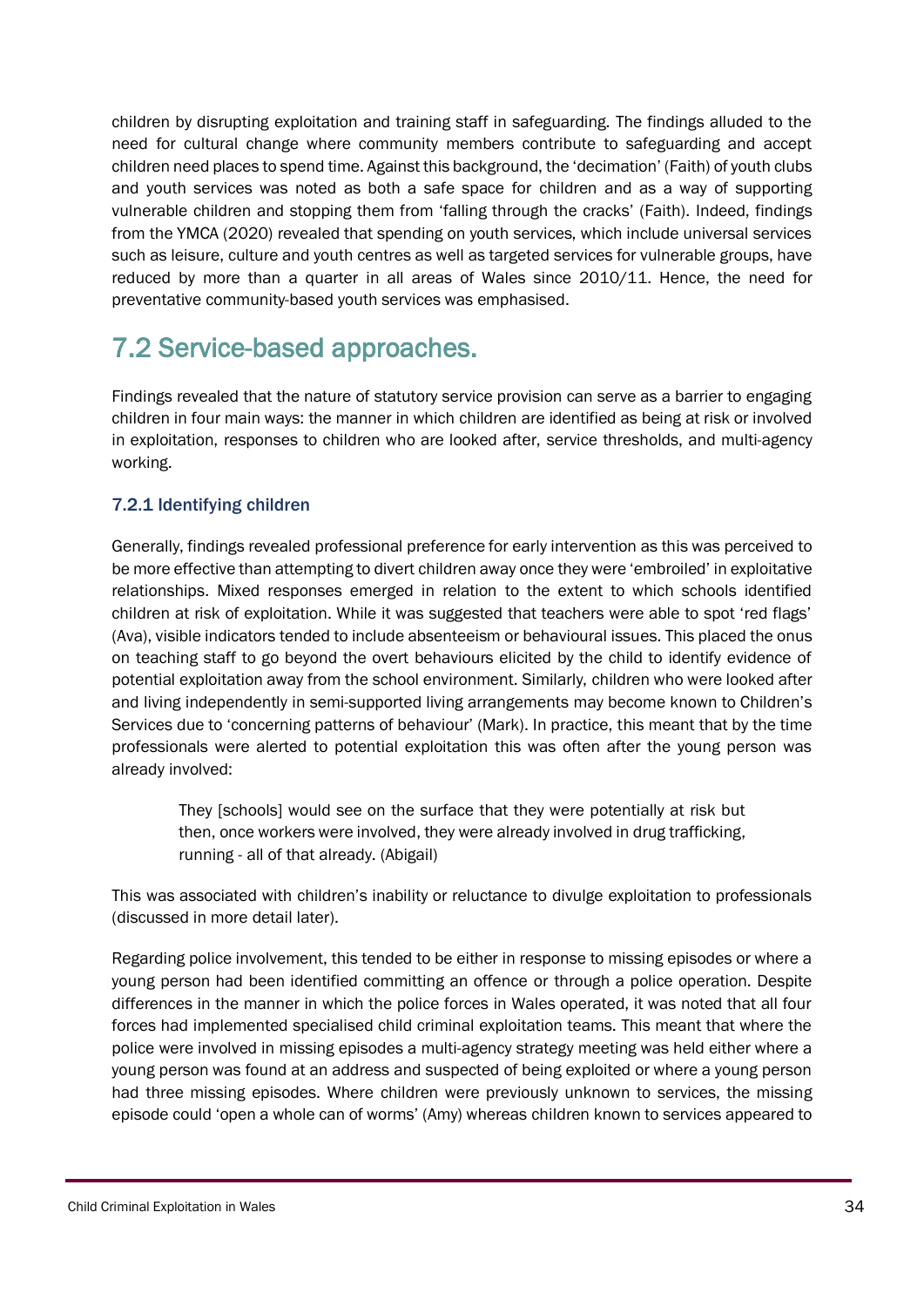evoke a more preventative response to avoid escalation. The importance of return interviews was highlighted in relation to establishing why the young person had gone missing:

So, we do try and find those reasons, and very much get from the young person's point of view to identify themselves those reasons, rather than making assumptions, which sounds really obvious, but I think sometimes that does happen, doesn't it, that people think, oh well, they went missing because they're this, this or whatever, so that's really important for our scheme. (Jane)

Where missing episodes were deemed to be in response to a breakdown in family relationships, several professionals referred to the use of mediation to re-establish relationships. Where children who were looked after went missing from care homes, this was linked to restricted information sharing between agencies and the extent to which the service receiving the referral was made aware of the potential risks for the young person.

Many professionals noted a gap in the extent to which professionals sought information regarding where children had been, who they were with and what activities they had been involved in. Wider research findings have demonstrated inconsistencies in the use of return interview across local authorities, with children from out of area placements more likely to receive poor provision (All-Party Parliamentary Group, 2017). It was suggested that more focus was needed on the pursuit of those individuals responsible for exploiting children,

Because, otherwise, a child is going to be forever, you know, used in that scenario by those adults. Until you take those adults away, the child's just going to continue to go around in that cycle, which is what's happening. (Freya)

Therefore, it was suggested that increased use of investigation was a vital safeguarding tool. This was particularly pertinent where children were found to be in possession of drugs, money or weapons obtaining an arrest and conviction was deemed relatively easy:

It is literally all there, because they would have been caught in possession of either drugs, cash, or both. Often other things as well, like a phone line with messages on sort of directing them or requesting to purchase drugs. Often, they would have been seen involved in a transaction and the commodity would have been recovered from the other person (Noah).

There was some evidence to suggest that the police were beginning to target their actions beyond children to the elders and above. In the meantime, where children became known to the police through an arrest, intelligence or through a police operation, a referral was made to Children's Services.

### <span id="page-34-0"></span>7.2.2 Children who are looked after

Findings revealed that young people who are or who become looked after may have heightened susceptibility to exploitation as drug networks manipulate their desire for a sense of belonging and the opportunity to earn money. According to Mark, this was compounded where young people believed that the benefits of involvement outweighed the risks. In this respect, young people may perceive the drug network as a 'family and support network that they might not have had if they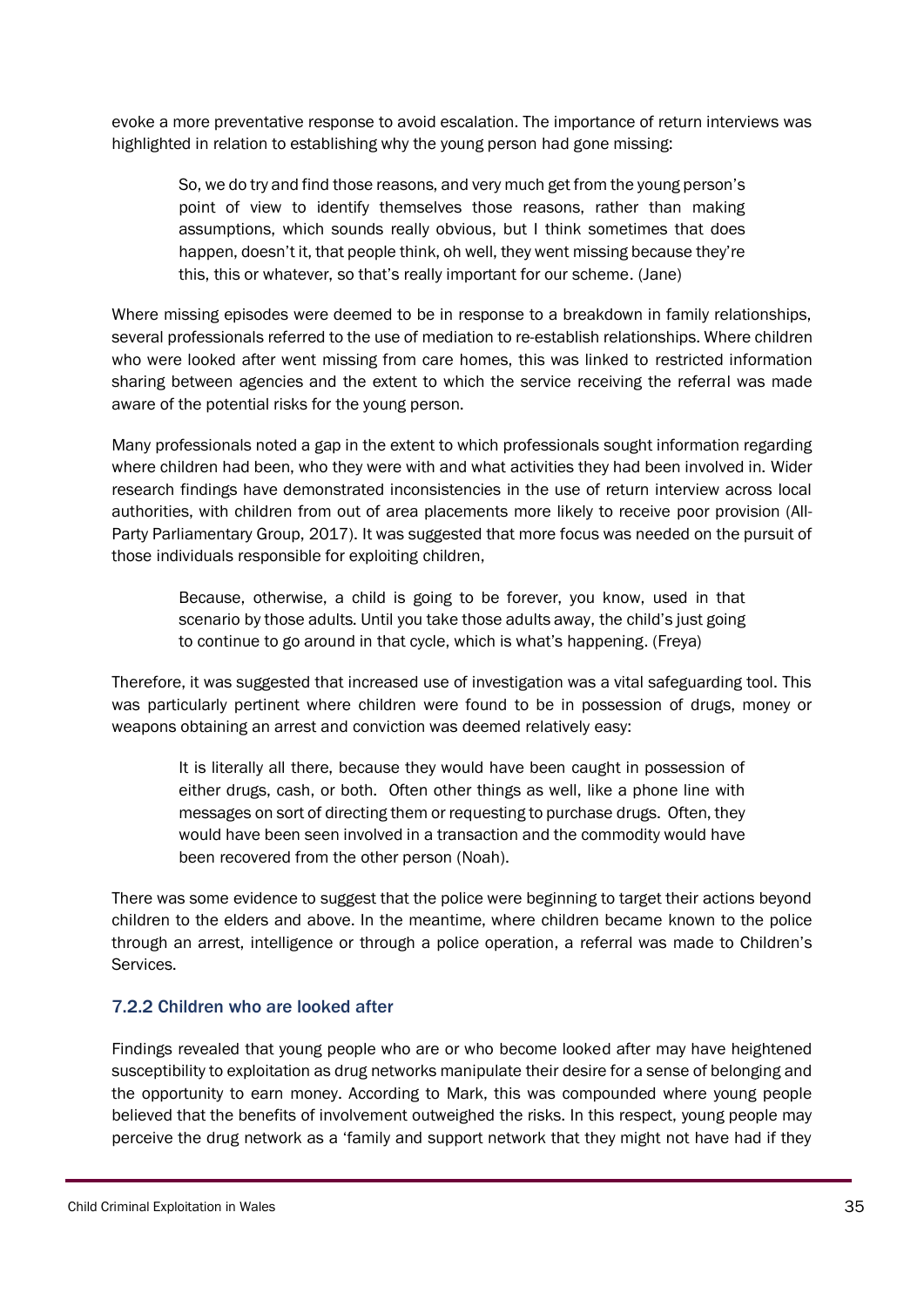were in care' (Yvonne). More specifically, findings revealed four main groups of children who were looked after. First, young people in foster care were reported as having heightened vulnerability as some young people experience foster care breakdowns around the age of 14. In these situations, they may be placed in supported accommodation.

If anyone is going to be recruited that's where they come from, it really is unfortunate and as soon as they go into that supported accommodation that's, I dread it when they say that's where they're going, I really do, because what happens in those buildings is awful. (Robert)

Allied to placement breakdowns, it was noted that where young people experienced multiple placement breakdowns this can leave them 'dipping in and out of either sofa surfing or a bed and breakfast sometimes, or they're back on the streets' (Lyra). Second, where young people experienced family breakdown around the age of 16 they can become looked after. According to Leah, in these instances, young people may be accommodated in a hostel, after having presented themselves as homeless to Children's Services:

So, the very nature that they're in the hostels at 16, they've probably not got the best of backgrounds and so when I get to meet them, when I get informed about them, they are usually quite far down the path anyway because they've been living with their parents and not having a great time of it. (Leah)

Third, unaccompanied asylum seekers may be placed in semi-independent living at the age of 15. This group emerged as particularly vulnerable as they have limited social and economic capital rendering them susceptible to exploitation (Mark). Findings highlighted the need for greater awareness of the different forms of accommodation so that housing decisions could be made on the basis of what was best for the young person. Fourth, young people may be accommodated away from larger cities in England to care homes in Wales. This emerged as particularly noteworthy given the number of care homes in some regions. In support of findings from Caluori et al. (2020), a lack of information sharing was highlighted from the placing local authority as well as to other organisations in the placement area. Consequently, care home staff may not be informed about the potential risks surrounding young people. In some cases this only came to light after the young person went missing. For police, this often meant that they were unaware they had young people in their area who may have been embedded in county lines.

He was placed in a care home in our force area and within a day or two he had managed to get somebody to pick him up, take him back to wherever in a vehicle. So it's those kind of things you know. I don't know, I don't think there's a robust process in place with moving children from one part of the country to the other and the risks and the risk management around that child. (Chloe)

While Chloe highlighted the need for a robust risk management process, the above quote alluded to how the young person 'managed to get somebody to pick him up'. This reflected a perceived sense of the young person's agency in their actions rather than a response to being placed a large distance away from the home area (Nick). While findings suggested that this was a minority view, several professionals alluded to the young person's agency. For example, Lyra noted that where young people are placed in hostels following family breakdown they are 'legally free, they go well of the rails because they are not living at home anymore, they can do what they want'. This notion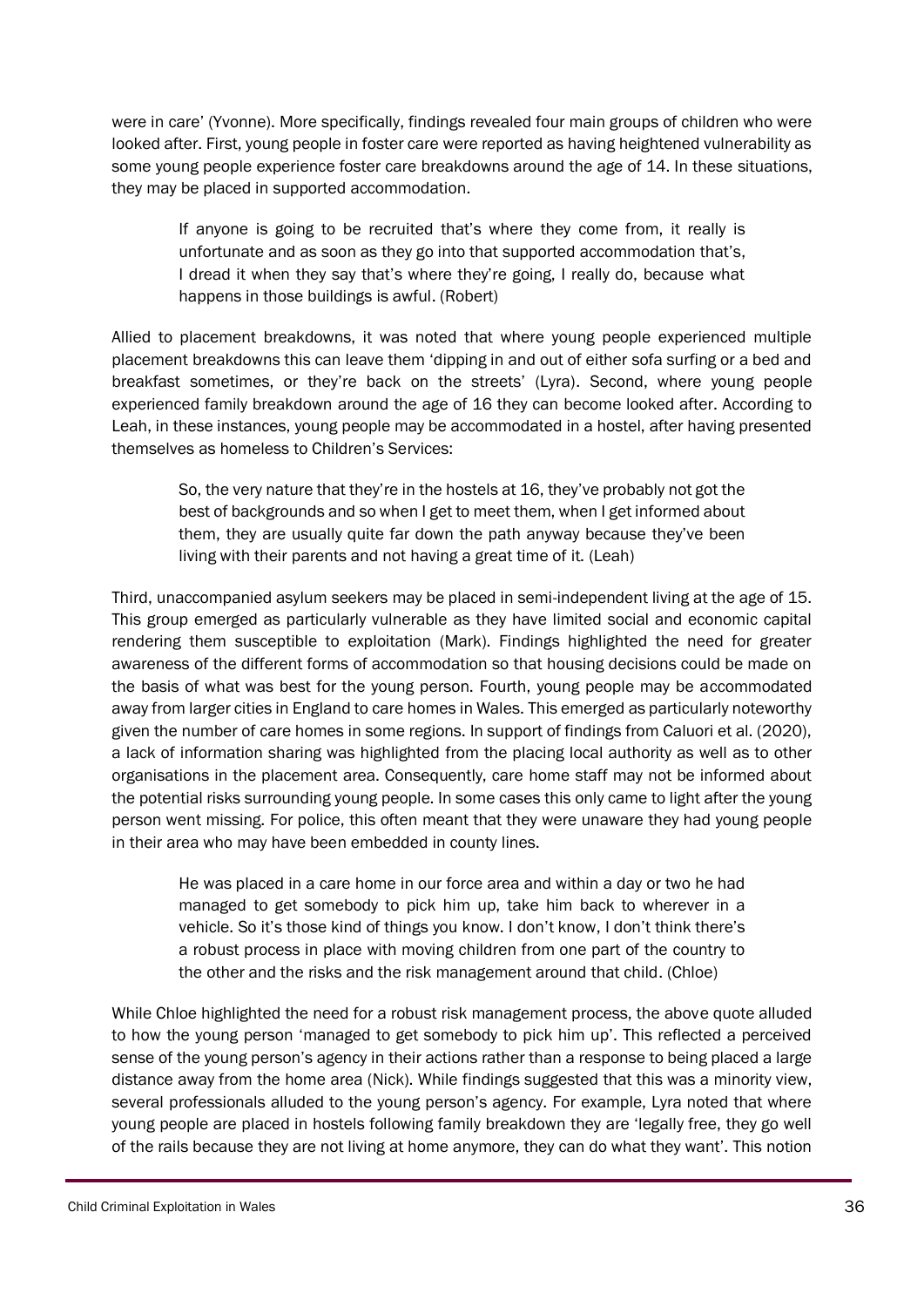of doing what they want was also associated with the limited liberty and freedom young people are awarded when they are looked after. This was introduced by Melissa:

He was away for a week and it was outrageous what they got him to do … but he had a big adventure. His life was boring and being in the city, it was just, it was parties and getting out … his life was isolated, boring, dull. Young people in care don't necessarily have the liberty and freedom to party and play in the same way, they really don't. (Melissa)

While this highlighted a vulnerability that could be exploited, Melissa alluded to the young person actively seeking excitement especially as she went on to query 'what has gone in your world' for the apparent lack of remorse exhibited by the young person. In this respect, looked after young people sometimes as young as 14 years of age - were described as 'streetwise' and who knew 'exactly what they are doing' (Georgia). Conversely other professionals noted that young people may not always understand the severity or consequences of their actions. This was also manipulated by exploiters as they minimised criminal activities.

When they're recruiting the young people, they're minimising things, like, "All I want you to do is take this to there," you know, they're not saying I want you to go and tax this guy from this thousands of pounds worth of drugs with this knife are they, because no young person in their right mind would say yes, I'll sign up for that (Andrea)

Similarly, Melissa's young person rationalised their activities on the basis that there was no individual victim. This supports findings from interviews with parents who commented on the language their children used, such as 'feeding' drug users rather than supplying them with addictive substances.

### <span id="page-36-0"></span>7.2.3 Service thresholds

Where children were identified as at risk or involved in exploitation, service thresholds emerged as a barrier to engaging with children. The potential for children to slip through the net due to current social care service thresholds has been noted elsewhere by the Children's Society (Turner, Belcher and Pona, 2019). Professionals highlighted social care's focus on intra-familial harm and as such, the difficulties inherent in initiating a child protection response for exploitation. This was compounded by the challenges faced by referring agencies in capturing the necessary evidence,

So, one of the other things we're picking up on is that if children don't hit that threshold of risk, that can be quite a big problem in terms of accessing services (Gemma)

Where cases had resulted in placement on the child protection register this was associated with the presence of visible risk factors. For example, one young person was placed on the register under neglect where a parent 'failed to report' (Ava) their child having gone missing overnight. According to Megan, the lack of visible risk and lack of professional knowledge of child criminal exploitation often meant that cases were not taken forward: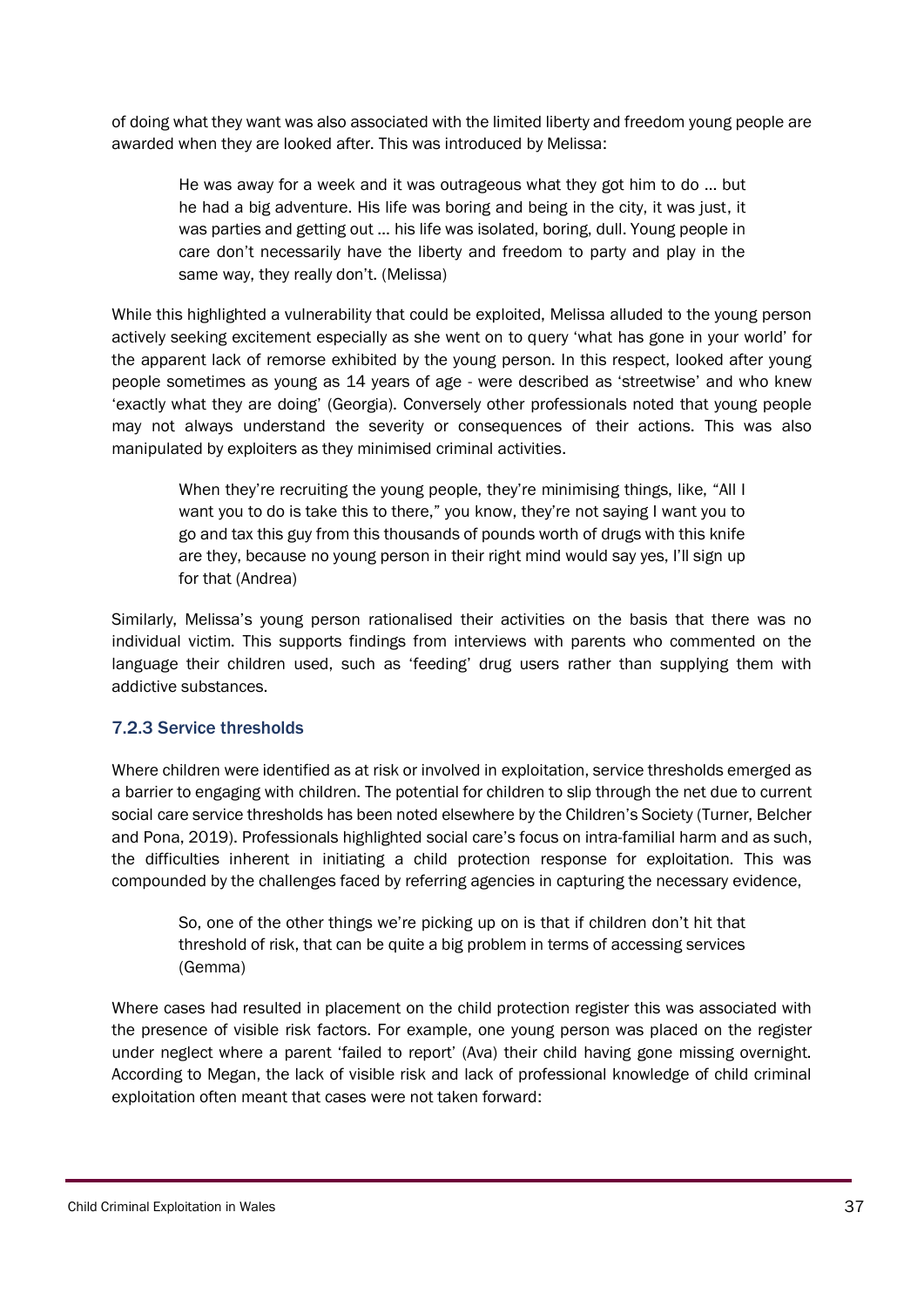They're just not seeing it, I suppose, or they see the vulnerabilities but haven't got the proof, that's what they want, they want confirmed knowledge and it doesn't work like that. If there is suspicion, there is suspicion and sometimes it's very much a gut feeling, you know, and you have to continue to look at the red flags, but I think it's really easy to say it's all OK when it's not. (Megan)

As Mark explained, Children's Services require children to present with ongoing risk in order for a social worker to be assigned. Yet, exploitation may present with fluctuating risks and it can take time for the young person to divulge what is happening in their lives, 'if they're embroiled, they're embroiled, and they need intensive work for at least a year' (Megan). In practice even where cases are assigned, Children's Services is a time limited service where 'you'll get a social worker for 6 to 12 months, and that'll be it, really' (Mark). Whereas Megan noted that six months is insufficient time when children are being exploited especially as time is needed for workers to establish a relationship with the young person. The notion of developing relationships was also deemed problematic due to the high level of staff turnover which is often associated with the social care workforce (Waddell and Jones, 2018, Hussein et al., 2011,). Staff turnover can impede the development of trust with children and parents. In addition to staff absence, turnover and service hours emerged as a barrier to youth engagement. a few professionals reported that service provision that operates only during office hours may be unsuitable for addressing exploitation. This was based on the notion that 'things can happen overnight' (Ava) for exploited children necessitating an immediate response.

The difficulty again, though, with the limits of services, is that window isn't always between nine and five and often, actually, it's past five, it's in the evenings that they get to that fearful point and there is no one to actually disclose or divulge to if they are at that pressure crack moment, as well. (Ava)

Evidence from Malloch and Burgess (2011) highlighted that difficulties in accessing services and emergency duty social workers can lead to some children being held in police stations for long periods of time.

### <span id="page-37-0"></span>7.2.4 Multi-agency working

Multi-agency emerged as both a barrier and a facilitator in engaging with children. Findings highlighted that Children's Services in different regions and/or different local authorities had adopted different practices around child criminal exploitation. Several local authorities had adopted exploitation as an umbrella term for both child sexual exploitation and child criminal exploitation. This was often associated with the development of specific tools aimed at the assessment and support of exploitation cases. In some cases this also led to the development of a specialised 'Exploitation Worker' role. While many professionals reported that this role worked well, it was suggested that workload demands could reduce the specialised worker's capacity to engage with children:

I would like to see some sort of scoring matrix or formula to prioritise those who are being exploited. Because, speaking to a missing person's/exploitation officer this week she said, we've got a huge cohort but I've got no way of prioritising who needs our attention and the attention of others over any other boy. (John)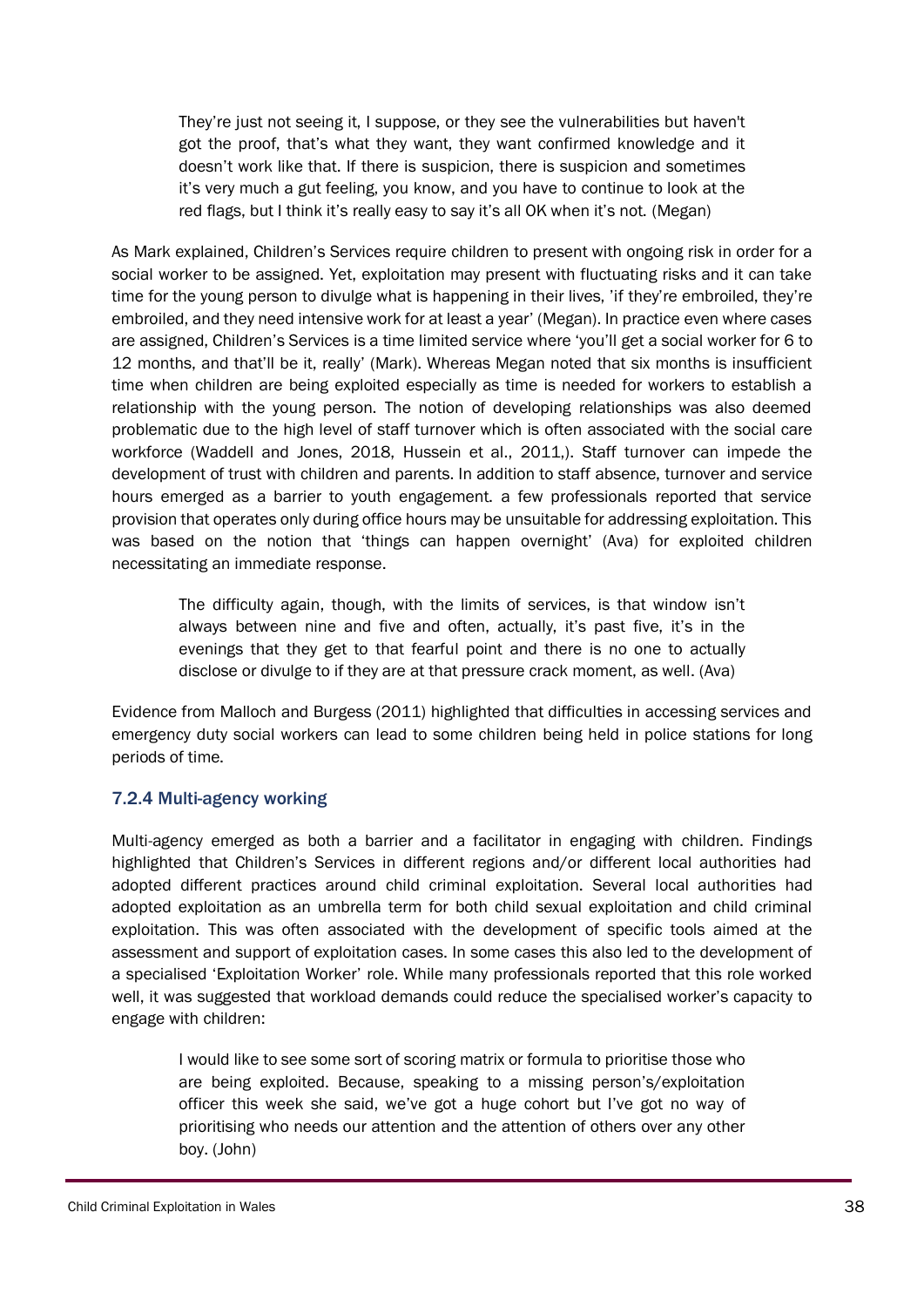This suggested the need for a triage system or the recruitment and/or training of staff to meet the demand. Although in some local authorities, peer mapping was being used to denote which children were exploiters, influencers and which ones were on the periphery. This was being used to inform levels of need and service responses.

Local differences were also noted in the nature of meetings held, ranging from missing, exploited and trafficked meetings to exploitation strategy meetings where the risks surrounding children were discussed. Generally, multi-agency strategy meetings were convened by Children's Services and attended by education, health, police. probation, youth offending services and third sector organisations such as St Giles Trust and Barnardo's. These meetings were aimed at the sharing of concerns so that a plan could be developed to address these concerns and culminated in the development of support plans. In some local authorities, but not all, this was regardless of whether the young person's needs met service thresholds. Where multi-agency meetings emerged as a potential barrier this was where children were referred to interventions from multiple agencies.

I've noticed this over the years working within the service, if a child displays that behaviour let's refer them to that service, and once the referral has gone in we've done our job because they're displaying that behaviour, they need that service. So, if a child is displaying five or six different behaviours, they'll have five or six different services. (Leah)

This was compounded where family members were also referred to services or where the need for a whole family approach had been identified. In these cases multiple professionals from multiple agencies could be involved with one family. Aligned with this was a lack of clarity around governance. This was particularly emphasised where children were subject to statutory provision from multiple agencies:

We need to compile that strategic response and pull the agencies together. So, there are some kind of disparate type of activities from the police and from Youth Justice and from Children's Services. But a lot of it is disparate, and it's not strategically pulled together or got that umbrella over it in terms of that senior leader really pulling us together, child exploitation, NRMs, what's our position, what's our principles, and so on. (Owen)

The need for a strategic response was deemed vital for coordinating the different agencies. This was particularly pertinent where children failed to reach service thresholds for statutory interventions but where school staff and/or third sector organisations were 'seeing an emerging pattern or recognising that this could be the next young person who is specifically targeted' (Ava). In these cases, it was suggested that a community, or contextual, response was needed to effect change before the situation escalated to police involvement. In doing so, heightened awareness of what services were available and their service remit was deemed to be a key component in engaging with children.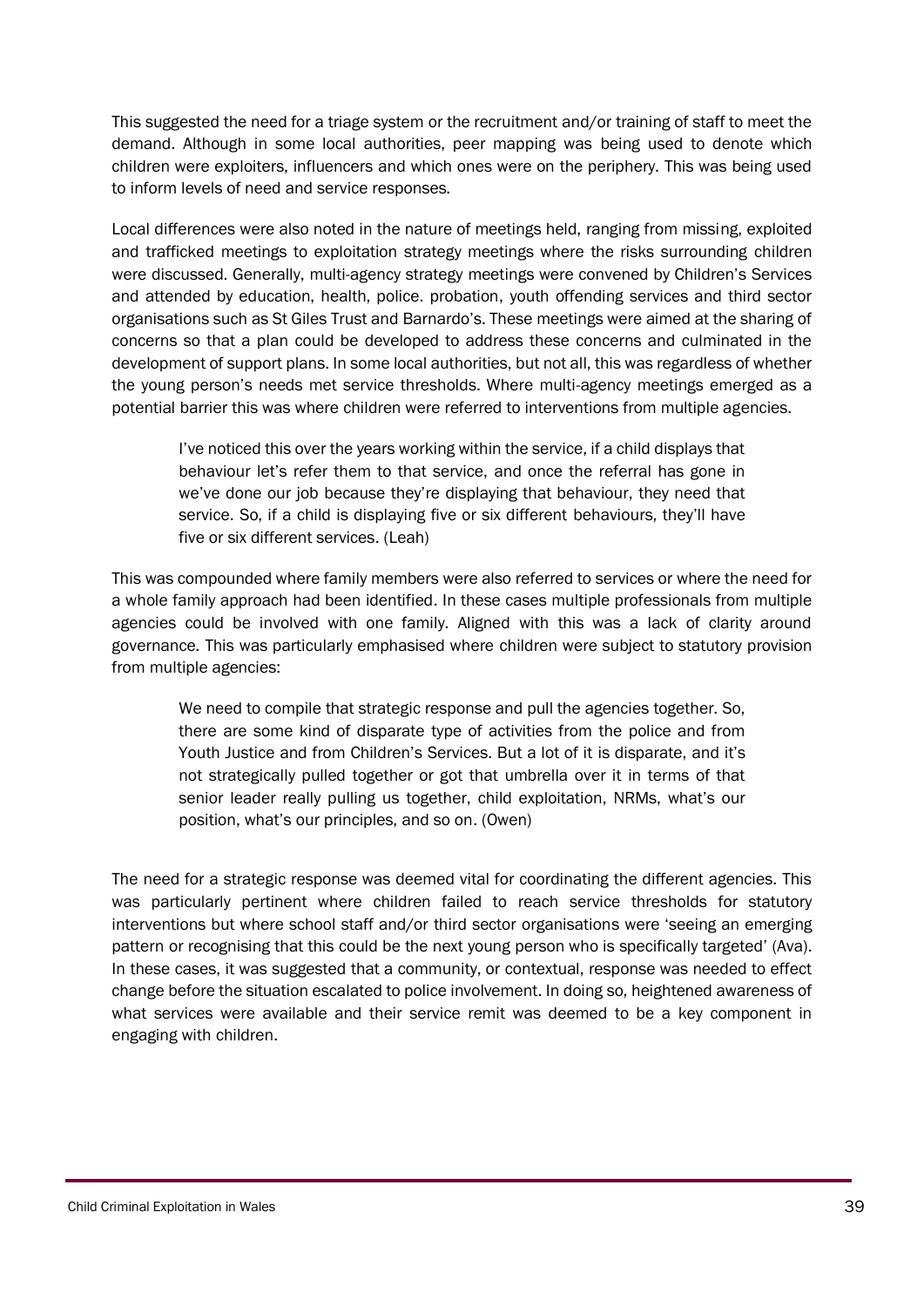## <span id="page-39-0"></span>7.3 Engaging with children and families. Findings from professionals

In terms of professional-based approaches, two main themes emerged, working with children and working with parents. Both themes signified a shift in the traditional methods of working with children and parents. For some professionals, this included a shift from the adoption of a criminal justice perspective to one of safeguarding:

You know, we know that there's been that age old, oh well, he's drug dealing, but actually we're not seeing that as a safeguarding concern and what that actually means. (Freya)

To a large extent, this reflected embedded notions of the implied agency of adolescents and where drug dealing and other forms of youth criminality may be viewed in terms of adolescent culture or a lifestyle choice. Whereas for parents, a shift from perceiving them to be the sources of risk to an important source of information and safeguarding support was recommended.

### <span id="page-39-1"></span>7.3.1 Working with children

The vast majority of professionals noted the allure of drug dealing for children in terms of the vast sums of money that could be made and the lifestyles with which exploiters present. This was seen as particularly persuasive for children from deprived backgrounds and those who may have limited access to legitimate employment options (Spicer, 2021, Whittaker et al., 2018). Implicit within this assumption was that some children were complicit in their exploitation rather than having been victims of exploitation. This notion may be reinforced by the manner in which children presented to services, as they did not tend to represent stereotypical victims but rather, 'they think they're part of the gang. They think they're cool' (Chloe). In their small study of professionals in England, Blakeburn and Smith (2020) have also noted that children displayed 'bravado' presenting with behaviours more conducive to being a perpetrator rather a than victim. Indeed, children may be both victims and perpetrators (Bonning and Cleaver, 2020, Moyle, 2019, Whittaker, et al., 2018). Yet they may be reluctant to define themselves as vulnerable or a victim, opting instead to perceive themselves as having the agency and ingenuity to provide for themselves, especially where they lacked the legitimate means to do so (Ellis, 2018). This can serve to mask their vulnerability and need for support. This can be further exacerbated where children actively resist engagement with professionals (Shaw and Greenhow, 2020). Reluctance to disclose may also be reinforced by the manner in which professionals attempt to engage with children:

Say, for example, there are concerns, you go, you speak to the child. You just ask this child, "Right, is there anything that he or she made you do that you didn't want to do?" They're not going to just tell you so they just say, "No." And that's it, you accept it and I've done it myself as a police officer. I think back and I think, "How on earth do I expect these kids to disclose when you just turn up at the door, you ask a few questions and then you go away?" It's mad. (Chloe)

Similar findings have been reported from a study of children at risk of sexual exploitation in North Wales (Hughes and Thomas, 2016), where children demonstrated acute awareness that the return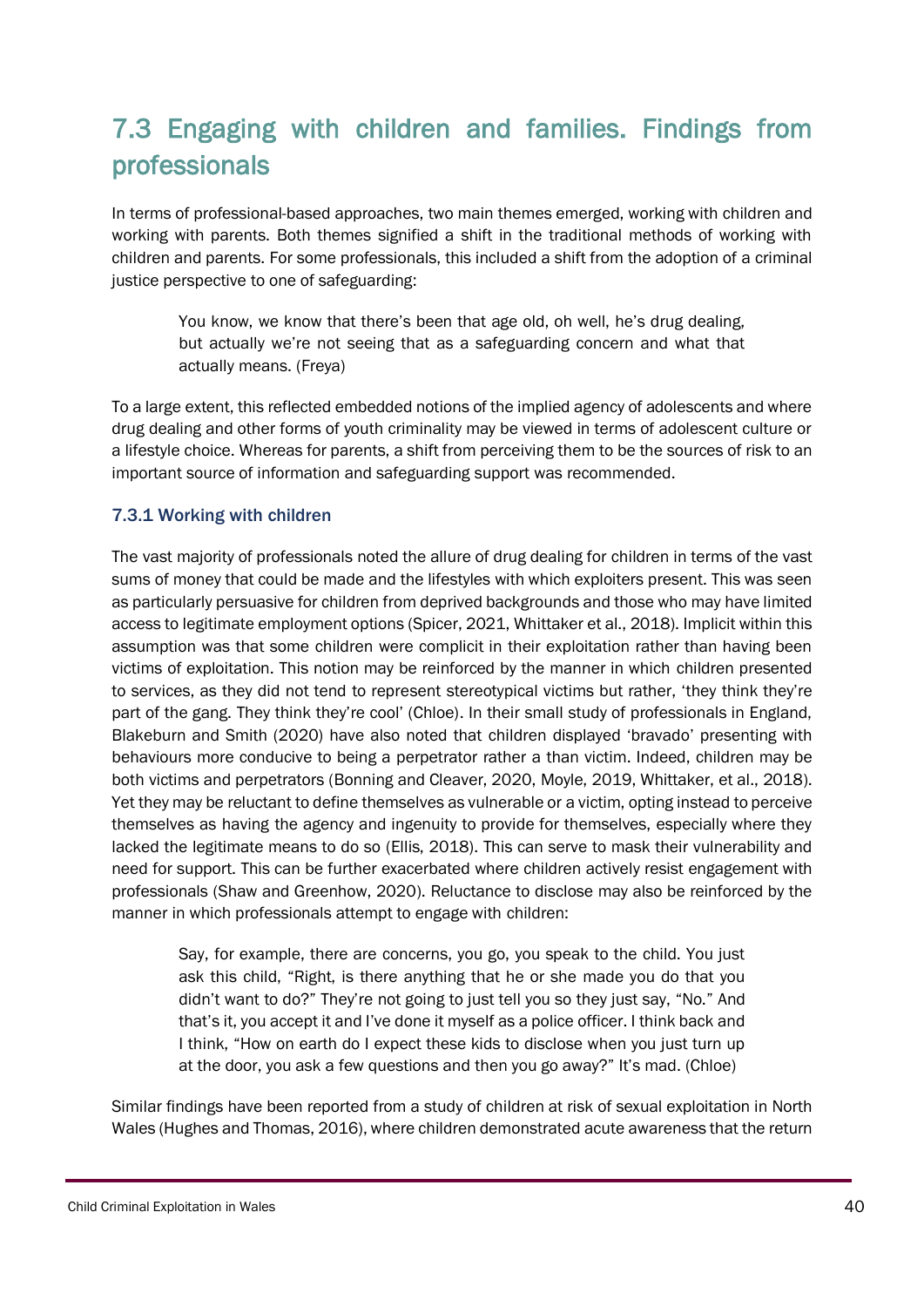interview followed a set script. Conversely, Chloe highlighted the need to create 'reachable moments' where services provide environments where children feel safe and able to talk to professionals. This supports research findings that have shown that reachable, or critical moments in children's lives must be accompanied by resources and opportunities to foster change (Thomson et al., 2002).

For some children age appeared to be related to engagement. Professionals reported that children over the age of 18 may be more willing to engage with professionals than those under 18. It was suggested that this is because children under 18 were more 'guarded' (Andrea) due to their concerns around initiating a child protection response. Age-based differences were also noted in relation to different sectors. For health services, children were seen by paediatric services up until the age of 16. Over the age of 16, children were treated by adult services. This was found to be a deterrent in engaging with children:

So sometimes we'll have a 16-year-old on a nine-bed ward with very elderly patients, and the whole environment just isn't conducive to disclosures. We are working with wards to try and get them into single cubicles and things like that, but it isn't always the best environment. (Jade)

While some third sector organisations reported that they worked with children up until the age of 25, Children's Services work with children until they are 18 years of age at which point they are transferred to Adult Services. According to professionals, this was somewhat arbitrary and resulted in a reduction in service provision:

You can't be one day off your  $18<sup>th</sup>$  birthday and at risk of exploitation, turn  $18$ and then no longer be at risk of exploitation, that just doesn't make sense. And you can't then go from making an uninformed choice at 17 to making an informed choice at 18 when you've spent the last three years being groomed. So, there is something around how … we understand mental capacity and what that means for early adults when you've been exploited. (Nick)

By definition, by 18 children were deemed to be responsible for their actions and as such, had no formal recourse to the National Referral Mechanism. According to Holly, such a view engendered teenagers as having too much agency for their actions. These findings lend support to the concept of adultification, which refers to a more retributive model of criminal justice for children (cf. Feld, 1998). This was also associated with questions around engagement as there is currently no legal mandate to work with 18-year-olds who do not consent.

Where's your legal mandate in order to safeguard them, and that's not really been fleshed out anywhere. So, there is a problem, because if they tell you to bugger off, and they're 18, unlike in Child and Family Services where we have a legal mandate that we can intervene and that we can do things, the legal mandate in Adult Services don't really exist for those purposes. (Nick)

Consequently, the extent to which exploited children were mentally able to consent to receiving support was queried. So while some professionals cited examples of using techniques such as motivational interviewing 'just to get them on that journey' (Abigail) towards receiving help, this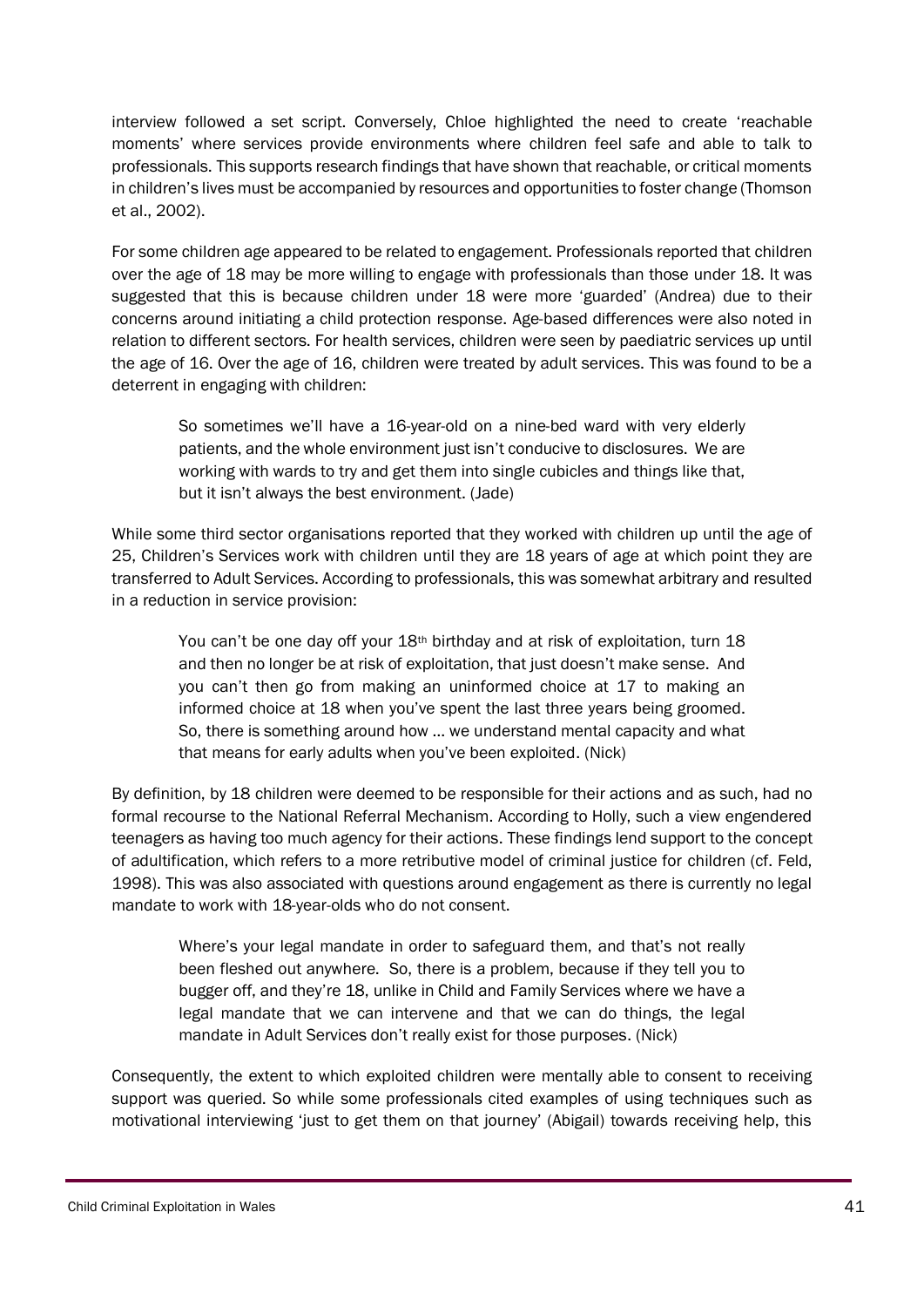was dependent upon initial engagement from the young person. Such approaches were deemed vital as children may be coached about what to say to professionals.

The exploiters are telling them, you know, they won't touch you, NRM, and they're almost teaching the child as well. If they're on a formal court order, how to manipulate, how to get out of that order; how not to engage, how to show false compliance ... They do school them in that, in terms of how to get around that aspect of having to comply and fulfil the aspects of a formal court order. (Owen)

Findings highlighted increased use of Section 45, Modern Slavery Act 2015 which provides a statutory defence for children who have been forced, threatened or deceived into criminality by their exploiters. For some professionals, heightened knowledge of Section 45 and the National Referral Mechanism was perceived to constitute the young person's false compliance. The apparent use and misuse of legislation was compounded by a current lack of professional knowledge around the assessment and management of exploitation. Moreover, several professionals cautioned against using Section 45 for children under the age of 18 as it could be used to provide them with a 'cloak of invisibility' (Noah) as:

…it means that those children are more at risk because they're not getting charged with offences because, if they keep rolling out that defence, they're not getting charged, they go back into that same pot, that same environment they were in before, where they're being made to deal drugs, they're vulnerable to violence. (Noah)

As Noah noted, while it appeared to be counterproductive, formally charging and criminalising a young person under the age of 18 increased the likelihood of a service response which is more conducive to a safeguarding approach. Yet, over the age of 18 this could result in imprisonment.

Regardless of age, where children were reluctant or unwilling to engage with professionals, findings highlighted the ease with which a young person's guilt could be assumed, especially when found with large quantities of drugs. This placed the onus upon professionals to go beyond the visible evidence and to consider how the young person had paid for the drugs, who had paid for their ticket and who had arranged for them to sell the drugs in that particular location. This highlighted the need for a 'definite shift in mindsets' (John) from the criminalisation of children to safeguarding them from exploitation:

Because once you've convicted a child then that's their life mapped out for them and regardless of how streetwise or how cocky they are when you're dealing with them, or how difficult they are when you're dealing with, they're still children and that's how we should be dealing with them. (John)

This is supported by the Youth Justice Blueprint for Wales (Ministry of Justice, 2019) which adopts a children first, offenders second approach that is aimed at the prevention of re-offending through the creation of safe environments where children are supported to thrive whilst being protected from harm. Findings also demonstrated the need for more investigative practice to look beyond children to those higher in the drug dealing chain. As Moyle (2019) has noted, many police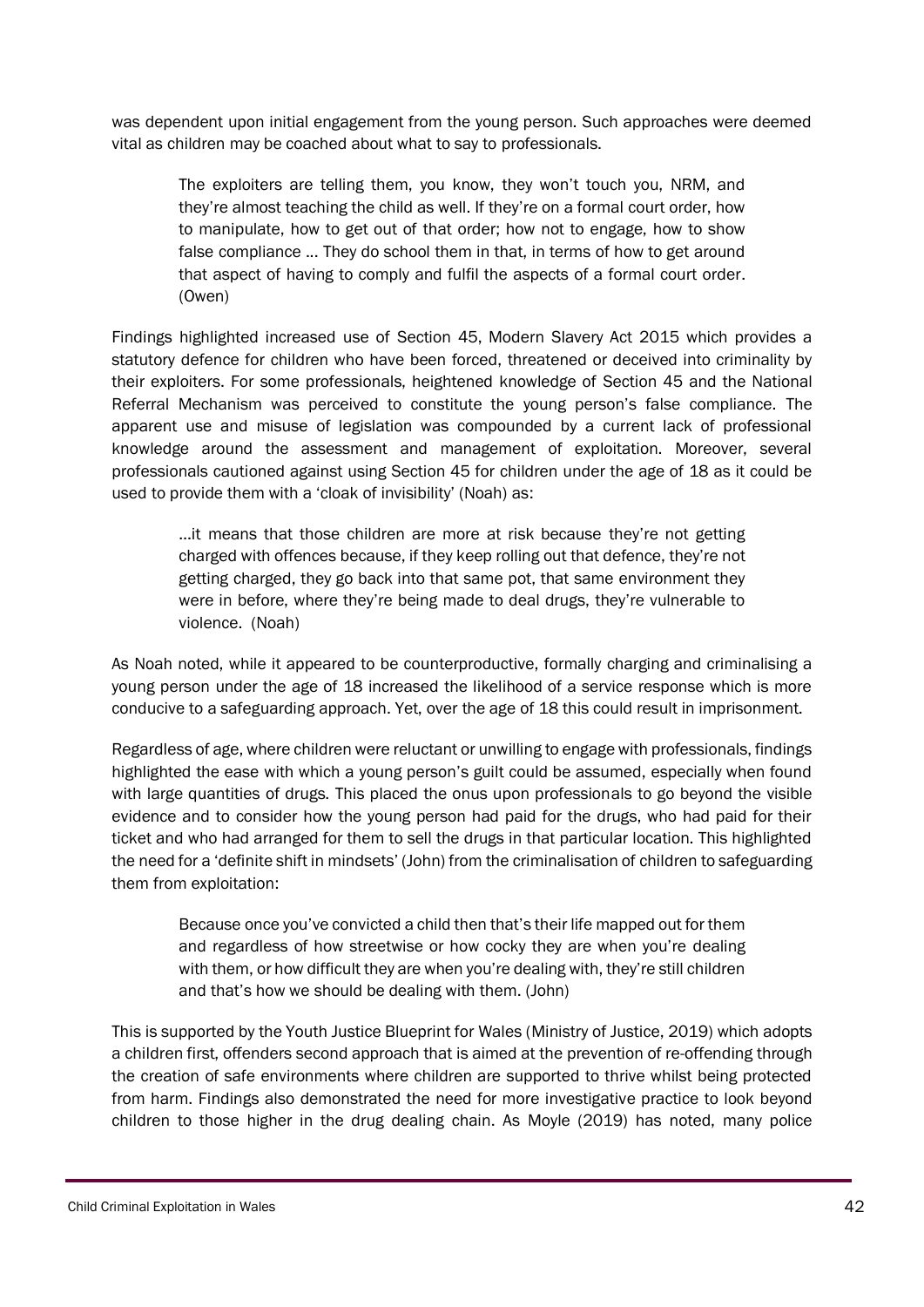crackdowns inevitably lead to the arrest of street-level runners rather than those at higher levels in the county line group hierarchy.

### <span id="page-42-0"></span>7.3.2 Working with parents

Most professionals reported that few referrals were elicited from parents as they were often unaware their child was at risk or involved in exploitation. Once children were suspected or known to be exploited, limitations as to how services responded to extra-familial harm were reported. The majority of professionals reported that traditional models of child protection were adopted, underpinned by intra-familial harm where parents were viewed as the perpetrators of harm. In doing so, where children were placed on the child protection register which retained the implication that there were 'deficits in the family' (Ava) even where the exploitation was perpetrated by the young person's peers or adults unrelated to the child. This meant that,

We accidentally alienate parents who are a supportive factor because [parents are saying] 'oh, you're sitting there saying I'm a bad mum' when actually that's not what I'm saying. But now your son is on the child protection register … which again goes against your record as if she's [Mum's] abused him when it's actually not the case (Matthew).

Such alienation could undermine professional relationships with parents. Moreover, it could place parents under increased pressure, especially where professionals signposted them to parenting courses or information on setting boundaries. It was suggested that such measures were unsuitable and ineffective,

have you ever tried to get a 16 year old boy to school, he's bigger than you, to physically get them there if they don't want to go, like, that's not fair ... not all parents are colluding or OK with what's going on, some of them are just scared stiff or just don't know how to deal with it and are not getting any help (Megan)

Findings demonstrated that current practice fails to acknowledge the challenging nature of parenting adolescents. This was seen to create tension between enabling children to have their freedom to socialise with friends and the potential for extra-familial risks. For Nick, this necessitated a change in the way in which services operate for adolescent safeguarding,

So, you've now got to come to a million meetings because of a child that you have no influence over because of other people's influence on them and the people that are influencing each other, they're nowhere to be seen. They're carrying on with their life, but I'm going to put you through this process which actually feels really critical because actually it's geared towards a different age group and a different set of circumstances, but I'm gonna put you through that anyway because that's what's open to me, and then I'm going to look in shock and horror when you tell me where to shove it.

Placing additional pressure upon families who were struggling to manage their children could result in them opting for voluntary accommodation, especially if they had other children to care for. Yet, placing children in care and disconnecting them from their families could serve to increase their ongoing vulnerability to exploitation. Therefore, current child protection practices were deemed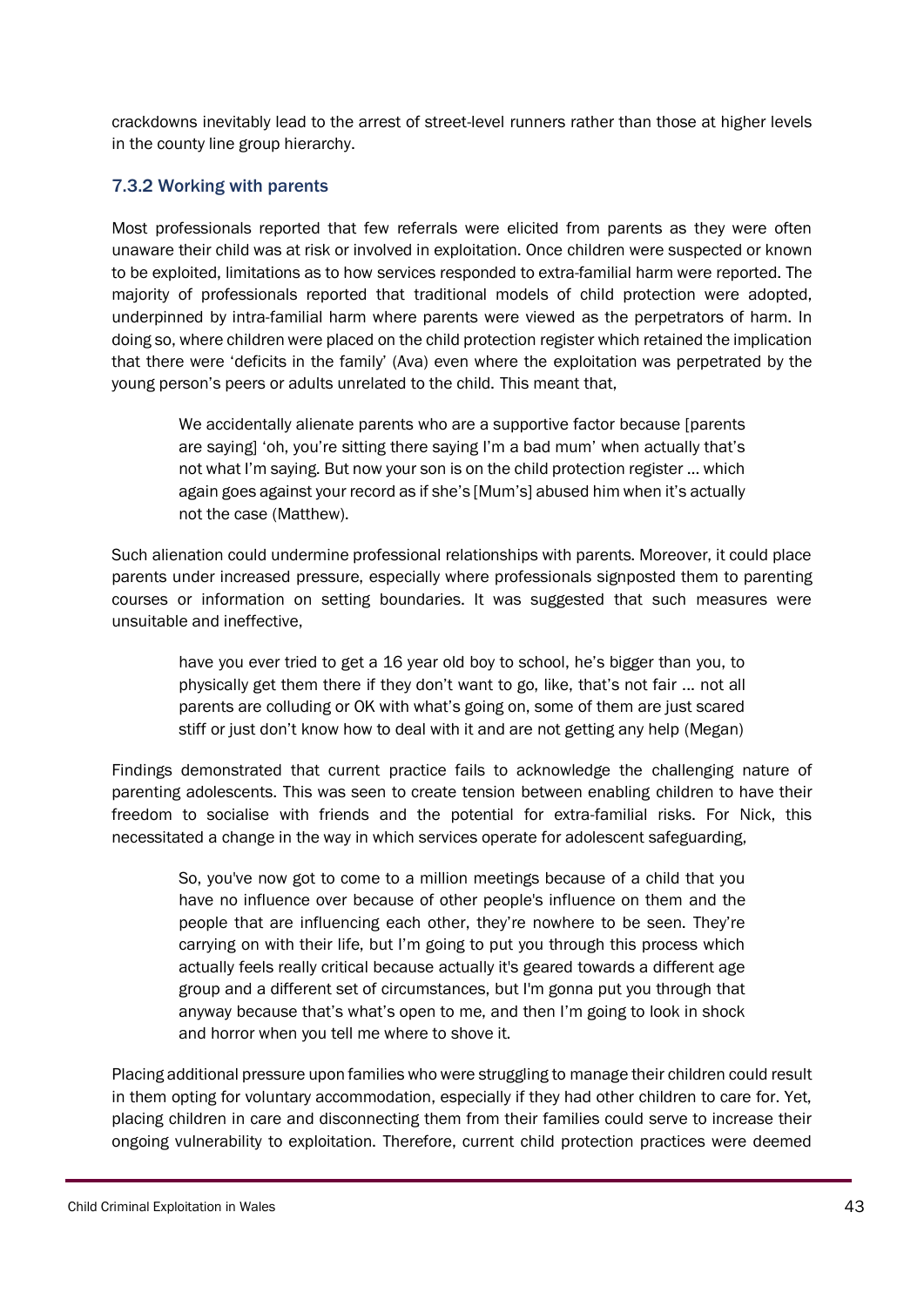detrimental to working with parents as they could further stigmatise parents whose children were involved in criminality and serve to exacerbate existing vulnerabilities. According to findings from the Child Practice Safeguarding Panel's (2019) national review of safeguarding children at risk of exploitation, approaches that actively involved parents in safety planning and implementation tended to be more successful. Such approaches needed to offer parents flexible support available outside office hours and delivered by skilled professionals to support them 'in knowing how best to respond to and protect their children in the challenging circumstances they face' (Child Practice Safeguarding Panel, 2019:30).

## <span id="page-43-0"></span>7.4 Exploiter-based barriers in engaging with children. Findings from parents

Following findings as to how children were groomed and involved in child criminal exploitation, the nature of exploitation emerged as a key barrier to engaging children in service provision. Within this overall theme, three sub-themes emerged regarding the strategies used to trap children within the exploitative relationship: debt bondage, distancing children from parents, and carers through indoctrination and cultivating a culture against seeking or accepting help from professionals.

In addition to the debt bondage manufactured by county lines groups where they steal packages from their own runners (Andell and Pitts, 2017) and reiterating findings from children, parents observed the link between exploitation and cannabis use. Parents reported that cannabis use was a way of rendering the young person indebted to the drug dealer. As a result, they become trapped, either having to sell drugs to fund their own personal habit or to pay off their debts. Such findings allude to the need for services to address substance misuse, yet funding for drug treatment services has reduced in recent years resulting in limited capacity and a lack of specialised clinical staff (Black, 2020).

In Helen's case, her son asked her to help him escape by paying off his debt. However, as she described below, he was not released either due the high interest rates applied to his debts or because he had been manipulated into obtaining money from her,

I thought let's just clear all these debts but then I don't know if that was a trick that they had got him to do on me or he literally was in a difficult situation where it's like "No, I've still got the debt, I've lied" it was actually more and more and I was like "Well, we're going to have to get people involved now to help me because this is literally out of control" (Helen).

In several cases, children had stolen from their parents' friends and neighbours in order to pay off their debts. While this supports findings that children have become increasingly desperate to free themselves from debt, this also served to further isolate and stigmatise both themselves and their parents from the wider community (Violence and Vulnerability Unit, 2018, Andell and Pitts, 2017).

The notion of being trapped was also evident for parents. As county lines groups groom and exploit children by befriending them and infiltrating the child's life, this has a negative impact on parents, siblings and other members of the wider family. Yet children were often unwilling or unable to accept that they had been exploited,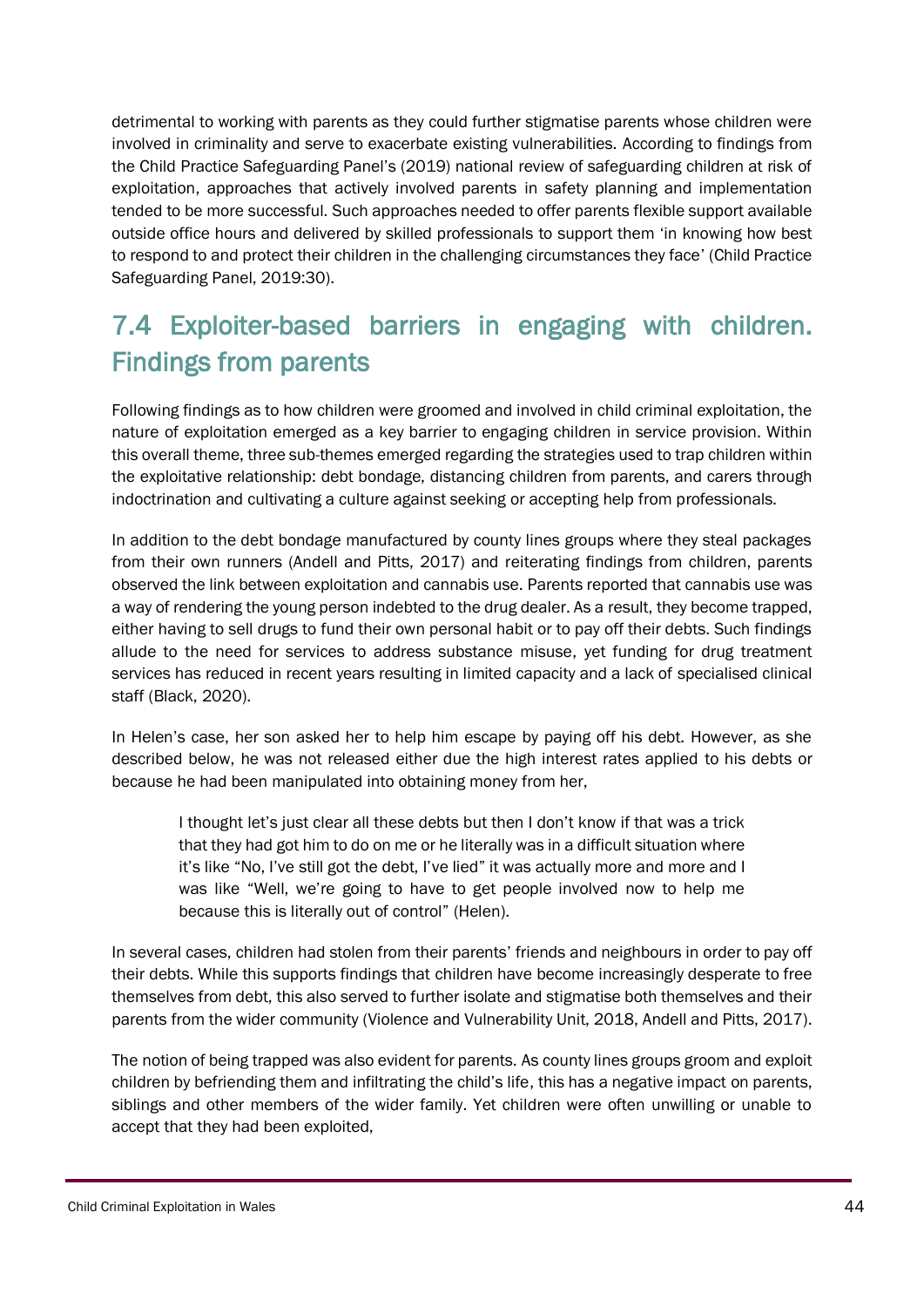Like, even though they're groomed, the first time he was sat there, "My friends, no, they wouldn't this, they wouldn't that." (Moira)

This meant that where parents attempted to address what was happening by imposing boundaries, removing or restricting contact with negative peers, or by seeking professional help, this fed into the narrative used by exploiters to indoctrinate their children. Consequently, children perceived these parenting attempts as evidence that their parents did not care about them, did not understand them, and did not want them to earn money.

Many parents had sought to distance themselves from the people who were exploiting their children. This included moving to another area, sending their child to stay in other countries or seeking voluntary accommodation for their child. This was based on the belief that removing their child from the risk would end their exploitation. There was also evidence that this provided parents with respite from the challenges of supporting their child, "*that was the only time I could breathe a sigh of relief, because then there was no longer police at the door and so forth*" (Fiona). However, there was little evidence to support the effectiveness of removing the child from the location. Numerous examples were given of children returning to their exploiters, either under their own volition or where exploiters met them outside residential homes. Parents were unclear how their children had been found but suspected this was via their mobile phones or gaming communication channels. Indeed, findings from Firmin's (2019) research into the use of relocation as a safeguarding mechanism highlighted that where children were physically distanced from their peers, they maintained online contact to promote their feelings of safety, status and belonging in the unfamiliar environment.

## <span id="page-44-0"></span>7.5 Family-based factors in engaging with services. Findings parents.

For parents, there were three factors perceived to facilitate service involvement. These included working with families, maintaining a connection with children, and addressing the harms caused by exploitation.

### <span id="page-44-1"></span>7.5.1 Working with families

In support of previous findings, some families felt that their concerns were dismissed (Children's Commissioner, 2019, Maxwell et al., 2019). This was especially apparent where they were reporting frequent missing episodes or where their children were over the age of 17. Indeed, age hindered the extent to which parents felt they were able to support their child. Once over 18, they were not entitled to receive information or kept informed of whether their child was engaging with services, police or involved in the court system,

It just felt like I was a nuisance and it was constantly, 'oh no, we can't give you that information. He's over 18. You need consent.' (Jake).

Regardless of child age, parents felt that by failing to listen to their initial concerns, services were denying children the opportunity for early intervention and/or diversion away from exploitation. This is particularly pertinent given findings from Maxwell and Corliss' (2020) review of youth violence, which found support for a developmental approach, where the first acts of violence tend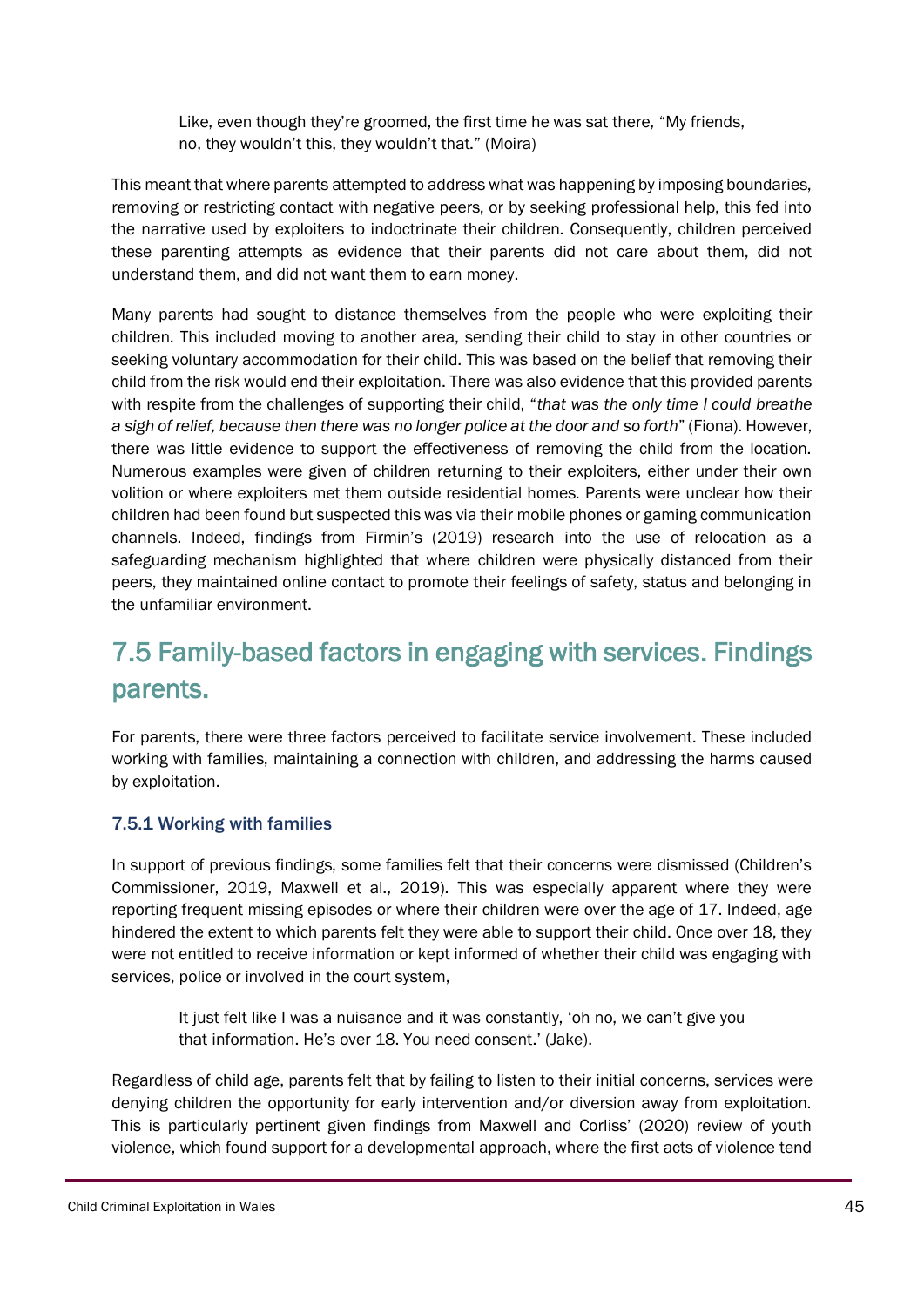to be observed around the ages of 10 to 14 before peaking around the ages of 16 to 17 and then declining into early adulthood. Indeed, the notion of children maturing away from exploitation was raised by several children and parents. However, research findings have shown that such maturing out of crime is not an automatic process but rather it is reliant upon the presence of facilitators such as employment, opportunities and positive relationships (Factor, Pitts and Bateman, (2015). In other cases, families found themselves subject to child protection investigations or blamed for their child's behaviour, as Amanda summarised,

So it's like I'm trying to save my family and yet, at the same time, I'm being criticised and scrutinised in whatever I do. And yet there is no physical support, there's no support that – because they don't understand, they don't get it (Amanda).

The notion of being scrutinised was evident even where parents had contacted Children's Services for help,

It's a joke. I went down to a crack house one day, hammered on the door and put my foot in the door so they couldn't shut it like literally got him out of there and brought him home and they're assessing whether I'm fit to care for him (Ella)

This reflects both the nature of service provision that is aimed at assessing intra-familial abuse and the exploitation of children and services as children are encouraged to make false allegations against their parent. Exploitation requires a shift in focus to extra-familial abuse and safeguarding risks encountered in the community (Firmin, 2019). Hence some parents called for system change,

I think it just needs additional support put in place. There needs to be an overhaul of the system really, there just needs to be a lot of changes within the system. The system needs to recognise their vulnerabilities and understand the issues that they're facing. And potentially, be able to support them rather than kind of criminalise them (Becky).

The extent to which this support should be provided by statutory services produced mixed views. Some parents felt that there were no other services, so if not Children's Services, Youth Offending Services and the Police then there would be no help available. Whereas other parents reiterated children's views regarding snitching, as Jake stated,

I had one good one, actually, but you're not going to have that impact with these kids with social workers, not a chance. It's part of the system, isn't it, you know, the kids see them as part of the system, the police, the no snitching, no grassing, it's all part of that.

The sense that 'I had a good one actually' highlighted the extent to which the value of support is associated with individual factors, including the knowledge, personality, and approach adopted by individual professionals regardless of profession. Hence it became evident that parent and youth engagement with services was dependent upon the availability of a workforce who understand exploitation and how to connect with children. In relation to service provision, four themes emerged. First, parents were best placed to notice when their children were displaying potential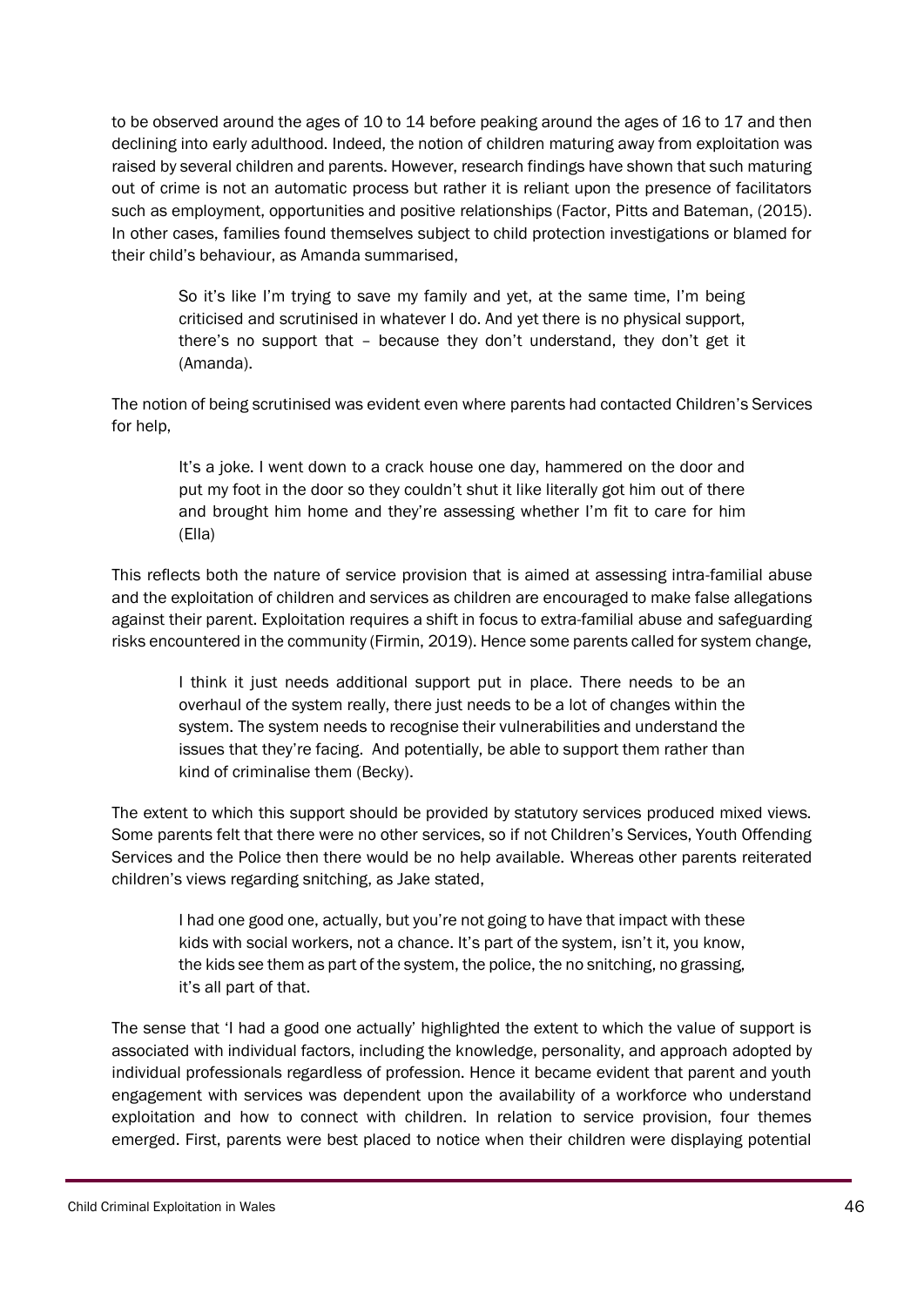indicators of exploitation so their voices must be heard. According to Andell and Pitts (2017:33), this requires the adoption of a rights-based approach so that children and families have more control,

over the practices of the professionals working in their communities by equipping them with the relevant knowledge and skills, while opening-up access to the places where key decisions are made. But, crucially, it also supports them in taking collective action to confront and exert control over the people who are threatening them and tearing their neighbourhoods apart.

This included situating services within the communities and acknowledging that children were particularly at risk in specific contexts. For example, research findings from Arial, Sherman and Newton (2020) showed a reduction in crime in hot spot areas following 15-minute foot patrols by police officers four times per day, four days per week over six months.

Numerous references were made to bad areas or schools where children were more likely to be targeted. This was also highlighted as a means of prevention, as Zoe described her son's fear of being 'sucked back in',

I think he's still got concerns of I think maybe bumping into any of these people again and being sucked back in, because he doesn't want to go places ... It's like he just doesn't want to be seen in case someone approaches him, I'm not sure if it's because of fear or he doesn't want to be looking weak and saying, no, I'm not interested, I've moved on.

As noted above, parents felt that the negative connotations of snitching need to be addressed. Consequently, parents felt that increased knowledge and training was required for teachers and other professionals working with children to foster trust and create safe spaces for children to disclose exploitation. Second, parents wanted to be included in decision making and provision,

I think every social worker should be like that, you know, asking also the parents what they want and what they think. Not only like telling them, "You have to do this, you can do that," you know. Because like it's not like their children, it's like our children, so we are the parents and who knows the children better than us? (Ingrid)

Such inclusion should include information sharing. For example, Ella described how the police "*sprang into action*" as soon as she was able to relay the information she had received about her son's whereabouts. Implicit within this was the need for flexible service delivery and professionals available 24 hours a day, seven days a week. In Ella's case, the referrals made to services by the police had proven helpful as this provided much needed support and reflected the nature of exploitation where parents were often left managing the chaotic and often violent and aggressive behaviour from their exploited children whilst also safeguarding themselves and any other children in the household.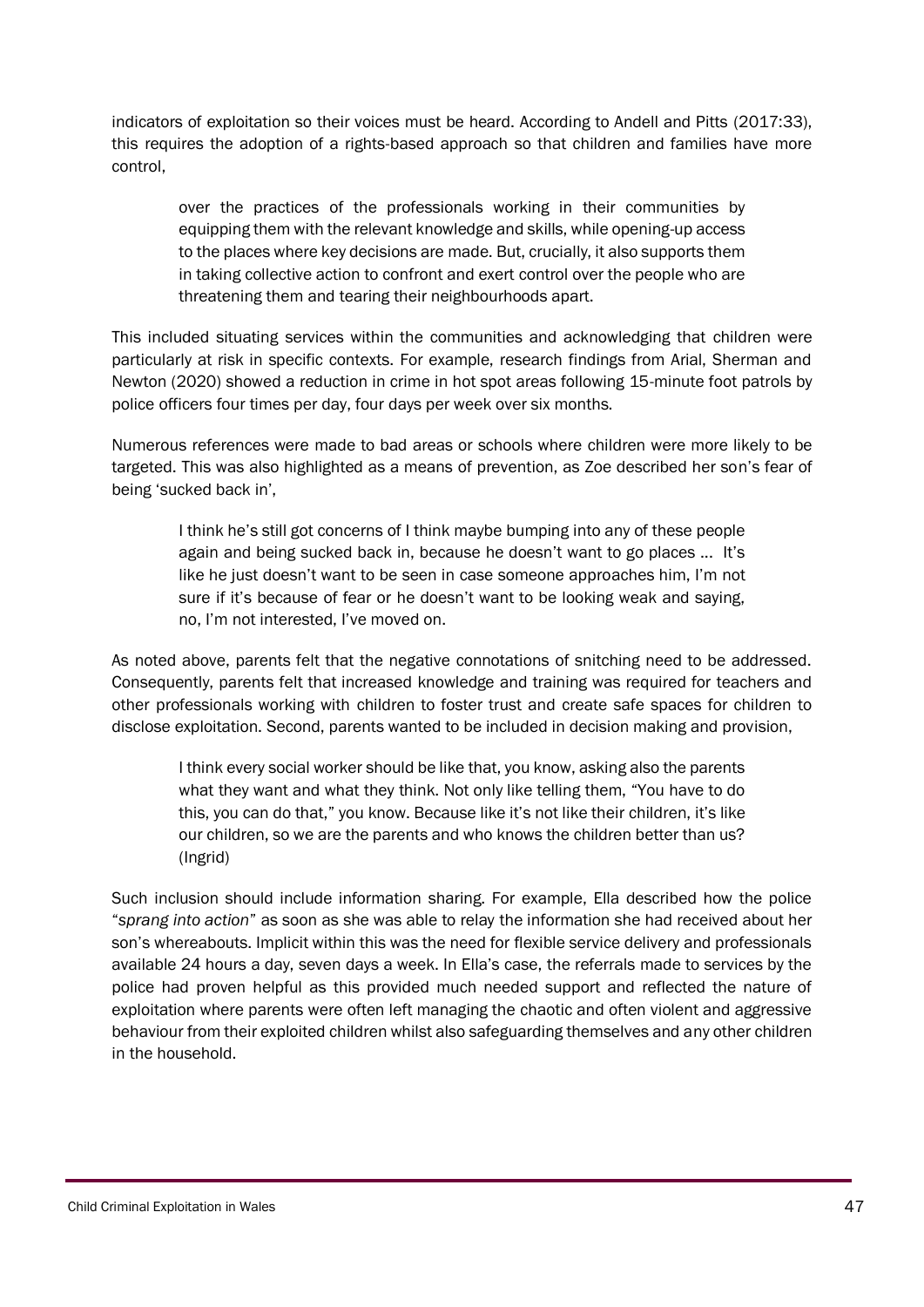#### <span id="page-47-0"></span>7.5.2 Maintaining a connection

In response to the indoctrination exploiters use to recruit and retain children, findings demonstrated a need to maintain connection with the child. For many parents this was perceived as the most powerful, and potentially most challenging, method of facilitating change for their children. Numerous references were made to ensuring that their child knew that they were loved and cared for. In some cases, there was a sense that parents were waiting for when their child was ready to receive their support and an awareness that this journey would take time,

They've got to be physically and mentally prepared because what that is really, in a nutshell, is about giving them themselves hope that actually they will be deradicalised, so to speak, over time. Because it's not overnight at all. I'm talking like a really, really long time (Fiona)

As Fiona went on to explain, this often requires specific tools with findings highlighting two main techniques. First, youth workers and other third sector professionals were perceived as being skilled at engaging with and developing relationships with children. This was particularly valued by parents as Ingrid explained,

I think they talk about everything, so that's like really good and he also, [youth worker] is also helping us like as a family ... I think everyone, every child who is in this situation, they should get somebody like [youth worker], someone who can understand them and that's good for the children.

Youth workers were perceived to be adept at establishing and maintaining a relationship with children even where other services had failed to engage with them. Findings from the All-Party Parliamentary inquiry into the role of youth services in tacking knife crime (Smith, 2020) supported the significant role of youth work in addressing risks in the wider community. While Hudek (2018) highlighted the need for workers to have either lived experience or cultural competence in order to establish credibility and develop trusting, respectful relationships with children.

Parent interviews also revealed that youth workers and other third sector professionals equipped children with the skills to disengage from their exploiters and emotional support and practical help to secure training or employment. For parents, this included greater emphasis on the provision of alternative pathways that can engage children, support them into employment and "*just showing them something different, you can't challenge the money, you know, 15-16* [years] *and £200 a week and then, you know, it's a pull, isn't it?*" (Jake).

Second, several parents talked about having adopted a non-violent resistance (NVR) approach (Jakob, 2018). This is an intervention delivered through the Child Adolescent Mental Health Service for parents of children who exhibit destructive and harmful behaviours. For those parents who had received this intervention, the approach had taught them to use a range of techniques including de-escalation, increased parental presence, firm responses to acts of violence and continual verbal affirmations of their commitment to their child. Fiona provided a detailed description of how she had used this approach,

But what it really means is that, in a point of crisis, you are able to keep that connection, or at least try to sort of have some solidarity or some form of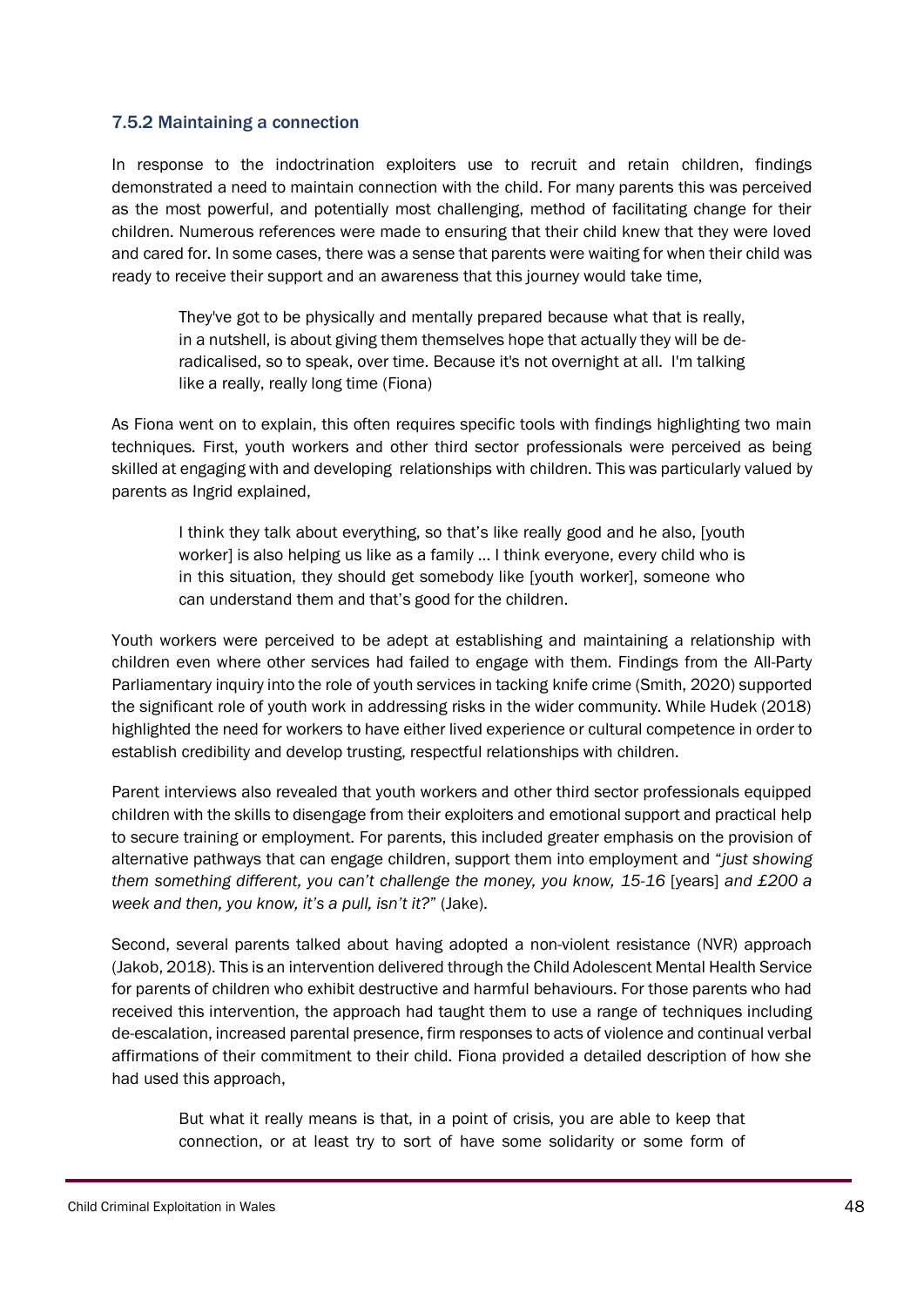solution to a problem or an issue that you may be dealing with. I've kind of used it, I kind of thought that was my lifeline, because I was doing everything that normal parents would do, but obviously it wasn't the best result, especially when a child is being manipulated and controlled as an outside influence.

Where parents had used this approach, they reported that it helped them to avoid parenting practices that reinforced disconnection and helped them to maintain a relationship with their child. Indeed, parental anxiety of losing their children permeated findings, "*you know, if something were to happen to him, I don't think I could live with myself if I had cut off from him*" (Grace).

#### <span id="page-48-0"></span>7.5.3 Addressing hidden harm

Findings suggested that children did not tell their parents what they had endured, even when they had quite visibly been injured. Indeed, one parent described how her child had laughed despite having serious head injuries. Generally, parents stated that their children would not access mental health support even though findings highlighted a need for specialised support to address the emotional impact, or 'hidden harm' of exploitation. Such hidden harm includes the emotional and psychological impact of child criminal exploitation on the child and their wider family (Welsh Government, 2021). Parents spoke about the impact on their children of witnessing, experiencing, and being made to perpetrate acts of serious violence,

He doesn't sleep, to this day he doesn't sleep, all night he doesn't sleep. If he sleeps, he sleeps with music on, loud music on all night. (Amanda)

Due to the nature of the sample, the emotional impact was divided between those who were on pathways away from exploitation and those who were seemingly trapped through debt bondage and addiction. For the first group, parents described the fear they observed in their child's behaviour. Whereas in the latter group, parents described their child's feelings of hopelessness and desperation,

[he's] telling me it's never going to work for him, that he just wants to die. He's either going to be in prison or two options – prison or dead. He can't see another option. Telling me he never knew what was happening, that this, what was happening, was not what he wanted (Elaine).

Findings suggested that feelings of hopelessness increased the longer children had been exploited. Findings also revealed the emotional toll on parents, with Lillian stating that, "*I remember at one point where I just felt like being dead was the best solution, you know, because … I felt that I had failed as a parent*".

## <span id="page-48-1"></span>7.6 Youth based-factors in engaging with services. Findings from children

According to children fear of violence, family relationships and professional approaches and responses to children served to deter them from engaging with services. It is important to note that this section combines findings from children at risk with those involved in child criminal exploitation. As such, children had varying degrees of actual experience of service involvement.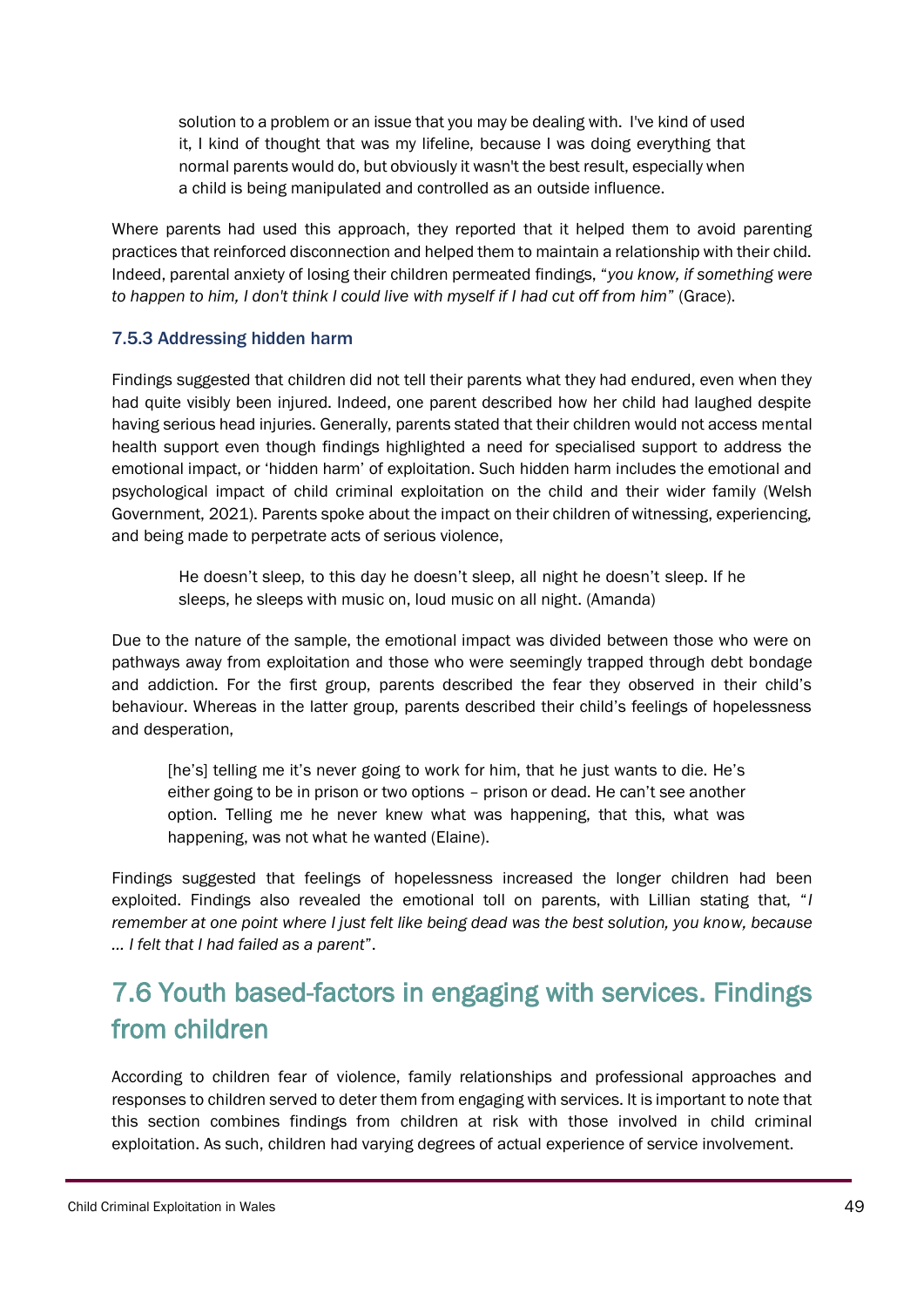#### <span id="page-49-0"></span>7.6.1 Fear of violence

Findings suggested that violence was associated with two main factors: snitching and debt bondage. First, 'snitching' was perceived negatively by most participants as noted by Jordan,

We don't like tattle telling and telling our stories and we don't like people, for example – well they call it "snitching" – so that's a big factor there. Anyone who snitches – no matter who it is – again, you know that phrase, "Snitches get stitches." That's still going on. So talking to police is a no. (Jordan)

Hence snitching, where children actively engage and offer information to professionals, goes against the cultural norms within their social environment (Clayman and Skinns, 2012). Fear of repercussions to themselves and family members served to deter children from speaking to services. Findings from Hudek (2018) have shown that this may occur even where children are suspected of being snitches or trying to escape exploitation. Second, as noted earlier by Liam (section 5.1), drug dealers were clear about the potential for violence consequences for losing money or drugs. In this respect, service involvement is perceived negatively as it places the child in debt bondage,

I've lost the drugs and then I've had to pay him somehow he says. I go to him, "I ain't got the money." And one of the dealers said, "Well, you're going to have to work it off" and then from there it carries on. It became a lifestyle then for me … children at that age – you get scared, you take it the wrong way, you see this group of people as – how do I put it – as scary people. You watch all this music and drilling and they're all about knives and stabbing. It's just a psychological thing. It inflicts fear in you (Jordan).

Hence, debt bondage can place the child in an increasingly desperate situation as they are forced to repay these debts.

### <span id="page-49-1"></span>7.6.2 Family relationships

Where family factors were perceived to have a negative impact on engaging with children, this included parents applying too much pressure by restricting what the child could do or the invasion of privacy. Regarding the invasion of privacy, when asked whether parents should be monitoring or restricting mobile phone use, Isaac explained how detrimental this could be,

Because if that happened to me [parent monitoring his mobile phone], if I was still 14 and my mum did that to me I would literally, I'm not going to lie to you, I would run away because I would be scared. I'd be like oh man, if she finds out, man if she calls the police, and I get in trouble, I don't want to get in trouble. (Isaac)

The issue of getting into trouble and police involvement produced mixed findings. For example, Isaac perceived this negatively, whereas Liam stated that, *I stopped because my mum reported me to the police.* In this respect, police involvement signified a critical moment where the prospect of police sanctions prompted Liam to seek help.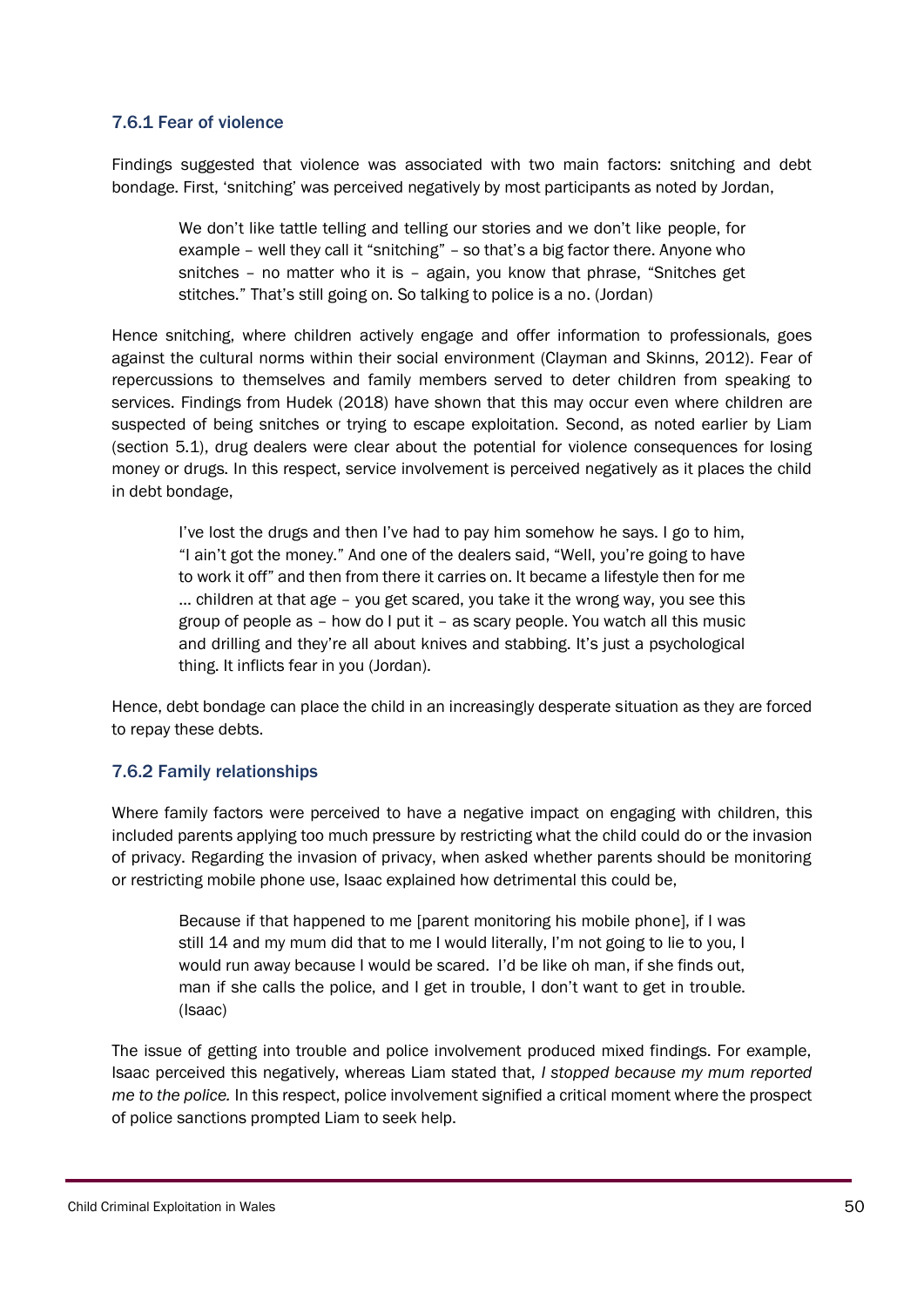#### <span id="page-50-0"></span>7.6.3 Professional approaches and responses

The issue of getting into trouble extended to perceptions of professionals. Children demonstrated awareness of the professional safeguarding duties. These duties emerged as a barrier to service engagement. Participants noted the risk of confiding in teachers, counsellors and youth workers in case they involved parents, police or social workers.

In terms of relationships with professionals, the significance of teachers was emphasised. Some children noted the impact that a negative relationship with a teacher can have on a young person. This included teachers bullying pupils, publicly embarrassing them or removing particular opportunities. It was also highlighted that the negative effect of school exclusion was not always made clear to children.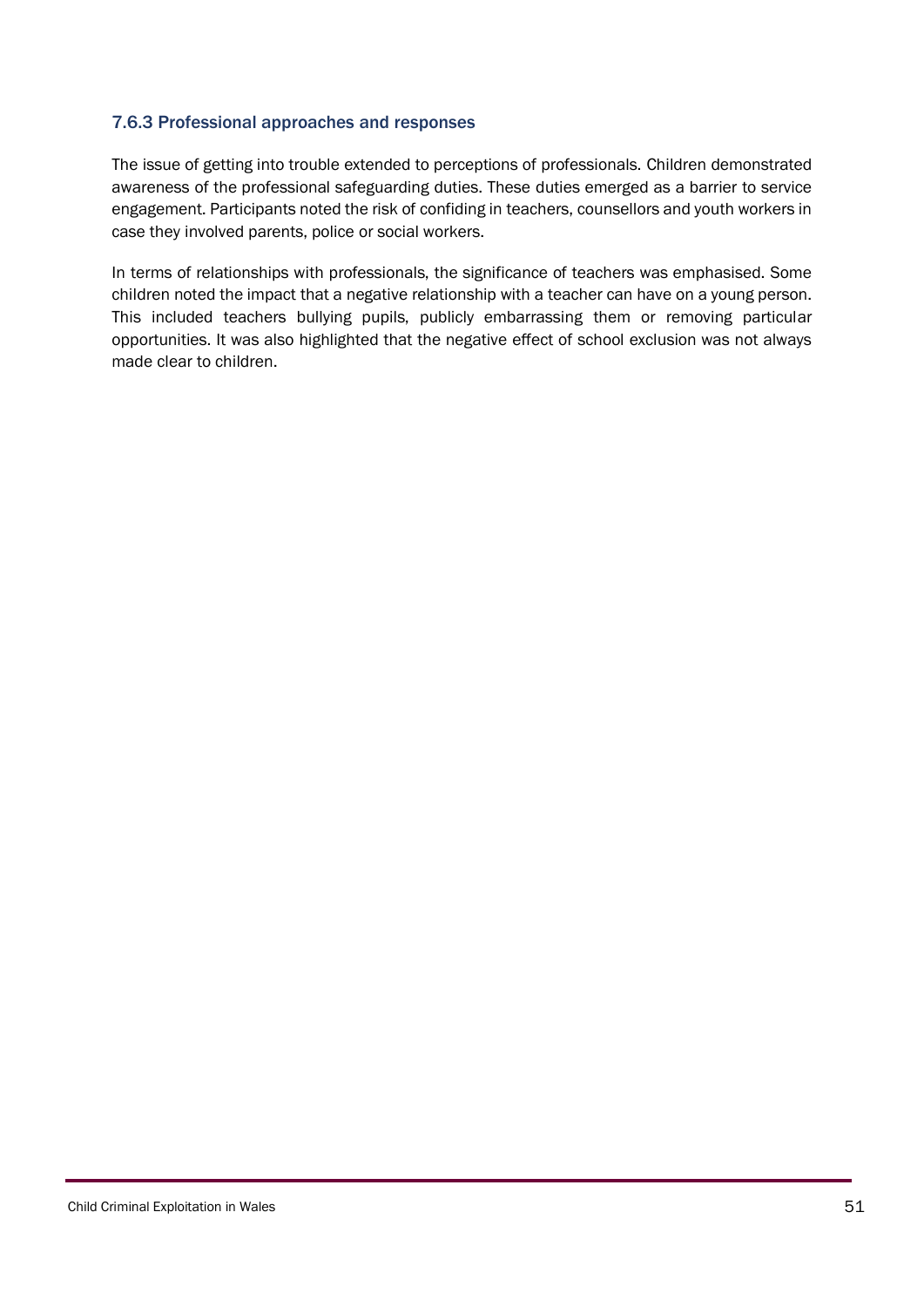## <span id="page-51-0"></span>8.0 Discussion

There has been growing interest in child criminal exploitation and county lines across the UK. This has been fuelled by media portrayals of county lines as an inner-city gang problem and presented as children, generally from black and minority ethnic groups, commuting from cities to rural areas. In practice the drug dealing landscape has been changing for some time in response to the imbalance between the number of drug dealers and end-users within the larger cities, austerity measures that have reduced funding for statutory services and youth service provision, and a reduction in employment opportunities for children (Andell and Pitts, 2017). As county lines groups have sought to establish themselves in new drugs markets this has given rise to a change in traditional drug dealing models and introduced urban-based dealers into rural, coastal and border towns (Harding, 2020a). In Wales, this has led to variation in drug dealing models across local authorities. Some areas have been infiltrated by urban-based county lines groups whereas others have adopted hybrid models or blurred lines where existing local families or groups have adopted elements of the county lines model. Regardless of the model used, there has been diversity in the types of end-user, facilitated by product diversification and proactive sales techniques. Underpinning drug distribution and sales is the exploitation of children and vulnerable adults who have been used at the street level as a disposable workforce.

The terms child criminal exploitation and county lines are often used interchangeably (Olver and Cockbain, 2021). Yet, the variations in how county lines and drug dealing manifest in different geographical areas along with the presence of gendered and stereotypical views regarding children's vulnerability and agency, can serve to obscure understanding. This has led to the prevailing view that girls are victims of sexual exploitation and boys are complicit in their criminal exploitation. Such views have been facilitated by the age in which children have been targeted and the growth of youth culture that has popularised expensive branded clothing. This has enabled county lines groups and drug dealers to entice young people with the notion that drug dealing is easy money. It is not by accident that children are targeted during adolescence where they have heightened sensitivity to peer pressure. Described as an 'emotional way station' this period denotes the time when children strive for independence and reflect upon their identity in a range of social contexts, including family, peers and the wider community in which they live (Finigan-Carr et al., 2016; Steinberg & Silverberg, 1986). Moreover, county lines groups and drug dealers have capitalised on parental minimisation and rationalisation of their children's challenging behaviour, school responses in terms of sanctions and exclusion, and professional tendencies to perceive adolescents as having sufficient maturity and agency to opt for drug dealing as a lifestyle choice, and service responses to children who are looked after. That is not to say, that parents and professionals have not started to develop their understanding and responses to child criminal exploitation. But rather that county lines groups and drug dealers appear to be adept at staying one step ahead as they gather local intelligence and adapt their business model to evade detection and isolate children from sources of support. This has meant that there has been a shift in the children who have been targeted. There is early evidence in Wales of the increased criminal exploitation of girls, boys and girls from affluent backgrounds and those attending further or higher education establishments.

In Wales, efforts to address and prevent child criminal exploitation are underway at both the national and local levels. The Welsh Government (2021) recently published guidance on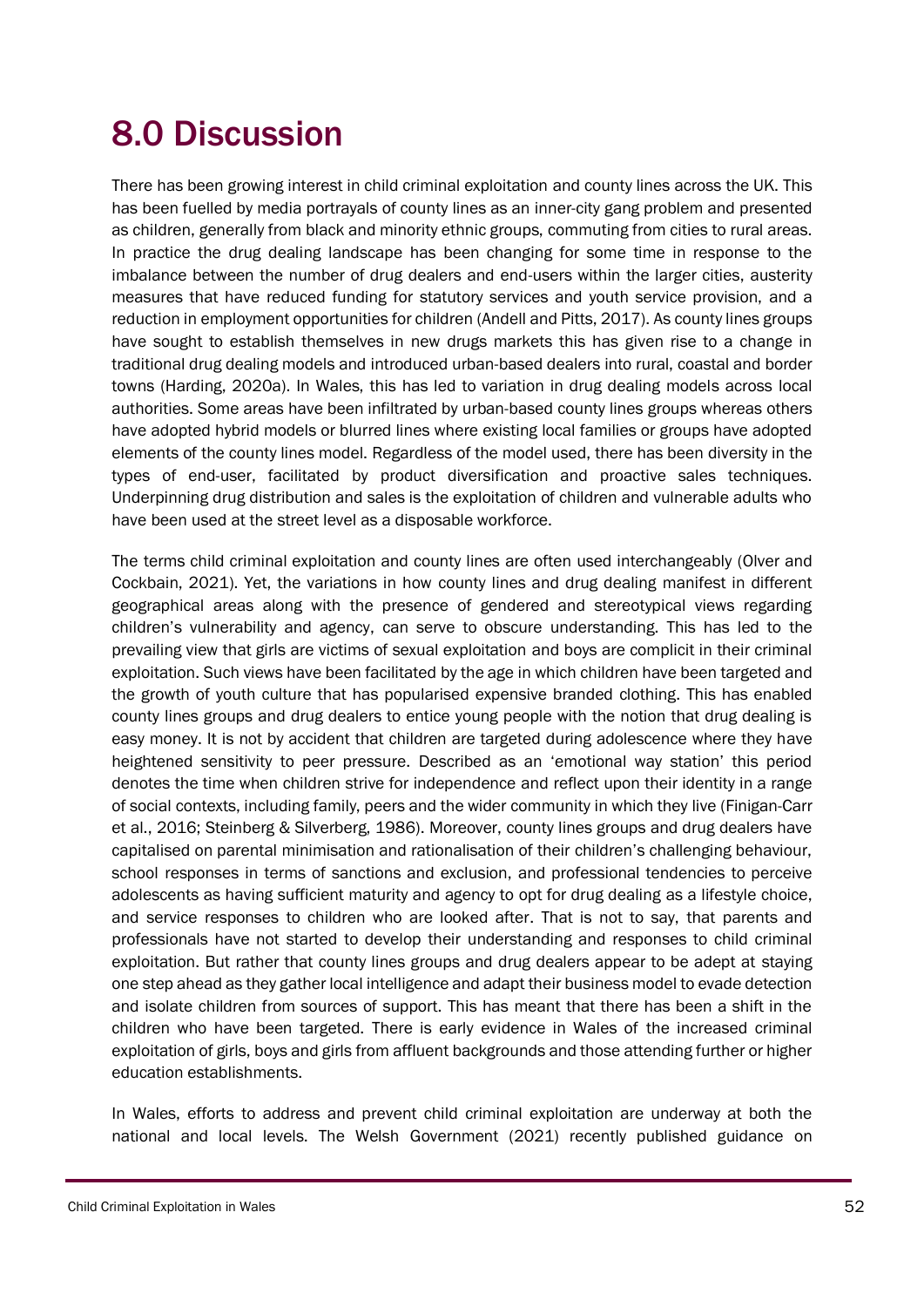Safeguarding Children from Sexual Exploitation based on a child rights approach and advocating the need for multi-agency information sharing and responses. The latter, facilitated by the Wales Accord on the Sharing of Personal Information (WASPI) which addresses the challenges in information sharing across agencies. While the former is enshrined under the Rights of Children and Young Persons (Wales) Measure 2011 and the Children's Rights Scheme 2014, which state that children's rights should be embedded in policy and practice. There has also been the establishment of the Wales Violence Prevention Unit whose role is to direct and coordinate a multiagency response to child criminal exploitation. This unit is funded by the Home Office and includes core membership from the police and Public Health Wales and associate membership from a wide range of professionals including the Senedd, National Independent Safeguarding Board, probation, immigration, academics and the third sector. Locally across Wales variously titled multi-agency meetings are being used to share information regarding children who are being or at risk of exploitation. These meetings include consideration of extrafamilial risk and the collation of information relating to peers and places. In support of findings from Sloper's (2004) literature review of the barriers and facilitators to multi-agency working, effective practice required clear governance, shared aims, roles, responsibilities, and timetables. Whereas barriers to effective multi-agency working were different professional cultures and priorities, a lack of understanding and information sharing between agencies served. This literature review found some supporting evidence of the effectiveness of inter-professional training (Sloper, 2004). This lends tentative support to the development of a toolkit aimed at enhancing multi-agency responses. Indeed, the current research study was commissioned by Health Care Research Wales in order to add to the general understanding of what is happening in Wales, identify the information and training needs of professionals and develop a toolkit to enhance responses to child criminal exploitation. Following the Social Services and Well-being (Wales) Act (SSWA), the research is underpinned by the principles of co-production so that the voices of children, parents and professionals were captured for this report and their views will be sought regarding toolkit content and dissemination. It is hoped that the toolkit will empower professionals to work with those in need of care and support to identify appropriate solutions.

Drawing on the findings presented, there is a need for approaches and interventions that address both the push and pull factors that make children vulnerable to criminal exploitation. This includes preventative work at the child and family level, system change to help and support children and families exploited or at risk of exploitation and community measures aimed at the provision of safe places and spaces. At the child level, consideration is needed regarding school inclusion and exclusion practices. Findings from a review (Child Safeguarding Practice Review Panel, 2020) of the 21 children from 17 local areas in England who died or experienced serious harm within a context of criminal exploitation, found that school exclusion was associated with an escalation of risk to children. This is particularly pertinent given that the rate of school exclusion in Wales doubled between 2014 and 2018 (Welsh Government, 2019). The recent enquiry undertaken into Education Otherwise Than at School by the Children, Young People and Education Committee (2020), highlighted the need for early identification of needs to support children to remain in school, a coordinated and timely approach across public services, whole school approaches to child mental health and well-being, and support for the family as a whole. In response, Kirsty Williams, Minister for Education (2021) reported that education officials will be working in partnership with the Wales Violence Prevention Unit to link education crime data to identify vulnerability indicators. While the Child Safeguarding Practice Review Panel's review (2020) has recommended wraparound support for children who are excluded, Justice for Kids Law (Temple,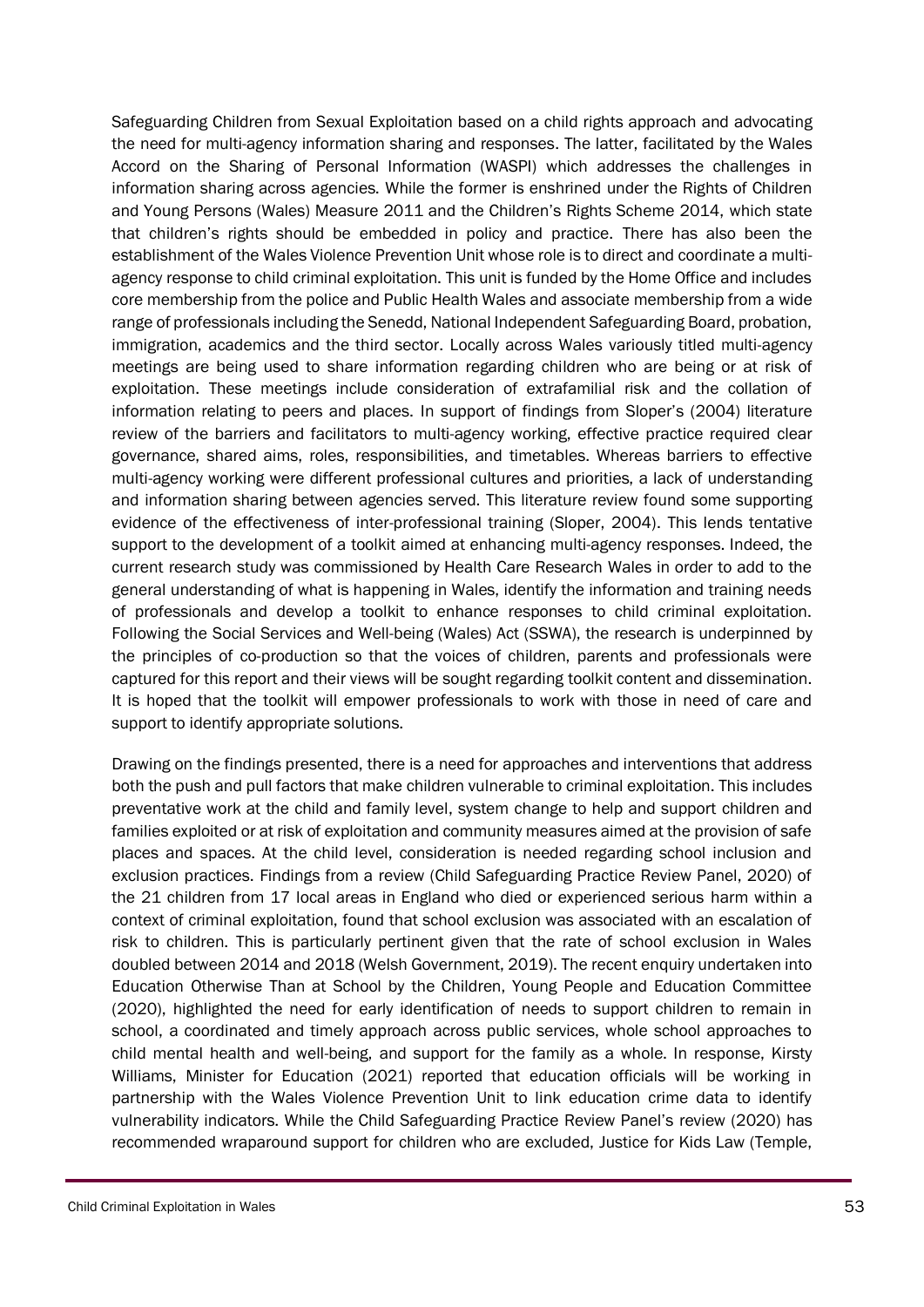2020) have called for an end to the exclusion of children who have been criminally exploited. They argued that school exclusion may serve to punish a child for being exploited, rather than safeguarding them from future harm. Therefore, as the Young People and Education Committee (2020) have asserted, attention is needed to identify and address children's needs while they are in school. This may necessitate training for teachers and other professionals about child criminal exploitation and techniques that foster relationship building and trust with children. This is particularly pertinent given the culture against snitching. Interview findings from a study of children and professionals in a London borough (Clayman and Skinns, 2012) revealed children do not actively engage due to negative connotations of 'snitching' arising from learned behaviour from peers and family, previous relationships and notions of the legitimacy of professionals, as well as the potential for negative repercussions to themselves and their families. This places the onus on services to create safe spaces for children to divulge grooming and exploitation and for professionals to offer support in a timely manner in order to create reachable or critical moments when children are more likely to receive help, even when they occur outside of normal office hours (Child Practice Review Panel, 2019).

At the family level, the challenges of parenting adolescents and impact of exploitation on parents and siblings must be addressed. This includes the increased vulnerability to exploitation of younger siblings and highlights the need for whole family approaches. This is aligned with findings from Hudek's (2018) independent evaluation of a Home Office funded county lines pilot project in England and Wales which demonstrated that effective interventions needed to provide support for the wider family, including siblings who bear witness to the impact of child criminal exploitation on family members. Successful interventions included supporting families to understand what child criminal exploitation involved and improving parent-child relationships through advocacy and linking with services, where appropriate. Moreover, where families had received a whole family approach there was a need for the gradual reduction in services. It was noted that where all service provision stepped back simultaneously, there was a heightened risk the young person would be reengaged in drug dealing. Indeed, findings revealed that children may use cannabis use as a way of coping with the detrimental impact of criminal exploitation on their emotional and psychological well-being. Yet this can be a hook that draws the child back into exploitative relationships. Therefore, findings have shown a need for substance misuse services and specialised mental health support. In recognition that exposure to the levels of violence associated with criminal exploitation can result in post-traumatic stress (Windle, Ross and Coomber, 2020), initiatives such as the All Wales Traumatic Stress Quality Improvement Initiative (Welsh Government, 2021), should be included in a toolkit for responses to criminally exploited children. This initiative is a whole system approach for children, children and adults with lived experience of post-traumatic stress disorder.

At the system level, findings revealed that there needs to be change so that child and family voices are heard and included in decision making. Such change requires the inclusion of extrafamilial harm in child protection and safeguarding practice. It also requires a more nuanced approach in the definition of victim and perpetrator (Olver and Cockbain, 2021), and a change in mindset where parents may be best placed to identify when a child is being groomed and exploited. While the value and significance of the role third sector agencies are currently contributing to criminally exploited children, more attention is needed to the statutory offer. This includes flexible services that are equipped with the knowledge, understanding and appropriate tools to work with children and families who are experiencing criminal exploitation. This requires an adapted system able to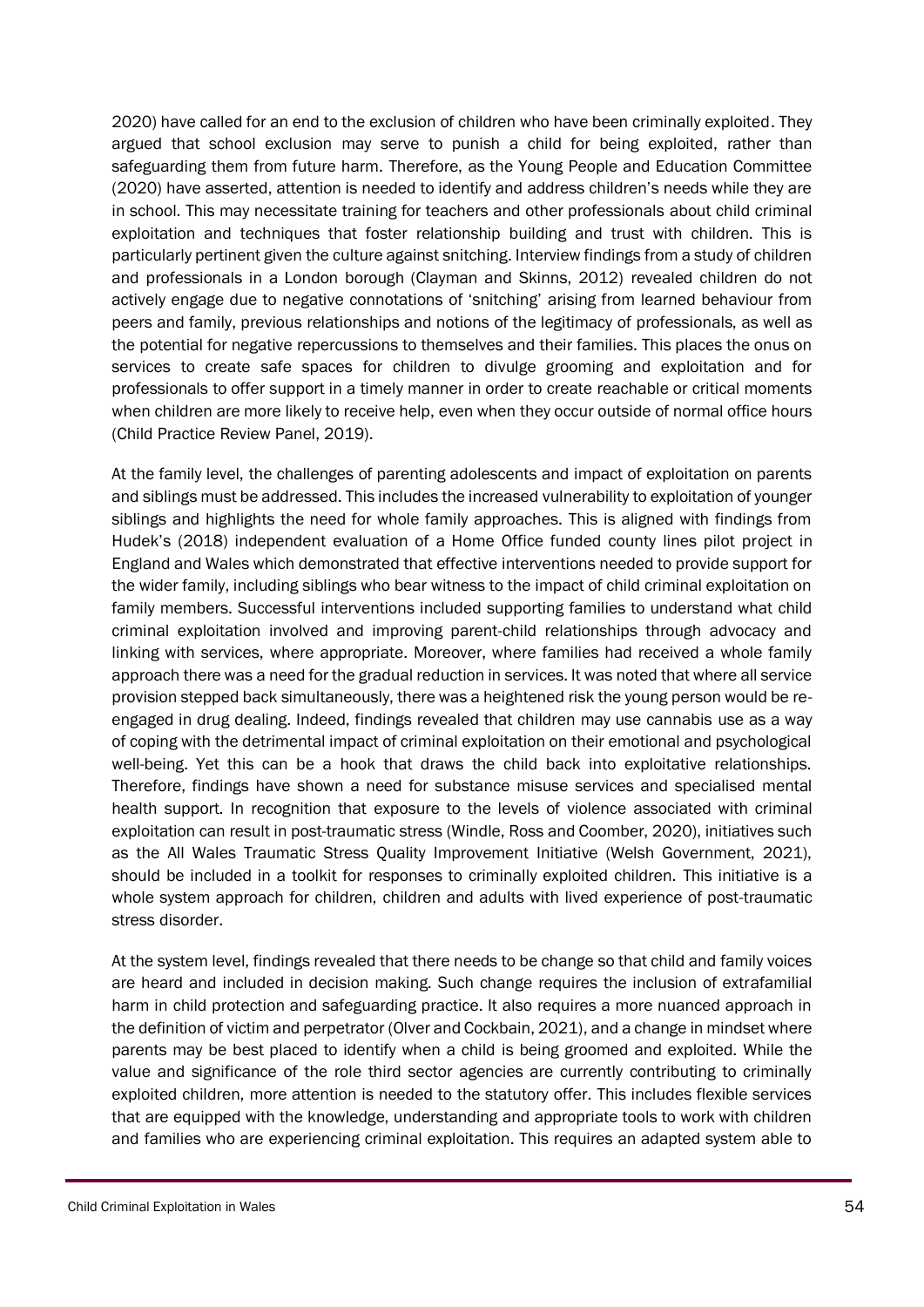work with extrafamilial risk and harms to adolescents. In addition, consideration is needed about the creation and maintenance of safe spaces and places for children in the wider community. More attention is needed regarding the manner in which the county lines models present and adapt within local contexts so that this information can be used to develop appropriate prevention and safeguarding strategies.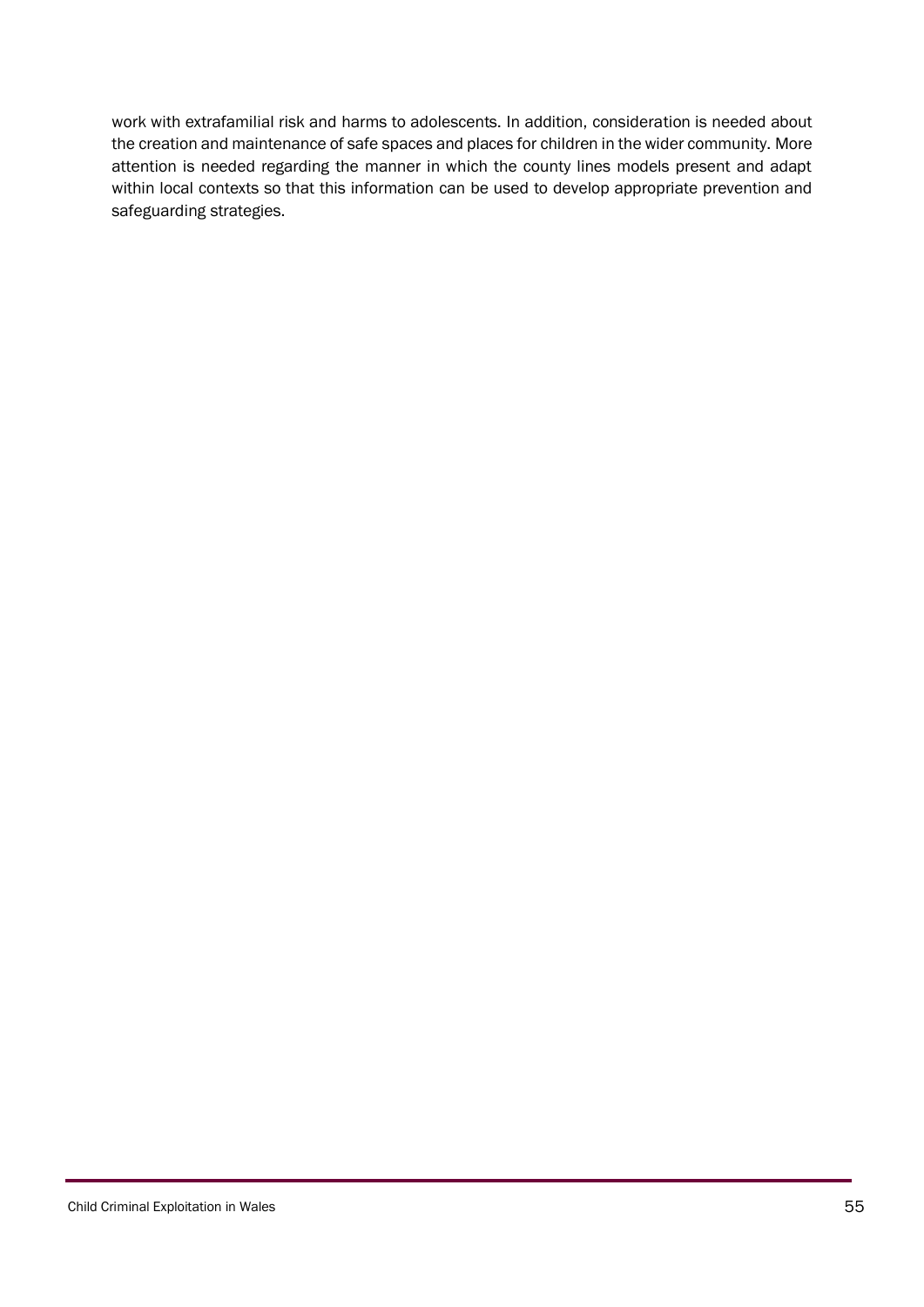## <span id="page-55-0"></span>9.0 References

All Party Parliamentary Group on Runaway and Missing Children and Adults. (2017). *Briefing report on the roundtable on children who go missing and are criminally exploited by gangs*. 26 October 2017, Vol. 630, c.487.

All Wales Practice Guide (2019). *Safeguarding children from Child Criminal Exploitation (CCE).* https://www.safeguarding.wales/chi/c6/c6.p1.html.

Andell, P. and Pitts, J. (2017). *Preventing the Violent and Sexual Victimisation of Vulnerable Gang-Involved and Gang-Affected Children and Children in Ipswich*. University of Suffolk.

Arial, B., Sherman, L. W. And Newton, M. (2020). Testing hot-spots police patrols against notreatment controls: Temporal and spatial deterrence effects in the London underground experiment. *Criminology*, 58 (1), 101-128.

Barnardos. (2014). Guidance on child sexual exploitation, a practitioner's resource pack. Ilford, UK.

Becker, G. (1968). Crime and punishment: an economic approach, *Journal of Political Economy*, 76(2), 169-217.

Black, C. (2020). Review of Drugs: Executive summary. Home Office, London.

Blakeburn, M. and Smith, R. (2020). Exploring the role of the British Transport Police in responding to 'County Lines' drug markets: Enforcement and safeguarding perspectives. *The Police Journal: Theory, Practice and Principles*, 1-18.

Bonning, J. and Cleaver, K. (2020). 'There is no "war on drugs": An investigation into county line drug networks from the perspective of a London borough, *The Police Journal*.

Bourdieu, P. (1985). The social space and the genesis of groups. *Social Science Information*, 24(2), 195-220.

Brewster, B., Robinson, G., Brotherton, V., Silverman, B., and Walsh, D. (2020). *The Impact of COVID-19 on child criminal exploitation: Interim research briefing*.

Caluori, J., Corlett, M. and Stott, J. (2020). *County lines and looked after children*. Crest Advisory, London.

Chard, A. (2015). *Troubled Lives. Tragic Consequences: A thematic Review*. Tower Hamlets Children's Safeguarding Board.

Chetwynd, H. and Pona, I. (2017) *Making connections, understanding how local agencies can better keep missing children safe.* The Children's Society.

Child Safeguarding Practice Review Panel (2020). *It was hard to escape*: *Safeguarding Children at Risk from Criminal Exploitation.*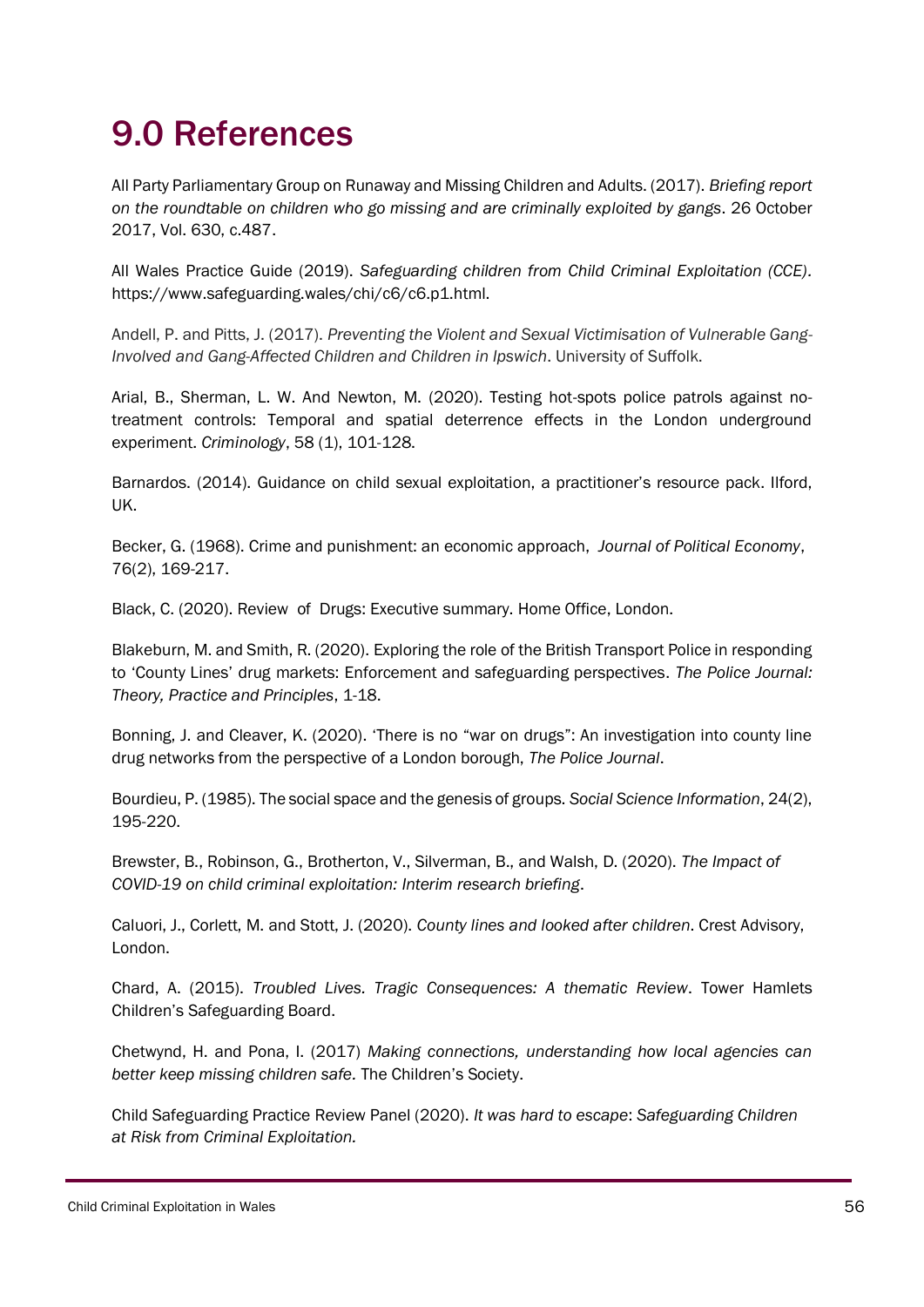Children, Young People and Education Committee. (2021). *Letter to the Minister of Education*. Welsh Parliament.

https://business.senedd.wales/documents/s114119/Letter%20to%20the%20Minister%20for% 20Edcuation%20-%2023%20March%202021.pdf

Children's Commissioner. (2019). Keeping kids safe. Improving safeguarding responses to gang violence and criminal exploitation. February 2019.

Children's Society. (2019). Counting Lives: Responding to children who are criminally exploited. July 2019.

Clarke, T. (2019). The characteristics of gang-associated children and children: Technical report: February 2019. Children's Commissioner.

Clayman, S. and Skinns, L. (2012) To snitch or not to snitch? An exploratory study of the factors influencing whether young people actively cooperate with the police, *Policing and Society*, 22:4, 460-480.

Coomber, R. and Moyle, L. (2018). The Changing Shape of Street-Level Heroin and Crack Supply in England: Commuting, Holidaying and Cuckooing Drug Dealers Across 'County Lines', *The British Journal of Criminology*, 58(6), 1323–1342.

Cullen, P. (2021). Personal Communication.

Cullen, P., Dunworth, J., McNally, M. and Ford, S. (2020). *Criminal Exploitation/Serious Violence and County Lines – a national summary & emerging innovative practice – update 2019/20*. Violence and Vulnerability Unit.

Ellis, K. (2018) Contested Vulnerability: A Case Study of Girls in secure care. *Children and Youth Services Review*, 88, 156-163.

Factor, F., Pitts, J. And Bateman, T. (2015). Gang involved children: Custody and beyond. Beyond Youth Custody, Nacro.

Feld, B. (1998). Juvenile and criminal justice systems' responses to youth violence. Crime and Justice: An Annual Review, 24,189-261.

Finigan-Carr, N., Gielen, A., Haynie, D.L. and Cheng, T.L., 2016. Youth Violence. *Journal of Interpersonal Violence*, 31(19), 3257-3281.

Firmin, C. (2018) Contextual risk, individualised responses: an assessment of safeguarding responses to nine cases of peer-on-peer abuse, *Child Abuse Review*, 27(1), 42-57.

Firmin, C. (2019). Relocation, relocation, relocation: home and school-moves for children affected extra-familial risks during adolescence. *Children's Geographies*, 1-13.

Grierson, J. (2019). County lines': huge scale of £500m drug industry revealed. *The Guardian* [online]*.* 29 January 2019. [https://www.theguardian.com/society/2019/jan/29/county-lines](https://www.theguardian.com/society/2019/jan/29/county-lines-criminal-drug-networks-rapidly-expanding-national-crime-agency)[criminal-drug-networks-rapidly-expanding-national-crime-agency](https://www.theguardian.com/society/2019/jan/29/county-lines-criminal-drug-networks-rapidly-expanding-national-crime-agency)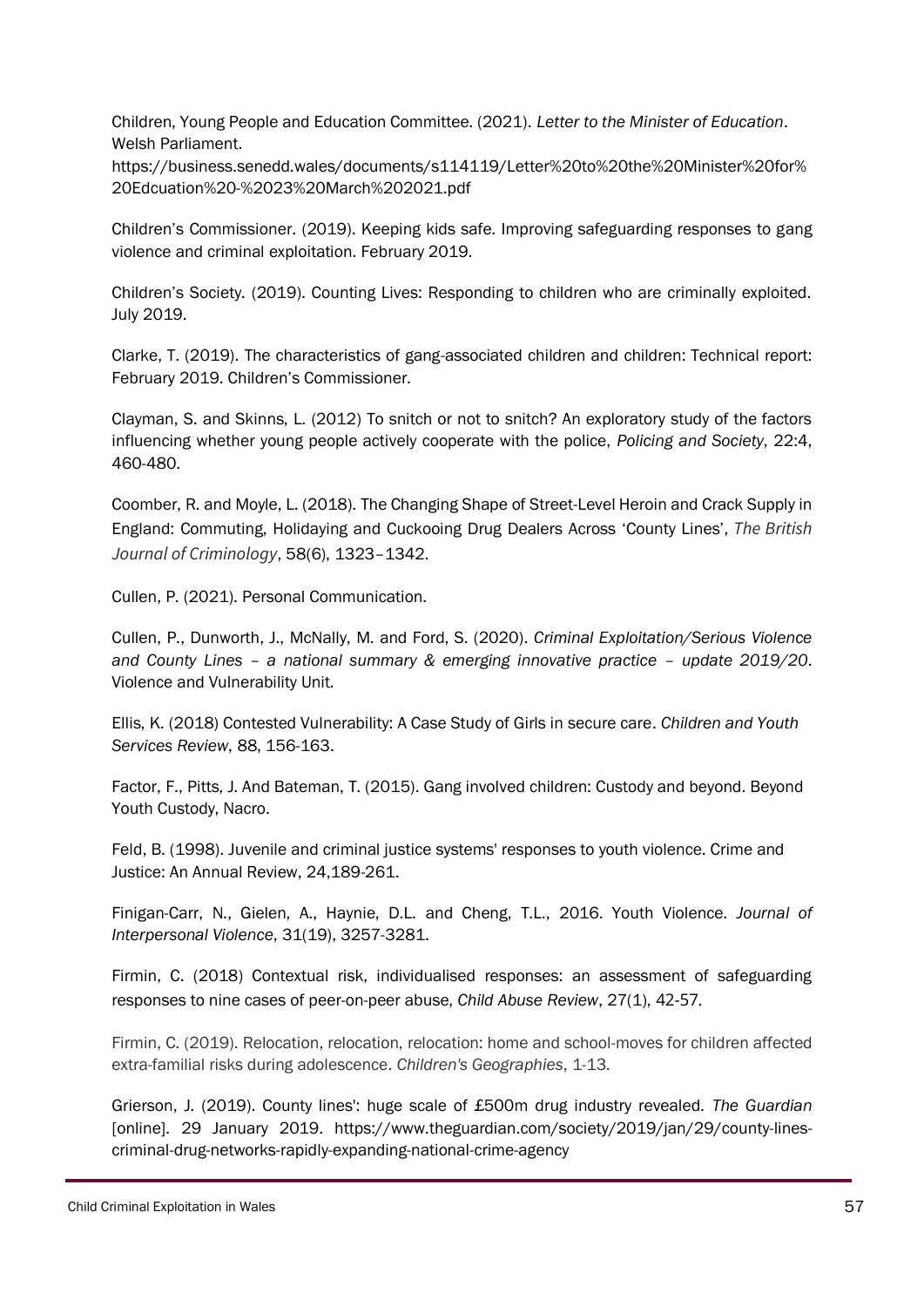Harding, S. (2020a). *County Lines: Exploitation and drug dealing among urban street gangs*. Bristol University Press.

Harding, S. and Cracknell (2016). *Ending gang and youth violence programme: Independent review*. Home Office, London.

Harding, S. (2020b). *How gangs adapted to coronavirus – and why we may see a surge in violence as lockdown lifts*. The Conversation, https://theconversation.com/how-gangs-adapted-tocoronavirus-and-why-we-may-see-a-surge-in-violence-as-lockdown-lifts-140653.

Harding, S. and Cracknell, S. (2016). Ending Gang Youth Violence Programme: Independent review. Home Office, London.

Her Majesty's Inspectorate of Constabulary and Fire & Rescue Services. (2020). *Both sides of the coin: An inspection of how the police and National Crime Agency consider vulnerable people who are both victims and offenders in 'county lines' drug offending*. Available at: https://www.justiceinspectorates.gov.uk/hmicfrs/ publications/both-sides-of-the-coin-countylines/.

Home Office (2018). *Criminal Exploitation of children and vulnerable adults: County Lines guidance* [online]. Great Britain. [Viewed 15 March 2019]. Available from: https://assets.publishing.service.gov.uk/government/uploads/system/uploads/attachment\_dat a/file/741194/HOCountyLinesGuidanceSept2018.pdf

Hudek, J. (2018). *Evaluation of the County Lines Project* [online]. JH Consulting, St Giles Trust, Missing People. [Viewed 15 March 2019]. Available from: file:///C:/Users/user/Downloads/County%20Lines%20Demonstration%20Pilot%20- %20Evaluation%20Report%20May%202018%20designed.pdf

Hughes, C. and Thomas, M. (2016) *"You can trust me…" Children going missing and at risk of, or abused through, child sexual exploitation in North Wales*, Cardiff: Barnardo's Cymru.

Hussein, S., M. Stevens, J. Manthorpe, and J. Moriarty. (2011). Change and Continuity: A Quantitative Investigation of Trends and Characteristics of International Social Workers in England. *British Journal of Social Work,* 41(6), 1140–57.

Hutchings, E., Browne, K. D., Shuhning, C. And Wade, K. (2019). Repeat missing child reports in Wales, *Child Abuse & Neglect,* 88, 107-117.

Innovation Unit (2019) *Community views on violence affecting children in Greater Manchester*. Available at https://drive.google.com/file/d/17gU2UczVi-6Ba5QMyMKdxVJMYaAN0QZQ/view (Accessed March 2020).

Jakob, P. (2018) Multi-stressed families, child violence and the larger system: an adaptation of the nonviolent model. *Journal of Family Therapy,* 40, 25-44

Lefevre, M., Preston, O., Hickle, K., Horan, R., Drew, H., Banerjee, R., Cane, T., Barrow, M. and Bowyer, S. (2020*). Evaluation of the implementation of a Contextual Safeguarding system in the London Borough of Hackney. Evaluation report*. Department for Education, London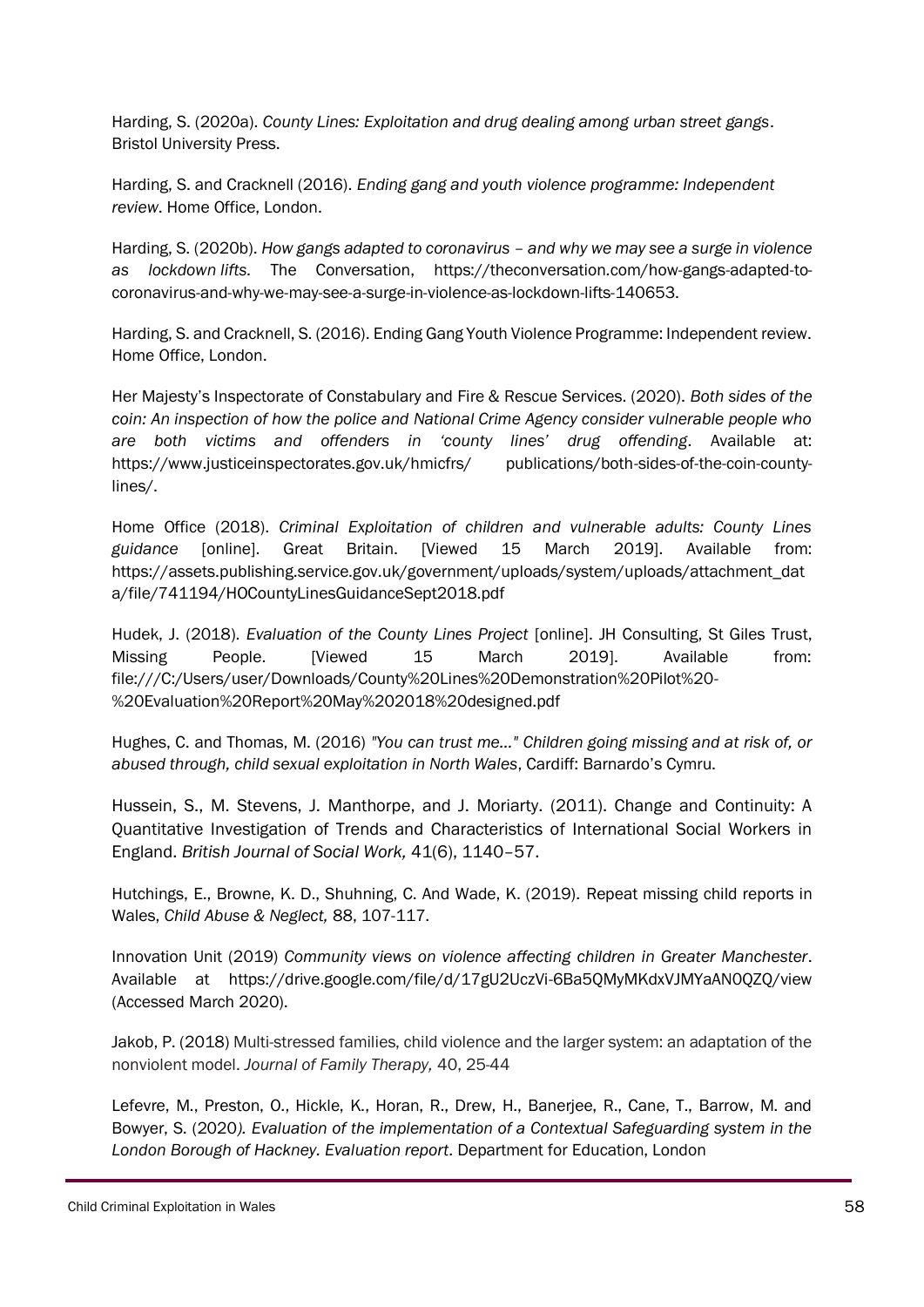Malloch, M.S. and Burgess, C. (2011) Responding to Young Runaways: Problems of Risk and Responsibility. *Youth Justice*, 11(1), 61-76.

Maxwell, N. and Corliss, C. (2020). *A mapping and horizon scanning review of good practice in youth violence prevention*. CASCADE.

Maxwell, N., Wallace, C., Cummings, A., Bayfield, H. and Morgan, H. (2019). *A systematic map and synthesis review of Child Criminal Exploitation.* National Safeguarding Panel: Wales.

Ministry of Justice. (2019). *Youth Justice Blueprint for Wales*. Ministry of Justice, Wales.

Moyle, L. (2019). Situating vulnerability and exploitation in street-level drug markets: Cuckooing, commuting, and the "County Lines" drug supply model. *Journal of Drug Issues*, 49(4), 739–755.

National Assembly for Wales. (2019). *Education Otherwise Than at School. Research Briefing.*

National Crime Agency (2019) *National Intelligence Assessment. County Lines Drug Supply, Vulnerability and Harm*. National Crime Agency, London.

National Crime Agency. (2017). *County Lines Violence, Exploitation and Drug Supply 2017 National Briefing Report.* National Crime Agency, London.

National Youth Agency. (2020). *Out of site? Vulnerable Children: COVID-19 Response*.

North Wales Regional Safeguarding Board (n.p.) *Review of the findings and recommendations produced by Crest Advisory County Lines and Looked After Children*.

Office of the Police and Crime Commissioner for Gwent. (2020). *Understanding the triggers: the correlation between vulnerability, criminality and exploitation of children*.

Olver, K. and Cockbain, E. (2021) Professionals' views on responding to county lines-related criminal exploitation in the West Midlands, UK. *Child Abuse Review*, 30, 347– 362.

Pepin, S. (2018). *County Lines Exploitation in London*. 15 January 2018. HC CDP-2018-0009. Great Britain.

Rittel, H. W. and Webber, M. M. (1973). Dilemmas in a General Theory of Planning. *Policy Sciences*, 4(2), 155-169.

Robinson, G. McLean, R. and Densley, J. (2019). Working County Lines: Child Criminal Exploitation and Illicit Drug Dealing in Glasgow and Merseyside. *International Journal of Offender Therapy and Comparative Criminology*, 63(5), 694–711.

Shaw, J. and Greenhow, S. (2020). Children in Care: Exploitation, Offending and the Denial of Victimhood in a Prosecution-led Culture of Practice, *The British Journal of Social Work*, 50(5), 1551–1569.

Sloper, P. (2004). Facilitators and barriers for co-ordinated multi-agency services. *Child: Care, Health and Development,* 30(6), 571-580.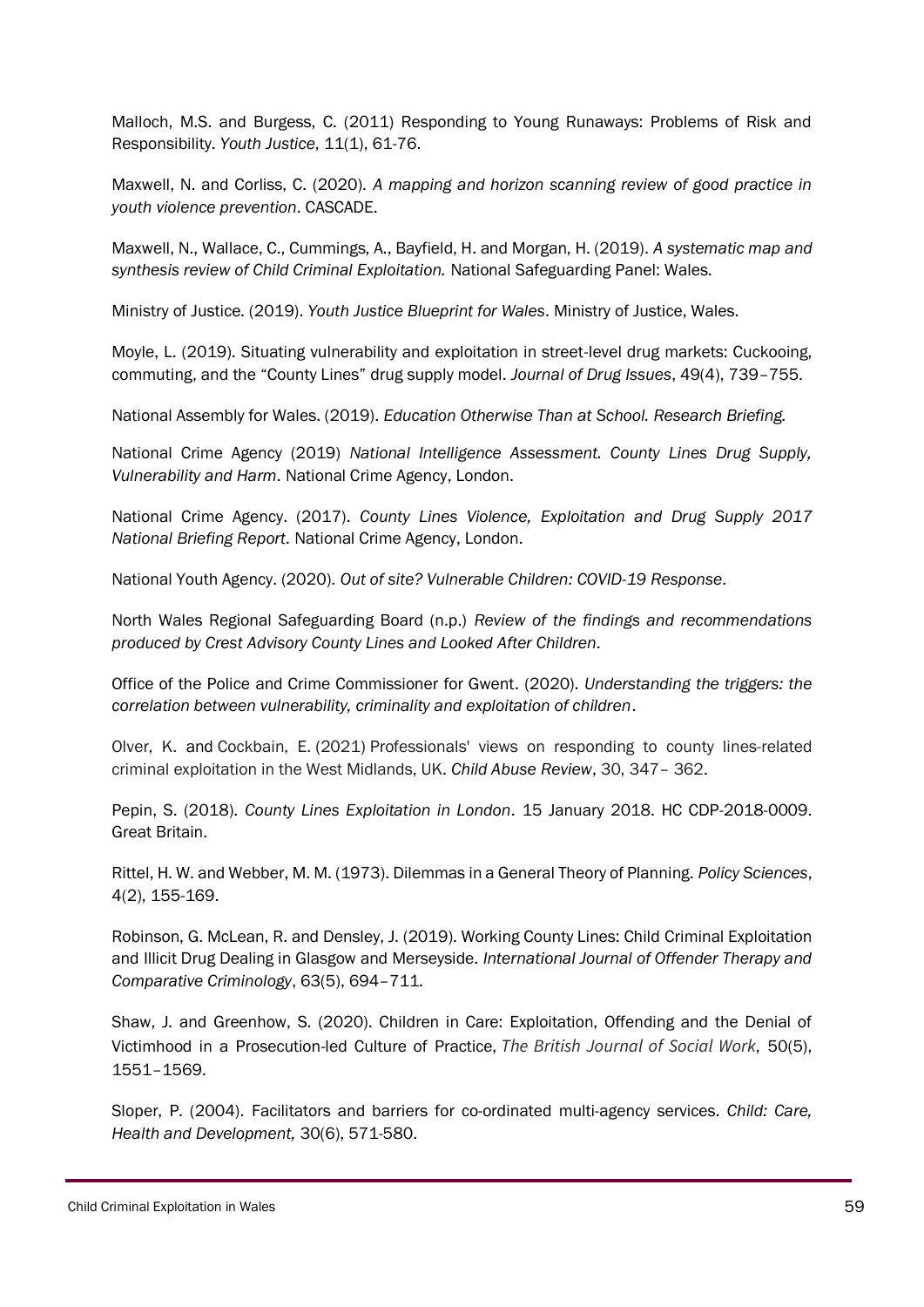Smith, N. (2020) *Securing a brighter future: The role of youth services in tackling knife crime*. All-Party Parliamentary Group on Knife Crime & Violence Reduction.

Smith, N. and Hughes, T. (2019) *"There is no protection on the streets, none." Young people's perspectives on knife crime*. All-Party Parliamentary Group on Knife Crime & Violence Reduction.

Spencer, C., Griffin, B. and Floyd, M. (2019). *Vulnerable Adolescents Thematic Review*. Croydon Safeguarding Board.

Spicer, J. (2021). Between gang talk and prohibition: The transfer of blame for County Lines. *International Journal of Drug Policy,* 87, 102667.

Steinberg, L. and Silverberg, S. (1986). The vicissitudes of autonomy in early adolescence. *Child Development*, 57, 841–851.

Storrod, M.L. and Densley, J.A. (2017) 'Going viral' and 'Going country': the expressive and instrumental activities of street gangs on social media, *Journal of Youth Studies*, 20(6), 677-696.

Sturrock, R. and Holmes, L., (2015). *Running the Risks: The links between gang involvement and children going missing*. July 2015. Catch 22. Missing People.

Temple, A. (2020). *Excluded, Exploited and Forgotten: Childhood Criminal Exploitation and School Exclusion*. Just for Kids Law, London.

Thomson, R., Bell ,R., Holland, J., Henderson, S., McGrellis, S., and Sharpe, S. (2002) Critical Moments: Choice, Chance and Opportunity in Children's Narratives of Transition. *Sociology*, 36(2), 335-354.

Turner, A., Belcher, A. and Pona, I. (2019). *Counting Lives: Responding to children who are criminally exploited*. Children's Society, London.

Violence and Vulnerability Unit (2018). *County lines - a national summary and emerging best practice.*

https://www.local.gov.uk/sites/default/files/documents/County%20Lines%20National%20Sum mary%20-%20Simon%20Ford%20WEB.pdf.

Waddell, S. and Jones, N. (2018) Intervening early to prevent gang and youth violence: The role of primary schools. Early Intervention Foundation.

Welsh Government (2019) Statistical first release: Permanent & fixed-term exclusions from schools in Wales, 2017/18, Statistics for Wales.

Welsh Government. (2021). Safeguarding Children from Child Sexual Exploitation.

Whittaker, A. J., Cheston, L., Tyrell, T., Higgins, M. M., Felix-Baptiste, C. and Harvard, T. (2018). *From Postcodes to Profits: How gangs have changed in Waltham Forest.* London South Bank University.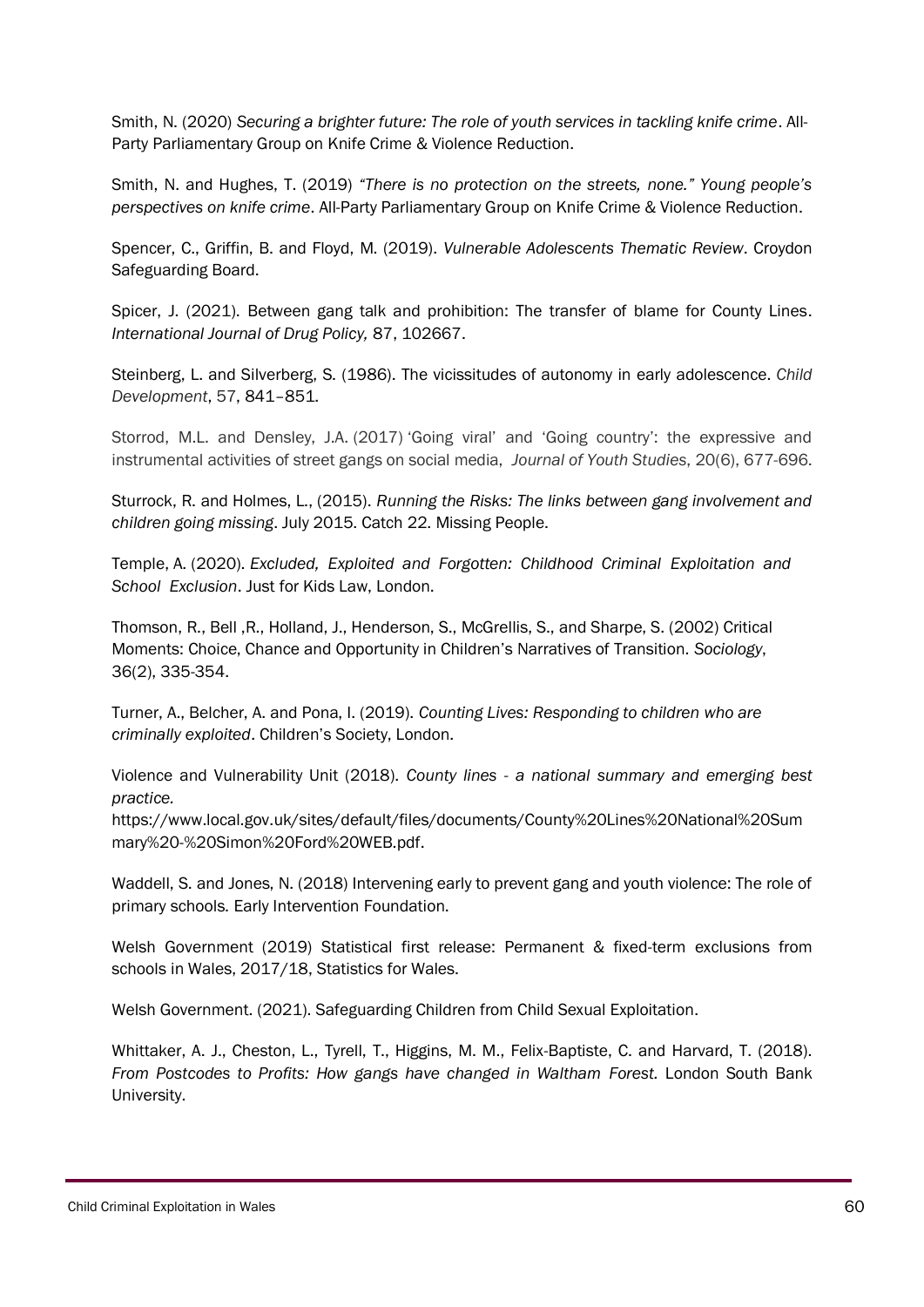Wigmore. J. (2018). *Recognising and acting on signs of 'county lines' child exploitation. A case study*. Niche Health and Social Care Consulting.

Williams, K. (2021). *Letter to the Children, Young People and Education Committee, Welsh Parliament*.

https://business.senedd.wales/documents/s115143/Correspondence%20from%20Minister%2 0for%20Education%20regarding%20the%20Committees%20inquiry%20into%20education%20ot herwis.pdf

Windle, J. and Briggs, D. (2015). 'It's like working away for two weeks': The harms associated with young drug dealers commuting from a saturated London drug market. *Crime Prevention and Community Safety*. 17, 105–119.

Windle, J., Moyle, L. and Coomber, R. (2020). 'Vulnerable' kids going country: Children and young people's involvement in county lines drug dealing. *Youth Justice*, 20(1-2) 64 –78

Wroe, L.E. (2021). Children and "county lines": a contextual and social account. *[Journal of](https://www.emerald.com/insight/publication/issn/1746-6660)  [Children's Services,](https://www.emerald.com/insight/publication/issn/1746-6660)* 16(1), 39-55.

YMCA (2020). *Back on track: supporting young people out of lockdown*. YMCA, London.

YMCA (2020). *Out of service: A report examining local authority expenditure on youth services in England and Wales.* London.

Youth Violence Commission. (2018) *Interim report.* http://yvcommission.com/interim-report/